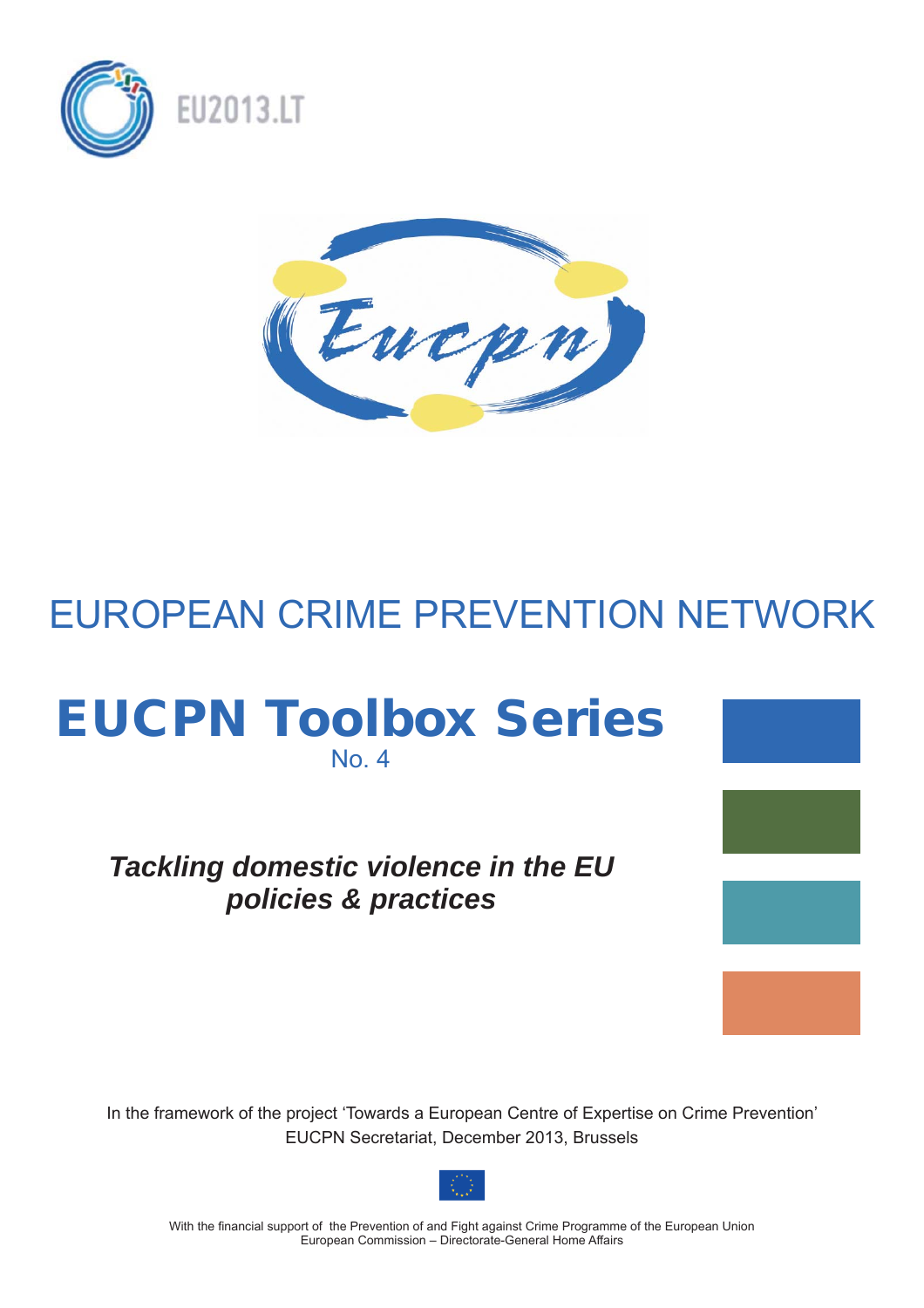# Tackling domestic violence in the EU Policies & practices

# Preface

The fourth toolbox in the series published by the EUCPN Secretariat focuses on the main theme of the Lithuanian Presidency and the 2013 Best Practice Conference, which is "Prevention in Domestic Violence". The first part of this toolbox presents an overview of existing policy and legislative measures in the EU and the EU Member States, as well as some general information on data collection and EU funding programmes related to the theme.

The second part focuses on the good and promising practices which were submitted by 18 Member States to compete in the 2013 European Crime Prevention Award (ECPA). Special attention is being paid to some important issues which are often related to cases of domestic violence and which were tackled by the award winning projects of Sweden, Belgium and Croatia. The topics covered are: victim support & attrition in domestic violence; multi-agency cooperation & the chain model; and early prevention and the role of education. This is followed by a summary of the discussions held at the Best Practice Conference (Vilnius, 11-12 December 2013), as well as some relevant conclusions formulated during the final round of the Conference by four participating experts invited by the EUCPN Secretariat.

Finally, an overview of all submitted ECPA projects can be found in the last part of this toolbox.

# Legal notice

The contents of this publication do not necessarily reflect the official opinions of any EU Member State or any agency or institution of the European Union or European Communities.

# Authors/editors

Belinda Wijckmans, Research Officer, EUCPN Secretariat, Brussels, Belgium Rosita Vanhauwaert, Administrative Officer, EUCPN Secretariat, Brussels, Belgium

# **EUCPN Secretariat**

Waterloolaan / Bd. de Waterloo 76 1000 Brussels, Belgium Phone: +32 2 557 33 30 Fax: +32 2 557 35 23 eucpn@ibz.eu – www.eucpn.org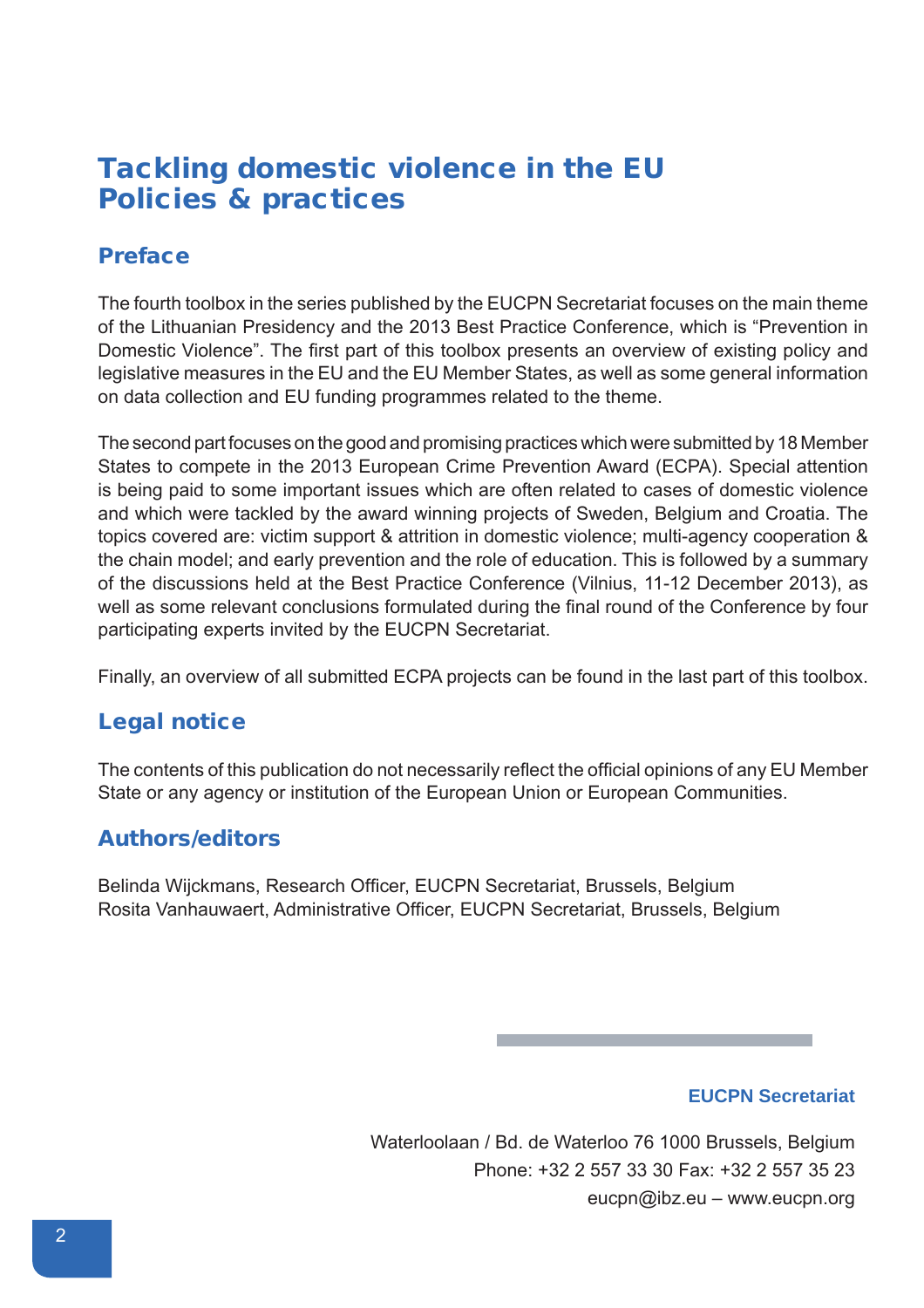# Acknowledgements

This toolbox has been developed in a close collaboration between the EUPN Secretariat<sup>1</sup> and the team of the Lithuanian Presidency, who did a fantastic job in the organization of the 2013 Best Practice Conference and the European Crime Prevention Award. Therefore, we are very grateful towards Dalia Kedavičienė and the whole Lithuanian team for their input, support and feedback.

Furthermore, we would like to thank all EUCPN National Representatives, Subsitutes and Academic Contact Points for their continuous support of our work, for sharing their expertise and for providing information for this toolbox.

We also particularly like to thank four experts who were willing to present and chair the various panel sessions during the Best Practice Conference, and to contribute to the content and conclusions of this toolbox: Ms. Anne Groenen (Thomas More Kempen, University College, Belgium), Mr. João Lazaro (Portuguese Association of Victim Support, Portugal), Ms. Chiara Sgarbi (University of Modena and Reggio Emilia, Italy) and Mr. John Kwaks (European Organisation of Probation (CEP))

We would also like to mention our gratitude for Ms. Frédérique Fastré of the Directorate-General Justice, Unit D2 Gender Equality of the European Commission, and Ms. Marijke Weewauters of the Belgian Institute for the equality of women and men who were kind enough to share their expertise on the subject and provide feedback and some very useful comments on the thematic paper.

Finally, we would like to thank all the participants of the European Crime Prevention Award 2013. Like in the previous editions of the Best Practice Conference and European Crime Prevention Award competition, we were incredibly touched by all participants' commitment and enthusiasm for the work they are doing day by day and for their willingness to share their experiences with co-workers from all over Europe. You truly are an incredible source of inspiration for everyone involved in the prevention of and combat against domestic violence. Thank you!

The EUCPN Secretariat

<sup>&</sup>lt;sup>1</sup> With the financial support of the Prevention of and Fight against Crime Programme of the European Union, European Commission – Directorate-General Home Affairs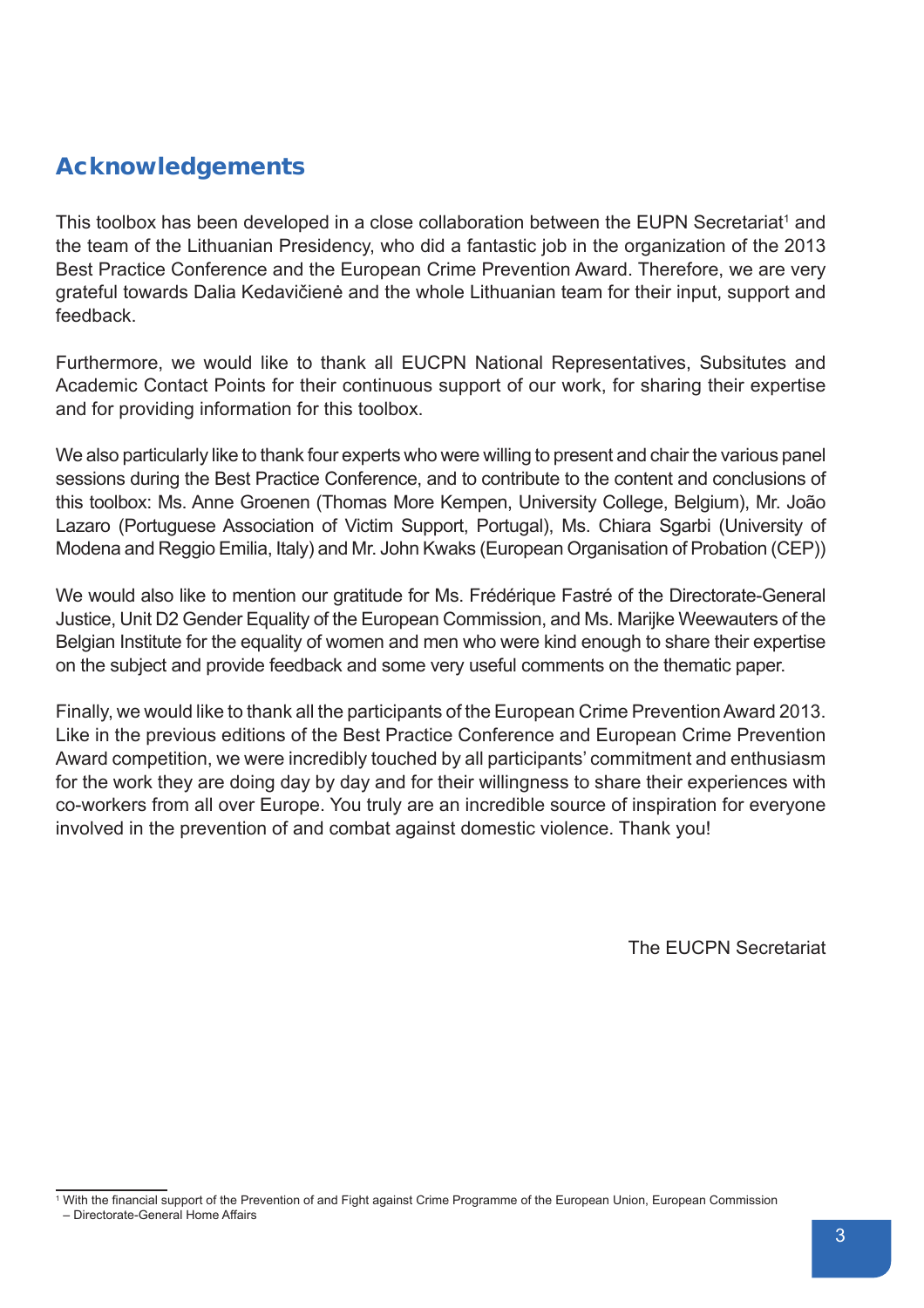# Table of contents

| <b>PART 1:</b>                                                  |  |
|-----------------------------------------------------------------|--|
|                                                                 |  |
| Tackling domestic violence in the EU - policies & practices8    |  |
|                                                                 |  |
|                                                                 |  |
|                                                                 |  |
|                                                                 |  |
|                                                                 |  |
| EU responses to initiatives undertaken at the Council of Europe |  |
|                                                                 |  |
|                                                                 |  |
|                                                                 |  |
|                                                                 |  |
|                                                                 |  |
|                                                                 |  |
|                                                                 |  |

# References ......................................................................................................................22

# PART 2:

| <b>Good and promising practices: Best Practice Conference</b>                               |  |
|---------------------------------------------------------------------------------------------|--|
|                                                                                             |  |
| 1. Good and promising practices in domestic violence -                                      |  |
|                                                                                             |  |
| 1.1. Three projects in the picture: on victim support & attrition, multi-agency cooperation |  |
|                                                                                             |  |
|                                                                                             |  |
|                                                                                             |  |
|                                                                                             |  |
|                                                                                             |  |
|                                                                                             |  |
| Challenges for the future regarding prevention in domestic violence -                       |  |

EUCPN knowledge exchange................................................................................ 37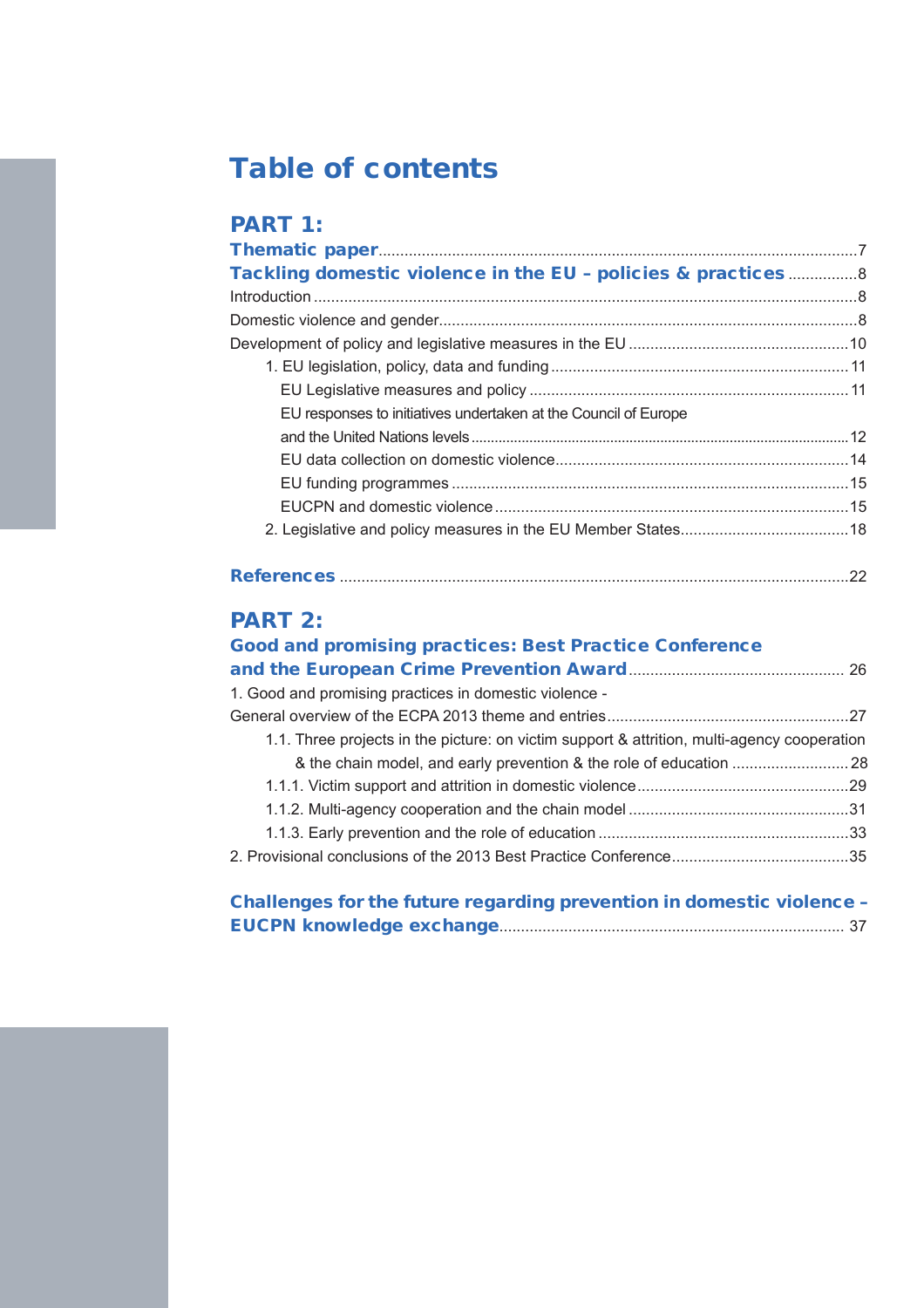# **PART 3:**

| Prevention of domestic violence in the City of Brno - An interdisciplinary approach (CZ) 43 |  |
|---------------------------------------------------------------------------------------------|--|
|                                                                                             |  |
|                                                                                             |  |
|                                                                                             |  |
| The Family assistance unit as an Expert team on providing assistance to the victims of      |  |
|                                                                                             |  |
|                                                                                             |  |
|                                                                                             |  |
|                                                                                             |  |
|                                                                                             |  |
|                                                                                             |  |
| The land of fire-Flies - Pilot programme on prevention of violence                          |  |
|                                                                                             |  |
| E- MARIA - European Manual on Risk Assessment in Domestic Violence/                         |  |
|                                                                                             |  |
|                                                                                             |  |
|                                                                                             |  |
|                                                                                             |  |
|                                                                                             |  |
|                                                                                             |  |
| <b>Other interesting sources of (practical)</b>                                             |  |
|                                                                                             |  |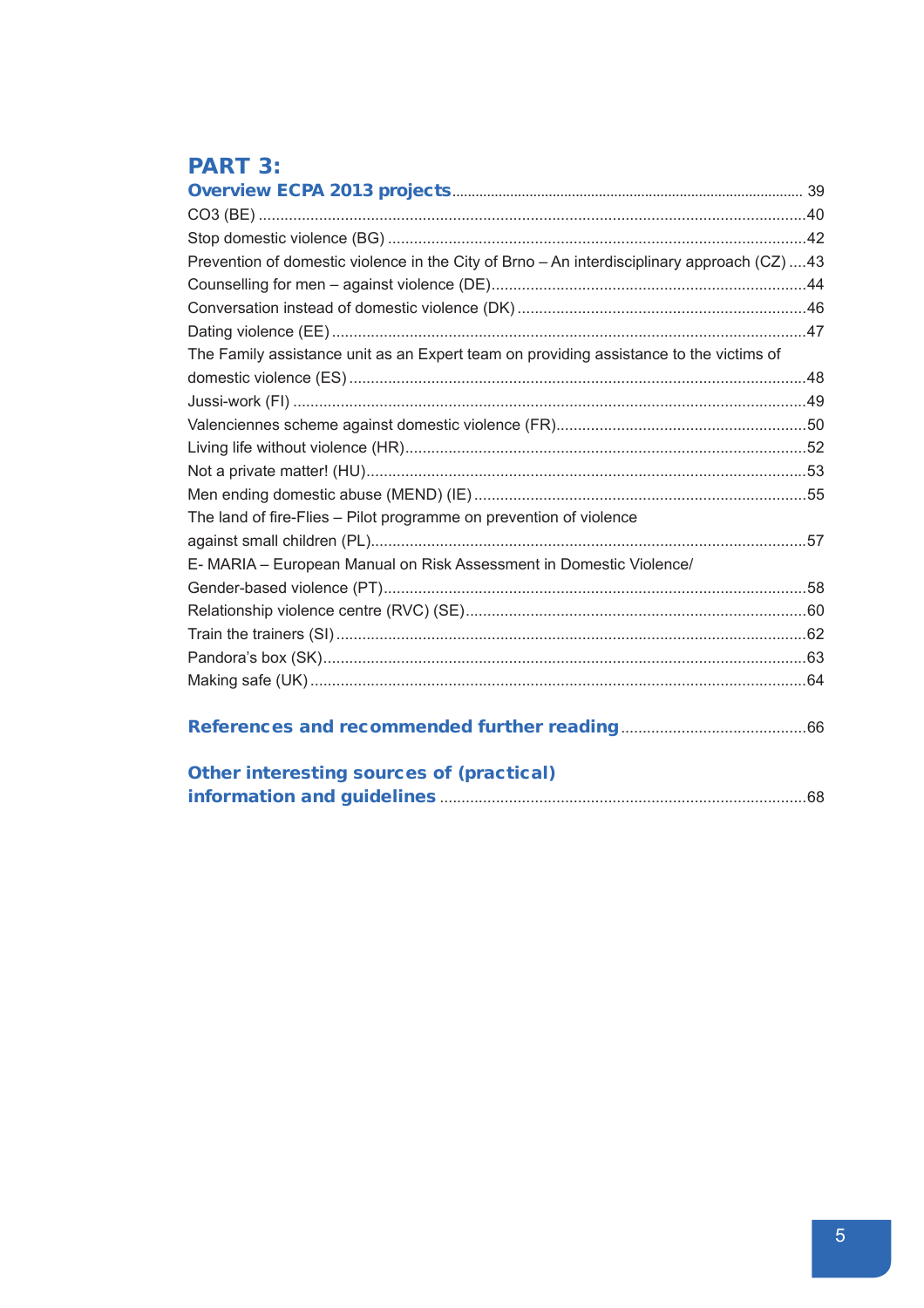# Introduction

Despite the lack of reliable and comparable data, available figures generally show that women are often the prime victims of domestic violence. The historically rooted unequal relationship between men and women is considered to be at the basis of these regrettable figures. It is for this reason that the combat against (domestic) violence against women remains a high priority for the EU and its Member States.

This toolbox is being developed to bring together the efforts made at the EU, national, and local level to prevent and combat (domestic) violence against women. These include the legislative and policy measures which set the framework in which national and local actors (NGOs, civil society, government administrations,…) need to work. At the same time, the toolbox wants to disseminate and promote the important work which is being done by other European organizations, such as the European Institute for Gender Equality (EIGE), the European Agency for Fundamental Rights (FRA) and the Women against Violence Europe (WAVE).

As usual, the toolbox is primarily written for local policy-makers and practitioners who may be confronted with these issues in their daily work. In part 2 and 3 some examples of practices implemented in various Member States are further explored. By doing this, the toolbox aims to build up and exchange practical knowledge and know-how and to inspire people working in the field of (domestic) violence against women to learn from each other.

# Toolbox elements

As usual, the theme of the EUCPN toolbox is explored from various perspectives, bundling as much information and knowledge as possible in an easy-to-read document for policy-makers and practitioners<sup>2</sup>. This fourth toolbox in the series consists of three parts:

**Thematic paper** – the first part of the toolbox is a general introduction to the theme of domestic violence and violence against women. It builds on existing research and provides information on how legislative and policy measures are developed in the EU and its Member States to prevent and combat this issue. It offers the framework for the next parts of the toolbox.

**Good and promising practices** – the second part zooms in on some important issues which are often related to domestic violence cases and which were approached in the European Crime Prevention Award winning projects of Sweden, Belgium and Croatia. The topics covered, are: victim support & attrition in domestic violence, multi-agency cooperation & the chain model, and early prevention and the role of education. Also, some conclusions which were formulated during the Best Practice Conference are listed, as well as some challenges for the future.

**Examples from practice** – one of the aims of the EUCPN is to stimulate the exchange of good practices between Member States. The third and final part of the toolbox, therefore, contains all 2013 European Crime Prevention Award entries.

<sup>&</sup>lt;sup>2</sup> For the other EUCPN toolboxes, see: http://www.eucpn.org/library/results.asp?category=32&pubdate=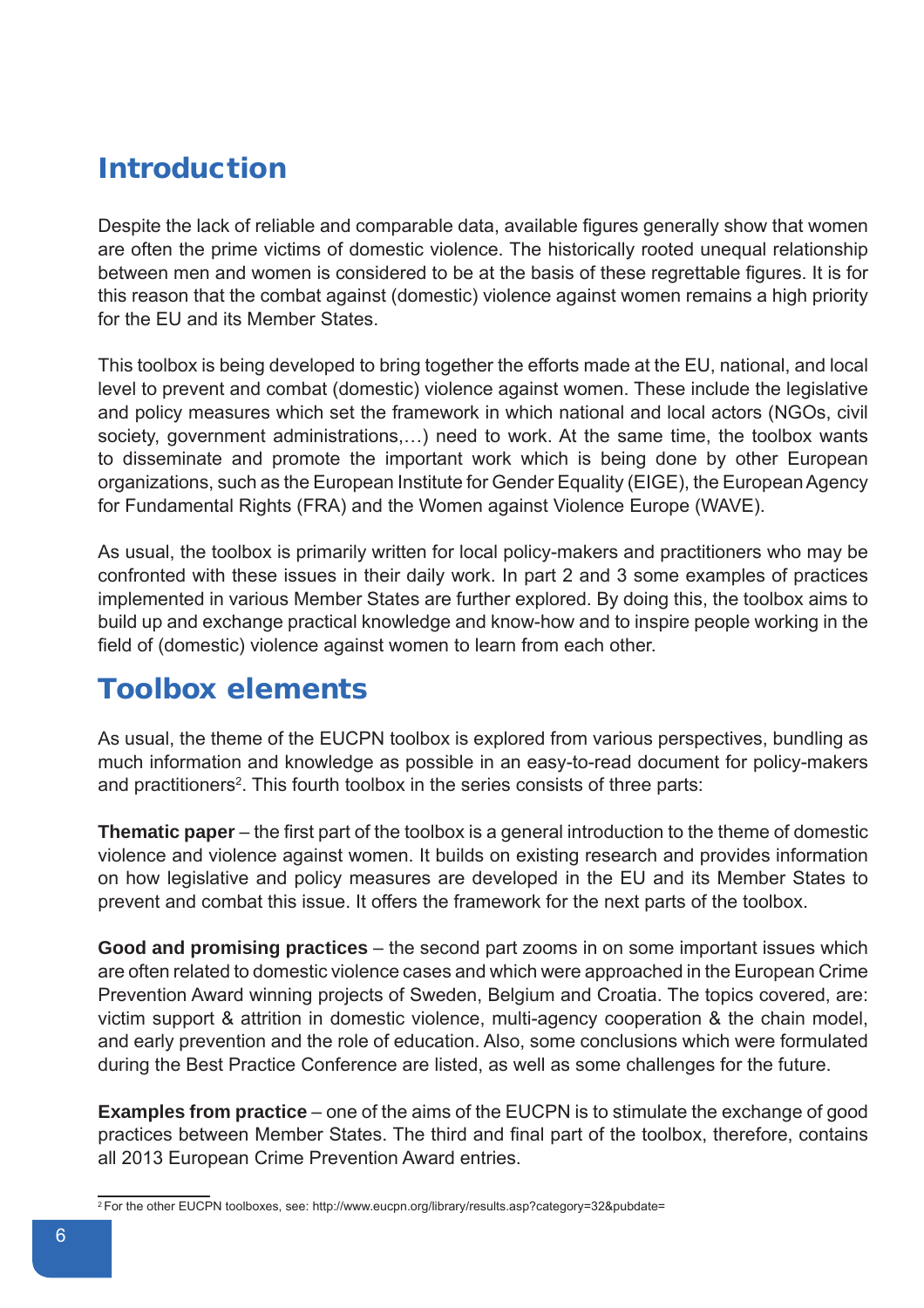# Part 1 Thematic paper

# Tackling domestic violence in the EU – policies & practices

# *Citation*

*EUCPN (2013). Tackling domestic violence in the EU – policies & practices. In: EUCPN Secretariat (eds.), EUCPN Toolbox Series, no. 4, European Crime Prevention Network: Brussels.*



**Part**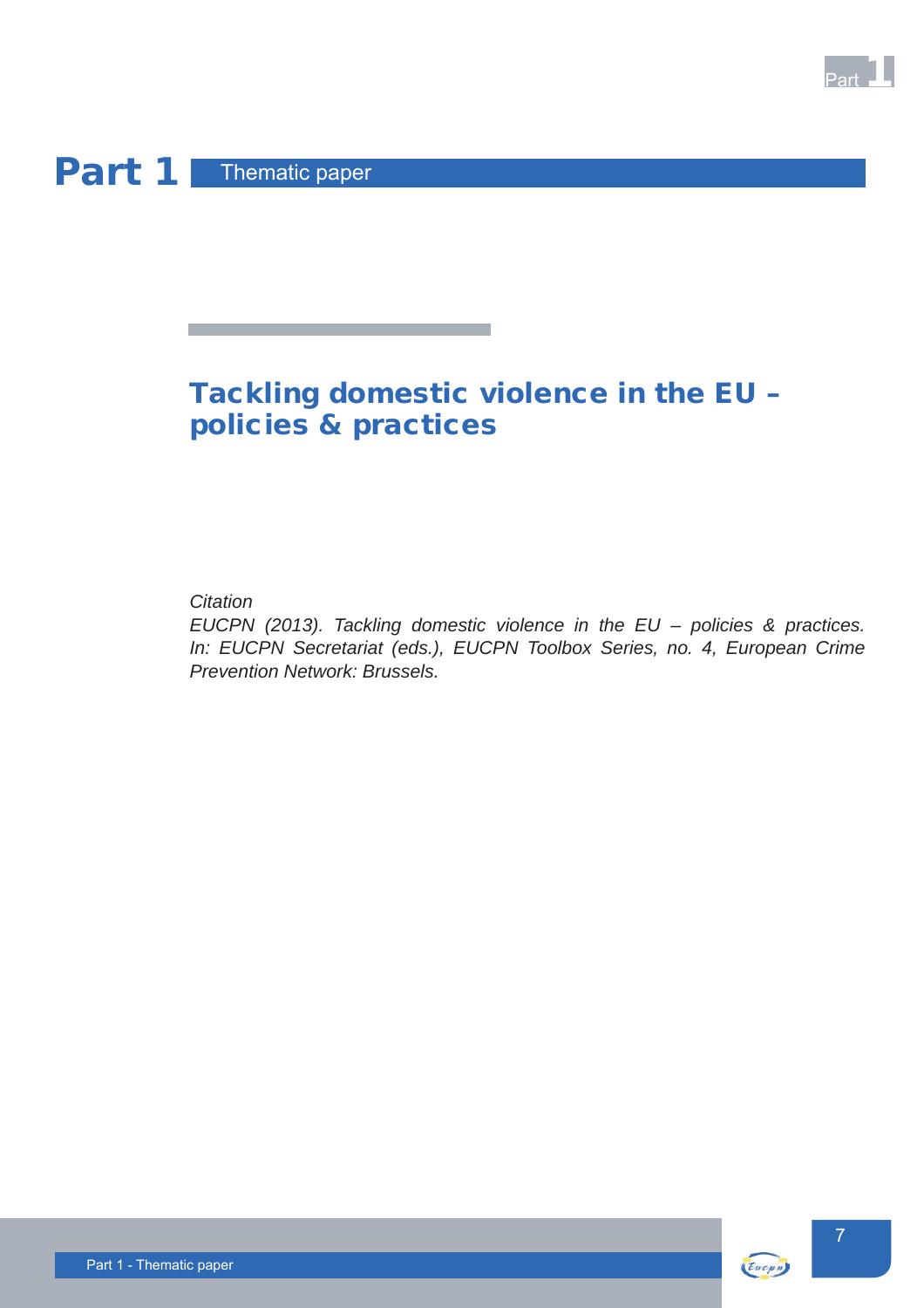# Tackling domestic violence in the EU – policies & practices

# Introduction

The aim of this thematic paper is to give a general introduction to domestic violence and how the EU and its Member States are working (together) to prevent and combat this issue.

In the first paragraph, some issues related to defining domestic violence and its *asymmetrical* relationship with gender will be discussed. The second paragraph provides an overview of how policy and legislative measures have been – and continue to be – developed at the EU level, as well as some issues related to data collecting at the European level and EU funding provided to combat (domestic) violence against women. Also, the previous work of the EUCPN on the prevention of domestic violence will be addressed. In the last paragraph, the various legislative and policy measures of the 28 EU Member States will be shortly described.

The focus of this thematic paper is on research and policy. It offers the broader framework for the toolbox' second and third part in which some concrete examples of Member States' existing practices to tackle domestic violence will be discussed.

# Domestic violence and gender

Domestic violence is a complex phenomenon and, depending on which aspect one focuses on, it can refer to different forms of violence (e.g. physical, psychological, sexual) between different types of people (e.g. (ex-)partners, parents and children, people living in the same household). Hence, there seems to be no universally accepted definition of domestic violence (Al-Ali & Lazenbatt, 2012). Often other (broader) concepts, such as violence against women, gender-based violence or intimate partner violence, are used instead of – or interchangeably with – 'domestic violence', adding to the complexity of the phenomenon.

Both men and women can become the victim of domestic violence. Nevertheless, according to the figures most commonly cited, around 90% of the victims of domestic violence in the EU are women (see e.g., EIGE, 2012). This imbalance to the detriment of women has also influenced the (inter)national debates and political agendas, especially over the past two or three decades, and the numerous legislative and policy measures taken to prevent and combat (domestic) violence *against women*. For example, the European Institute for Gender Equality (EIGE) reports in 2012 that women continue to be exposed to serious forms of violence including domestic violence which affects them disproportionately and it is, therefore, *"one of the most serious forms of gender-based violation of human rights in the EU".*

It is important to note that the gender perspective goes beyond the mere biological differences between men and women, which are universal and invariable in time. As Decuyper (2010: 14) mentions: "[...] *'gender' is a cultural construction built by society around the two biological* 

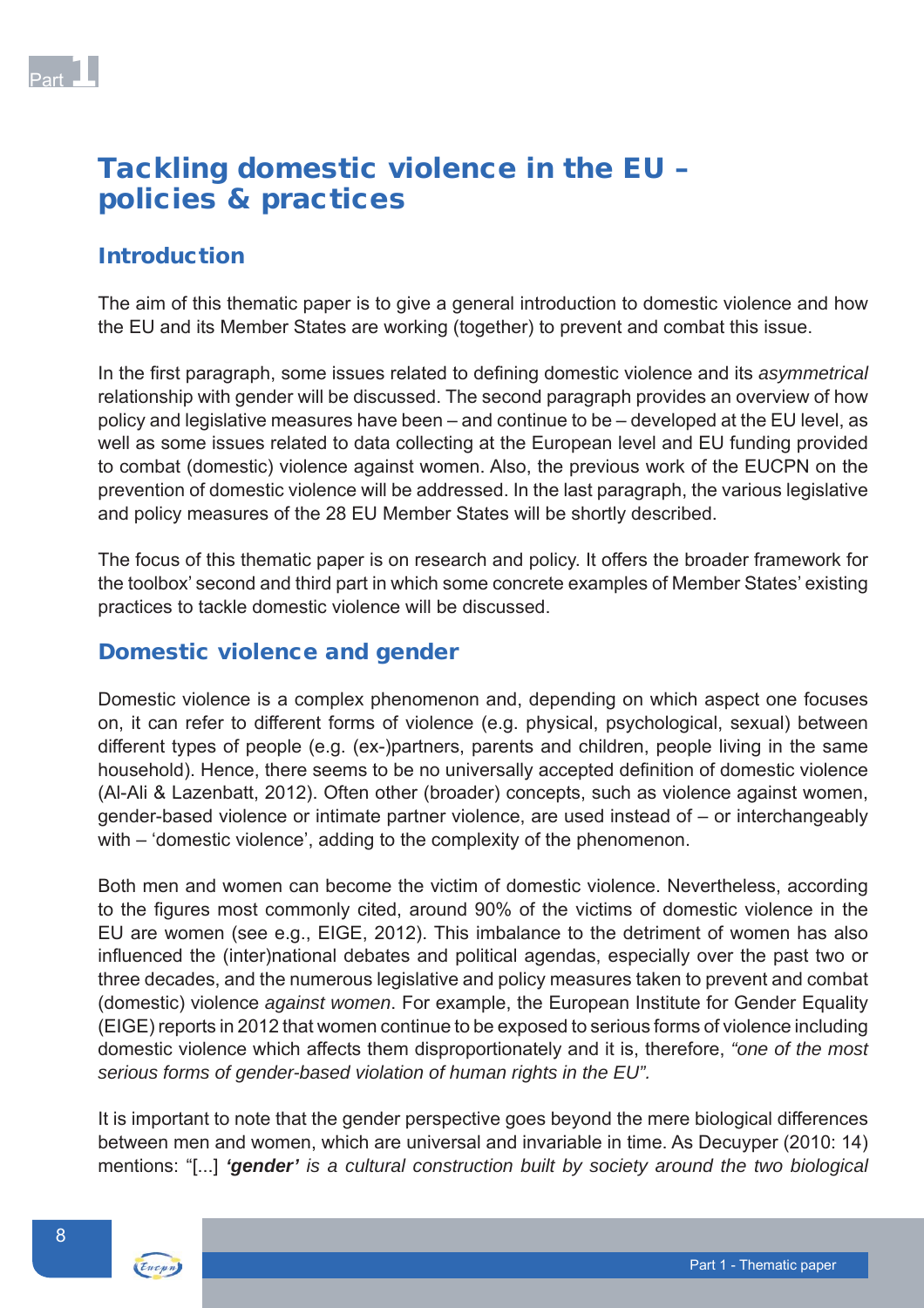

*sexes. Thus, it denotes characteristics linked to the status of men and women which are not innate but are generated by society. Gender is therefore linked to a culture and to a time, and*  is often accompanied by stereotypes which are specific to the society concerned<sup>"3</sup>. Various theories and perceived causes of (domestic) violence may lie at the basis of different explanatory models, but they are often associated with how men and women relate to one another in a given society and within the family or the intimate relationship (Dichter & Keller, 2012; Kishor & Johnson, 2004; Rodríguez-Menés & Safranoff, 2012). As the next paragraph on the development of policy and legislative measures in the EU will show, tackling (domestic) violence against women is considered to have its roots in unequal power relations between men and women as well as in gender inequality and is, therefore, considered a priority in the EU.

Despite a general acknowledgement of the *'gender asymmetry'* in domestic violence, some academic researchers tend to stay more cautious and refer to (a smaller number of) studies which show that women are as likely as men to be the perpetrator of domestic violence (see e.g., Gadd et al., 2003; Dobash & Dobash, 2004; Fox et al., 2013; Storey & Strand, 2012). They argue that much depends on how 'violence' is defined, the age of the sample, the type of methodological instrument used, etc.; all variables that might lead to the variety in prevalence rates and the ambiguous findings with respect to apparent gender differences.

Little is known about the victimisation of men in domestic violence and their need for support. One study in Denmark, having conducted qualitative interviews with 12 abused men and 10 care workers at some men's shelters, mentions the taboo and shame associated with being abused by a woman; this may cause a barrier to reporting the violence (Plauborg & Helweg-Larsen, 2012)<sup>4</sup>. However, Danish police records, data from the Danish emergency department and various survey data (on self-reported violence exposure and dating violence) show that women more than men appear to be the victim of domestic violence. If one looks at the number of contacts with the emergency department following domestic violence from a partner in the past year, women are represented six times more than men. Based on the available data, it is however not always possible to distinguish whether the partner is male or female or whether indeed it is the partner (and not another relative living under the same roof) who committed the violence (Plauborg & Helweg-Larsen, 2012).

In a summary of the 2009 report of the Swedish National Council for Crime Prevention, it is suggested that the context as well as the way in which the questions on violence are formulated may influence the results. According to this report, studies which focus on violence generally find that women are more often exposed than men, whereas, studies which focus on conflict report only small differences between women and men. Furthermore, the report mentions that *"[...] it appears to be a question of two different types of violence. Violence directed towards women is more often repeated, and also tends to be more serious, with more negative consequences for the victim. Partner violence that is carried out by men on women continues thus to be a major social problem"* (Hradilova-Selin, 2009: 5).

An English summary of the main results was provided by Mr. Bjarne Laursen, researcher at the Institute, and sent to the EUCPN Secretariat.



<sup>3</sup> See also the Council of Europe Convention on preventing and combating violence against women and domestic violence: http://www.coe. int/t/dghl/standardsetting/convention-violence/convention/Convention%20210%20English.pdf

<sup>4</sup> The full report, which is published by the National Institute for Public Health, is only available in Danish and can be downloaded through the following link: http://www.si-folkesundhed.dk/upload/partnervold\_mod\_m%C3%A6nd.pdf?utm\_source=Nsfk+Newsletter&utm\_ campaign=baef7aff60-NSfK\_Newsletter\_January\_2013&utm\_medium=email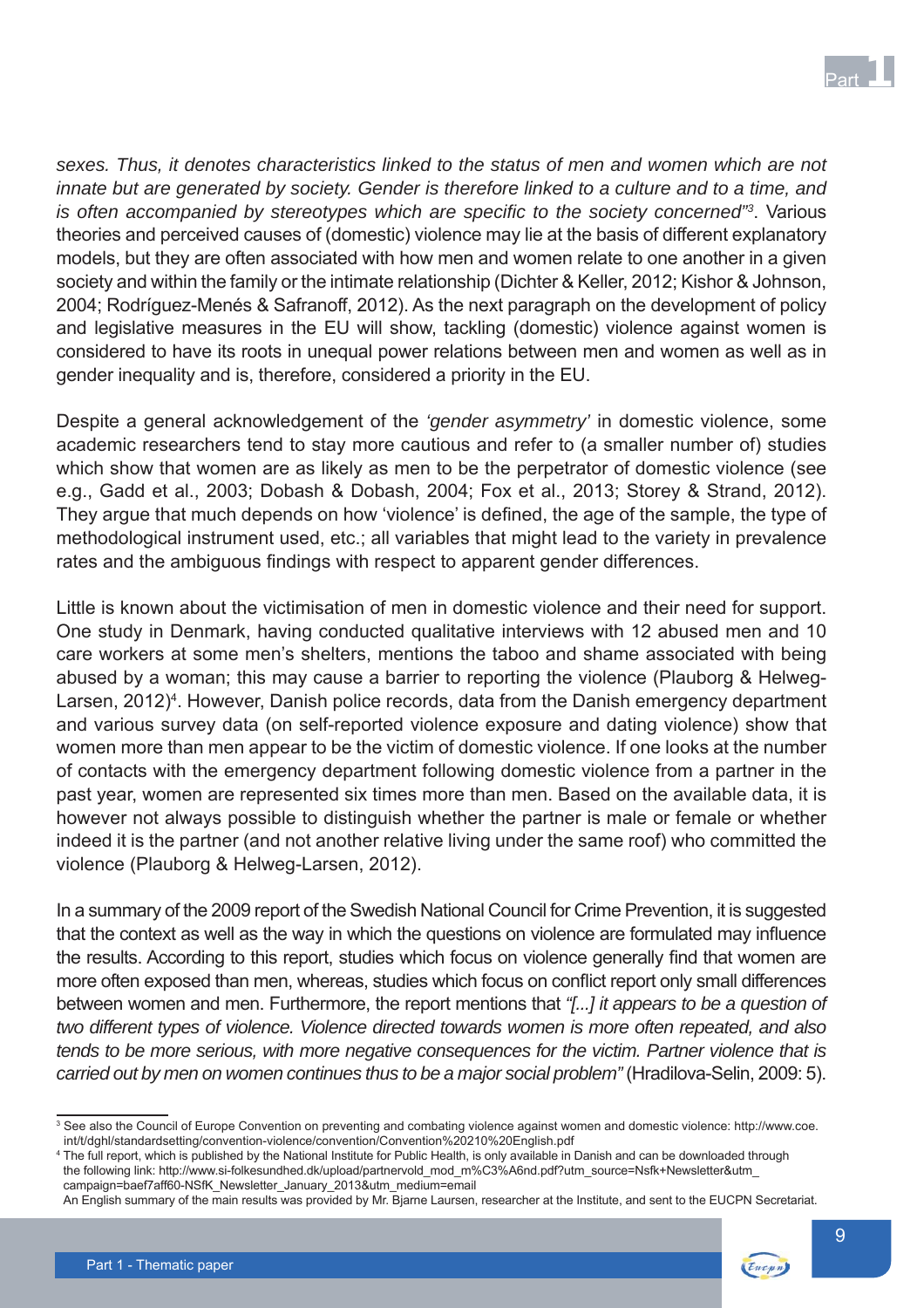Similar results to the Danish and Swedish studies were found in a Belgian study in 2010 (Pieters et al.). In one part of the study, experts in the field of intimate partner violence and domestic violence were brought together in two focus groups with the purpose to gather in-depth information on the type of violence and the people involved and on the difficulties professionals are confronted with. Furthermore, they were invited to formulate some recommendations to prevent and to tackle the violence based on their experiences and expertise. These experts too indicated that men tend to have more difficulties to find their way to professional victim support services and to talk about the abuse they experience. Other figures in the Belgian study also showed that both men and women indicated to have been the victim of (a form of) abuse by a (ex-)partner the past year. Psychological or verbal abuse was mentioned the most, with little difference between male and female victimization. Two thirds of victims of physical abuse, on the other hand, were women and in case of sexual abuse, the victim is generally a woman (Pieters et al., 2010).

Despite the debate on gender differences and the general lack of reliable and comparable data, available figures show the seriousness of (domestic) violence, especially against women. For example, according to the World Health Organization (WHO), around 1 in 4 women in the European Region<sup>5</sup> who ever had a partner, reported to have experienced intimate partner violence (physical and/or sexual) at some point in their lives (WHO, 2013). Generally, women seem to be victimised more (frequently), for a longer period of time, more seriously, more physically and more often with a fatal outcome than men. In the following paragraphs, an overview of the development of policy and legislative measures to prevent and tackle (domestic) violence against women in the EU and its Member States will be given.

# Development of policy and legislative measures in the EU

Violence against women, including domestic violence against women, is considered to be *"a manifestation of historical unequal power relations between men and women and a cause and consequence of gender inequality"* (Council of the European Union, 2012; see also United Nations, 2013). Gender equality is an important issue on the EU agenda and tackling violence against women is considered a priority for the EU and its Member States.

Declaration nr.19 on Article 8 of the Treaty on the Functioning of the European Union (TFEU)<sup>6</sup> states that *"in its general efforts to eliminate inequalities between women and men, the Union will aim in its different policies to combat all kinds of domestic violence"* and that *"The Member States should take all necessary measures to prevent and punish these criminal acts and to support and protect the victims"*.

The EU institutions' commitments to a strengthened policy response to combat all forms of violence against women within and outside the EU territory are reflected in a series of instruments. For example, the European Commission's commitment is shown in the *Women's* 

<sup>6</sup> OJ 2012/C 326: http://eur-lex.europa.eu/LexUriServ/LexUriServ.do?uri=OJ:C:2012:326:FULL:EN:PDF



<sup>5</sup> The WHO European Region includes the following countries: (i) EU Member States: Croatia, Czech Republic, Denmark, Finland, France, Germany, Ireland, Lithuania, The Netherlands, Poland, Romania, Spain, Sweden, UK; and (ii) Non-member States: Albania, Azerbaijan, Georgia, Iceland, Norway, Republic of Moldova, Russian Federation, Serbia, Switzerland, Turkey, Ukraine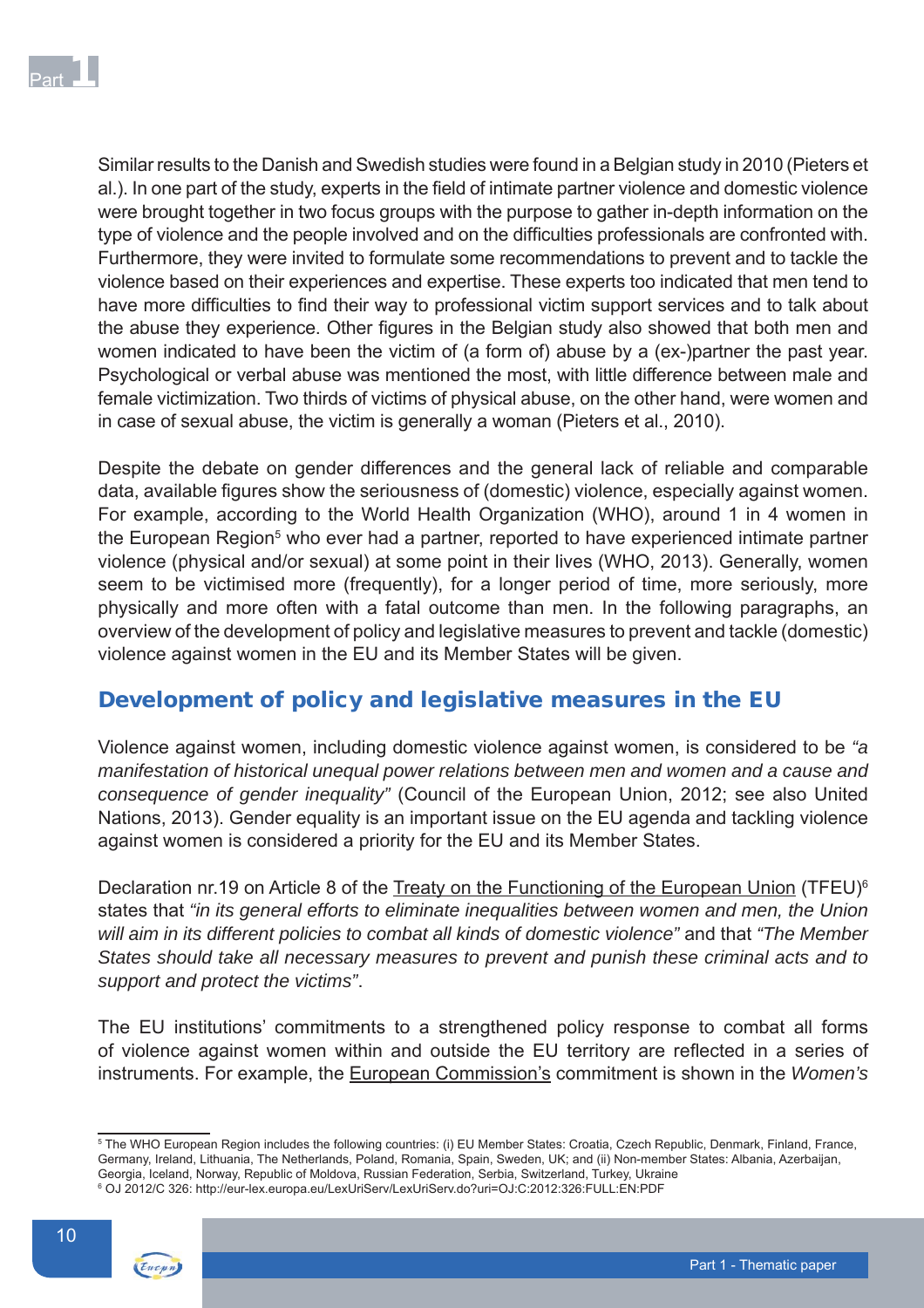Charter (March 2010)<sup>7</sup>, the *Action Plan implementing the Stockholm Programme* (April 2010)<sup>8</sup>, and the Strategy for Equality between Women and Men 2010-2015 (September 2010)<sup>9</sup>.

The European Parliament's commitment to ending gender-based violence is shown in the *Resolution of 5 April 2011 on priorities and outline of a new EU policy framework to fi ght violence against women*10, the *Resolution of 6 February 2013 on the 57<sup>th</sup> session on UN CSW: Elimination and prevention of all forms of violence against women and girls*11, the recent oral question 84/13 and the current discussion on a legislative own-initiative report by European Parliament Member (MEP) A. Parvanova<sup>12</sup>.

The Council of the EU reaffirmed its commitment to eliminating violence against women in the *conclusions on the Eradication of Violence Against Women in the European Union* (2010)<sup>13</sup>, in *the European Pact for gender equality for the period 2011 – 2020* (2011)<sup>14</sup> and, more recently, in the *conclusions on Combating Violence Against Women, and the Provision of Support Services for Victims of Domestic Violence* (2012a)15.

# **1. EU legislation, policy, data and funding**

# **EU Legislative measures and policy**

To ensure minimum standards on the recognition and respectful treatment, protection, support, access to justice and the compensation and restoration of victims of crime in all Member States, some legislative measures, first proposed in the European Commission's *Victims Package* in 201116, have recently been adopted, including:

- The *Directive 2011/99/EU* on the European protection order in criminal matters<sup>17</sup>
- The *Directive 2012/29/EU* on the rights, support and protection of victims of crime<sup>18</sup>
- The *Regulation (EU) No 606/2013* on mutual recognition of protection measures in civil matters<sup>19</sup>, complementing Directive 2011/99/EU

The European Protection orders (one for civil matters and one for criminal matters) ensure that victims of violence can still rely on restraint or protection orders issued against the perpetrator in their home country if they travel or move within the EU.

*Directive 2012/29/EU* on the rights, support and protection of victims of crime aims at ensuring that victims of violence, and in particular domestic violence, can count on EU-wide protection



<sup>7</sup> See: http://ec.europa.eu/commission\_2010-2014/president/news/documents/pdf/20100305\_1\_en.pdf

<sup>8</sup> See: http://eur-lex.europa.eu/LexUriServ/LexUriServ.do?uri=COM:2010:0171:FIN:EN:PDF

<sup>9</sup> See: http://eur-lex.europa.eu/LexUriServ/LexUriServ.do?uri=COM:2010:0491:FIN:EN:PDF 10 See: http://www.europarl.europa.eu/sides/getDoc.do?type=TA&reference=P7-TA-2011-0127&language=EN

<sup>11</sup> See: http://www.europarl.europa.eu/sides/getDoc.do?pubRef=-//EP//TEXT+MOTION+B7-2013-0049+0+DOC+XML+V0//EN

<sup>12</sup> See: http://www.europarl.europa.eu/sides/getDoc.do?type=COMPARL&mode=XML&language=EN&reference=PE522.850

<sup>13</sup> See: http://www.consilium.europa.eu/uedocs/cms\_data/docs/pressdata/en/lsa/113226.pdf

<sup>14</sup> See: http://www.consilium.europa.eu/uedocs/cms\_data/docs/pressdata/en/lsa/119628.pdf

<sup>15</sup> See: http://www.consilium.europa.eu/uedocs/cms\_data/docs/pressdata/en/lsa/134081.pdf

<sup>16</sup> See: http://eur-lex.europa.eu/LexUriServ/LexUriServ.do?uri=COM:2011:0274:FIN:en:PDF

<sup>17</sup> See: http://eur-lex.europa.eu/LexUriServ/LexUriServ.do?uri=OJ:L:2011:338:0002:0018:en:PDF

<sup>18</sup> See: http://eur-lex.europa.eu/LexUriServ/LexUriServ.do?uri=OJ:L:2012:315:0057:0073:EN:PDF

<sup>19</sup> See: http://eur-lex.europa.eu/LexUriServ/LexUriServ.do?uri=OJ:L:2013:181:0004:0012:en:PDF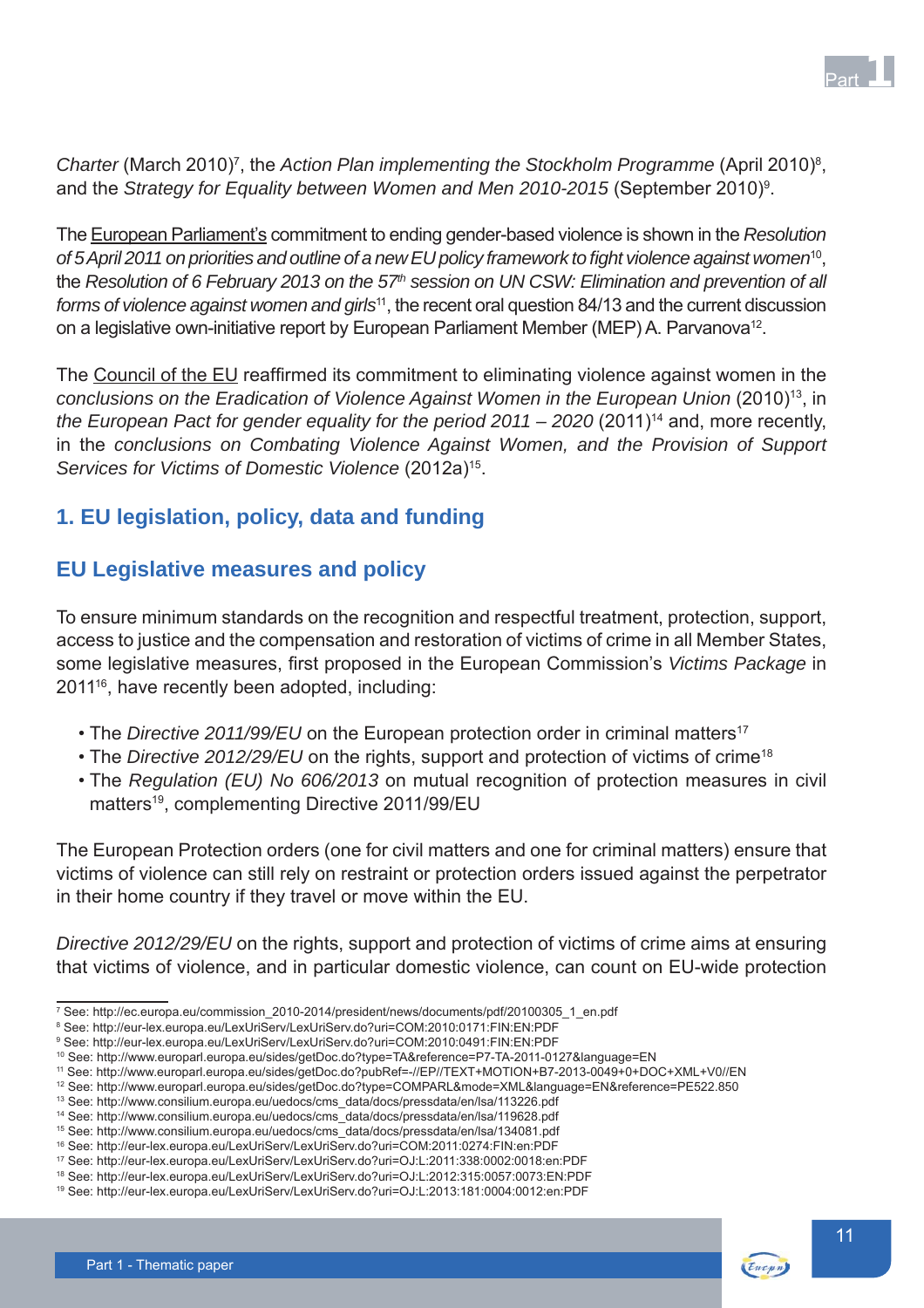

and support even before reporting the crime; that they are treated with respect and dignity and have access to justice and compensation, whatever their nationality and wherever in the EU the crime took place (European Commission, 2011a).

In 2012, the European Institute for Gender Equality (EIGE) published a report on the *Review of the Implementation of the Beijing Platform for Action in the EU Member States: Violence against Women – Victim Support* (EIGE, 2012) which supported the Council Conclusions on *Combating Violence Against Women, and the Provision of Support Services for Victims of Domestic Violence*20. In these Conclusions, the Council of the EU took note of the outcome of the *European Conference on Combating Violence Against Women in the EU* and the European Police College (CEPOL) Presidency Conference on *Overcoming Attrition in Domestic Violence through Policing*21, both organized under the Cyprus Presidency, and the *EU Handbook of Best Police Practices in Overcoming Attrition in Domestic Violence Cases*, developed by the Cyprus Police (Council of the EU, 2012b) $^{22}$ . The Council called on the Member States to make use of this EU Handbook to *"improve the registration and handling of complaints received*  [...] by police, judicial, health, social and other relevant authorities, agencies, institutions and *NGOs, that work in the field of violence against women [...].* It has also called on the European Parliament, the European Commission and the Member States to designate 2015 the *European Year on Zero Tolerance for Violence against Women* (Council of the EU, 2012a).

The European Economic and Social Committee (EESC) also published an opinion on *Eradicating*  domestic violence against women in 2012, reaffirming its commitment to combating domestic gender-based violence and formulating a series of recommendations for the EU Institutions and Member States. For example, in the area of prevention, the EESC recommended *"develop[ing] a domestic violence prevention policy by creating places where women can go for multidisciplinary support, with specialized staff and resources and through inter-ministerial action plans to engage men and young people in the elimination of domestic violence"* (EESC, 2012: 21)<sup>23</sup>.

# **EU responses to initiatives undertaken at the Council of Europe and the United Nations level**

The 2011 *Council of Europe Convention on Preventing and Combating Violence against Women and Domestic Violence* seeks to:

- Protect women against all forms of violence, and prevent, prosecute and eliminate violence against women and domestic violence;
- Contribute to the elimination of all forms of discrimination against women and promote substantive equality between women and men, including by empowering women;
- Design a comprehensive framework of policies and measures for the protection of and assistance to all victims of violence against women and domestic violence;

<sup>23</sup> See: http://eur-lex.europa.eu/LexUriServ/LexUriServ.do?uri=OJ:C:2012:351:0021:0026:EN:PDF



<sup>20</sup> See: http://www.consilium.europa.eu/uedocs/cms\_data/docs/pressdata/en/lsa/134081.pdf

<sup>&</sup>lt;sup>21</sup> For more information, see: https://www.cepol.europa.eu/index.php?id=news-details&tx\_ttnews%5Btt\_news%5D=489&cHash=1f73ebf267 e62db7f965fcfd5eea29a2

<sup>&</sup>lt;sup>22</sup> To read the draft of the EU handbook of best police practices in overcoming attrition in domestic violence cases, click here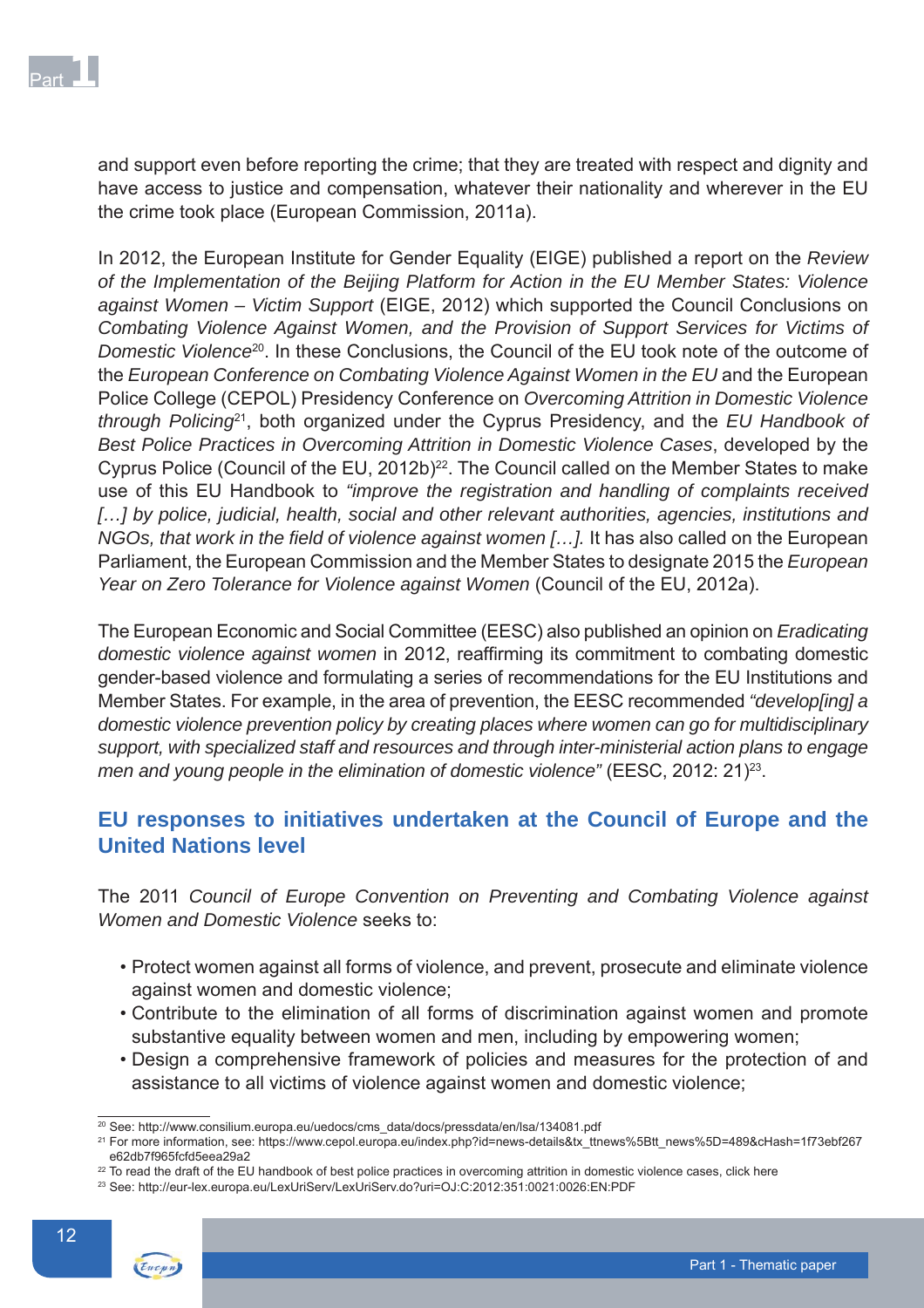- Promote international cooperation with a view to eliminating violence against women and domestic violence;
- Provide support and assistance to organisations and law enforcement agencies enabling them to adopt an integrated approach to eliminating violence against women and domestic violence.

Preventative measures the Convention calls upon are:

- Awareness raising campaigns or programmes among the general public in cooperation with various actors in society (human rights institutions and women's organizations, NGOs....)
- Education on non-stereotyped gender roles, mutual respect, non-violent conflict resolution, gender-based violence,… both through formal and informal education, as well as in the media
- Training of professionals dealing with victims and/or perpetrators on the prevention and detection, including prevention of secondary victimization, on gender equality, the needs and rights of victims,… with focus on multi-agency cooperation
- Preventive intervention and treatment programmes to teach perpetrators to adopt non-violent behaviour in interpersonal relationships
- Participation of the private sector and the media in setting self-regulatory standards and in developing and promoting skills among children, parents and educators on how to deal with content of a sexual or violent nature

For the first time in Europe, the Convention sets legally binding standards to prevent violence against women and domestic violence, protect victims and punish perpetrators (EESC, 2012). The Convention is open for signature, not only by Council of Europe member states, including the 28 EU Member States, but also by the European Union. So far, only eight countries have ratified the Convention, three of which are EU Member States. 17 other Member States have signed the Convention but not yet ratified it<sup>24</sup>. Last year, the Council, in its Conclusions, called on the Member States to ratify and implement the Convention (Council of the EU, 2012a).

At the international level, the 57<sup>th</sup> session of the UN Commission on the Status of Women, which took place in March 2013, focused on the elimination and prevention of all forms of violence against women and girls<sup>25</sup>. In the final report, the UN Commission (2013: 3) pointed, for example, to *"the persistence of obstacles that remain for the prevention and elimination of all forms of violence against women and girls, and that the prevention of and response to such violence require States to act, at all levels, at each and every opportunity in a comprehensive and holistic manner that recognizes the linkages between violence against women and girls and other issues, [among others] crime prevention"*26. The UN Commission, therefore, called on all actors to ratify the international Conventions, to strengthen and implement national legal and policy measures and to address the structural and underlying causes and risk factors of violence against women. In addition, it urged them to strengthen multisectoral services, programmes and responses to violence against women and to improve the evidence-base by focusing on qualitative and comparable data collection as well as on the exchange of best practices.



Part 1

<sup>&</sup>lt;sup>24</sup> See CoE website for overview: http://www.conventions.coe.int/Treaty/Commun/ChercheSig.asp?NT=210&CM=8&DF=03/12/2013&CL=ENG

<sup>25</sup> For more information, see: http://www.un.org/womenwatch/daw/csw/57sess.htm

<sup>26</sup> See: http://www.un.org/ga/search/view\_doc.asp?symbol=E/2013/27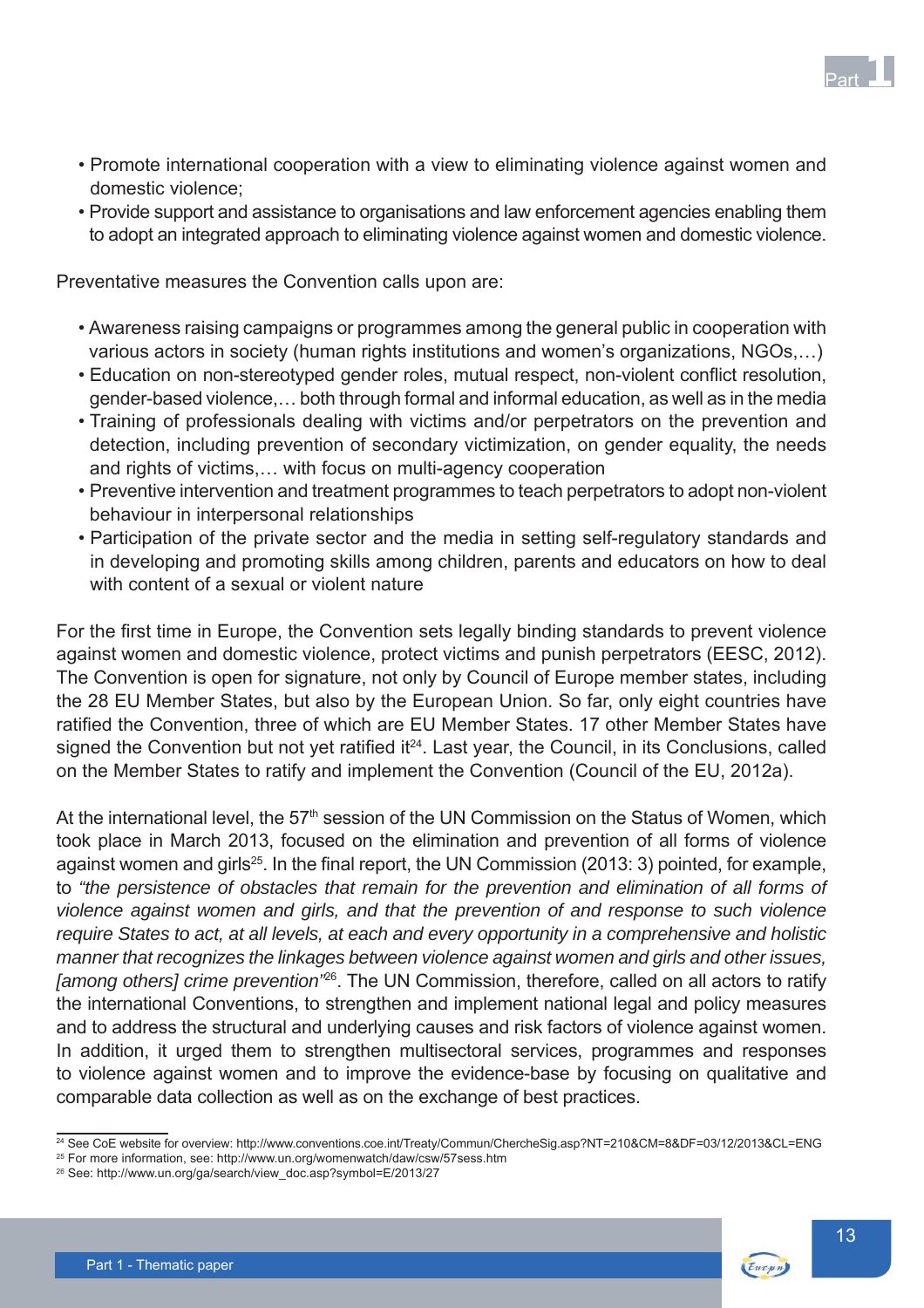

# **EU data collection on domestic violence**

There is still a lack of international comparable administrative and survey data on violence against women and domestic violence, due to differences in definitions and types of violence covered, differences in methodologies, in time frame, sample characteristics, etc. Supported by the European Commission, important actors in the field of violence against women, such as the Fundamental Rights Agency (FRA), the European Institute for Gender Equality (EIGE) and Women against Violence Europe (WAVE), have been working hard to fill this gap<sup>27</sup>.

At the request of the European Parliament, FRA started an EU-wide survey in 2010, interviewing 40.000 women across the 28 EU Member States, to collect comparable data on the extent, frequency and severity of violence against women in the EU, including data on women's experience and access to the police, healthcare and victim support services<sup>28</sup>. The results will be presented in the first quarter of 2014 in order to provide reliable and comparable data on women's experiences of violence.

EIGE is also working more and more on violence against women. Since 2011, EIGE has been undertaking several studies mapping existing data and resources on several forms of violence against women, including sexual violence, domestic violence and female genital mutilation, as well as on the sources of administrative data at the national and international level<sup>29</sup>.

As mentioned above, at the end of 2012, EIGE published a report which included the legislative and policy developments in the area of domestic violence against women in the context of the EU follow-up of the Beijing Platform for Action, as well as an overview of the support services for victims of violence against women.

EIGE will present a long term work plan at the end of 2014 with the aim to improve data collection on violence against women at the EU level, for example, by looking at various possibilities to organize a follow-up of the survey FRA is currently undertaking, and through a close collaboration with Eurostat.

WAVE is a network of NGOs composed mainly of European women's non-governmental organizations working in the field of violence against women and children<sup>30</sup>. Since 2008, WAVE has been publishing a yearly country report, collecting data from 46 European countries and focusing on different issues related to violence against women, such as the existence of and access to women support services, helplines, shelters, etc., the situation of migrant women, the analysis of research and administrative data.

In the framework of the Daphne programme (see below), WAVE conducted the *PROTECT II* project in 2011-2012 which resulted, amongst others, in some guidelines for systematic and reliable data generation<sup>31</sup>. They also collected the data for EIGE's 2012 report on the progress

eige.europa.eu/content/document/international-activities-on-data-collection-on-gender-based-violence-across-the-EU<br><sup>28</sup> See: http://fra.europa.eu/en/project/2012/fra-survey-gender-based-violence-against-women

<sup>31</sup> For more information, see: http://wave-network.org/content/protect-ii-capacity-building-risk-assessment-and-safety-management-protect-



<sup>&</sup>lt;sup>27</sup> For an overview of international activities in the field of data collection on gender-based violence in the EU, see also EIGE (2013): http://

<sup>&</sup>lt;sup>29</sup> See also EIGE's contribution to the EUCPN's European Crime Prevention Monitor Report (2013/2): Measuring and tackling domestic violence in the EU - forthcoming

<sup>30</sup> For more information, see: http://www.wave-network.org/content/woman-against-violence-europe-wave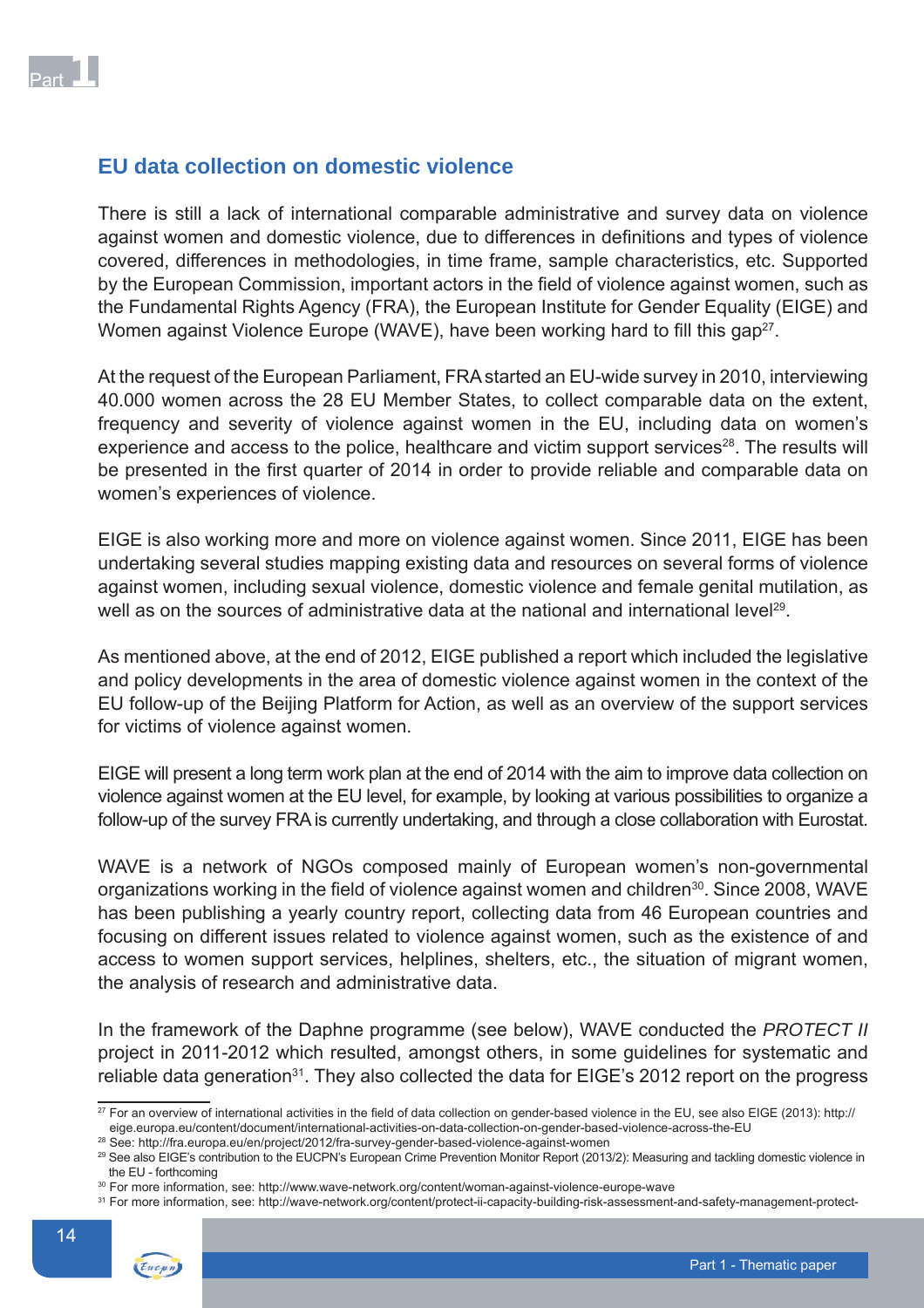

of EU members States in the provision of support services for women victims of intimate partner violence to meet their commitments to the Beijing platform for Action<sup>32</sup>.

# **EU funding programmes**

Through the Daphne<sup>33</sup> and Progress<sup>34</sup> programmes, national administrations and organizations active in the field of violence against women can receive operating grants from the European Commission. In 2013, the Commission awarded 3,7 million euro to support Member States' activities to raise awareness on violence against women. A further 11,4 million euro will be awarded to NGOs working with victims. In the Multiannual Financial Framework 2014-2020, both programmes will be merged into the Rights, Equality and Citizenship Programme. The Justice Programme will supplement these funds, especially in the area of victims' rights.

# **EUCPN and domestic violence**

Since its establishment in 2001, the EUCPN has also considered the prevention of domestic violence as an important part of its work. Over the years, the EUCPN website has gradually expanded, becoming a major source of information on research, Member States' strategies & policies and good practices related to crime prevention, amongst others domestic violence.

Also during the subsequent EU Presidencies, domestic violence was often chosen within the EUCPN as an important topic to work on. In fact, since 2004 domestic violence has been continually on the EUCPN agenda through various workshops and knowledge exchange sessions, but also by regularly selecting it as the (main or sub) theme of the Best Practice Conference which is held annually and brings together policy-makers and practitioners from all EU Member States to share their experiences<sup>35</sup>. Table 1 gives a short overview of the work done on domestic violence within the EUCPN since 2004.

| Year | <b>Initiator</b> | <b>Activity</b>                                                                                                                                                                                                                                                                                                        |  |
|------|------------------|------------------------------------------------------------------------------------------------------------------------------------------------------------------------------------------------------------------------------------------------------------------------------------------------------------------------|--|
| 2004 | The Netherlands  | Domestic Violence as one of three topics chosen for the Best Practice<br>Conference.                                                                                                                                                                                                                                   |  |
| 2005 | Luxembourg       | Organisation of a seminar on domestic violence.                                                                                                                                                                                                                                                                        |  |
| 2006 | Austria          | Organisation of a seminar on domestic violence and development of<br>a compilation on domestic violence legislation frameworks in several<br>Member States. The report is available on the EUCPN library page on<br>the website (http://www.eucpn.org/download/ReportDomesticViolence<br>Workshop(Vienna May2006).pdf) |  |
|      | United Kingdom   | Development of a good practice and crime prevention policy page on the<br>EUCPN website with information on domestic violence.                                                                                                                                                                                         |  |

high-risk-victims

<sup>32</sup> For more information, see: http://www.wave-network.org/content/eige-%E2%80%93-review-implementation-beijing-platform-action-eumember-states-violence-against-women

<sup>33</sup> For more information on the Daphne programme, see: http://ec.europa.eu/justice/grants/programmes/daphne/

<sup>34</sup> For more information on the Progress programme, see: http://ec.europa.eu/social/main.jsp?langId=en&catId=327

<sup>&</sup>lt;sup>35</sup> Part 2 of this toolbox will go more into detail about the Best Practice Conference.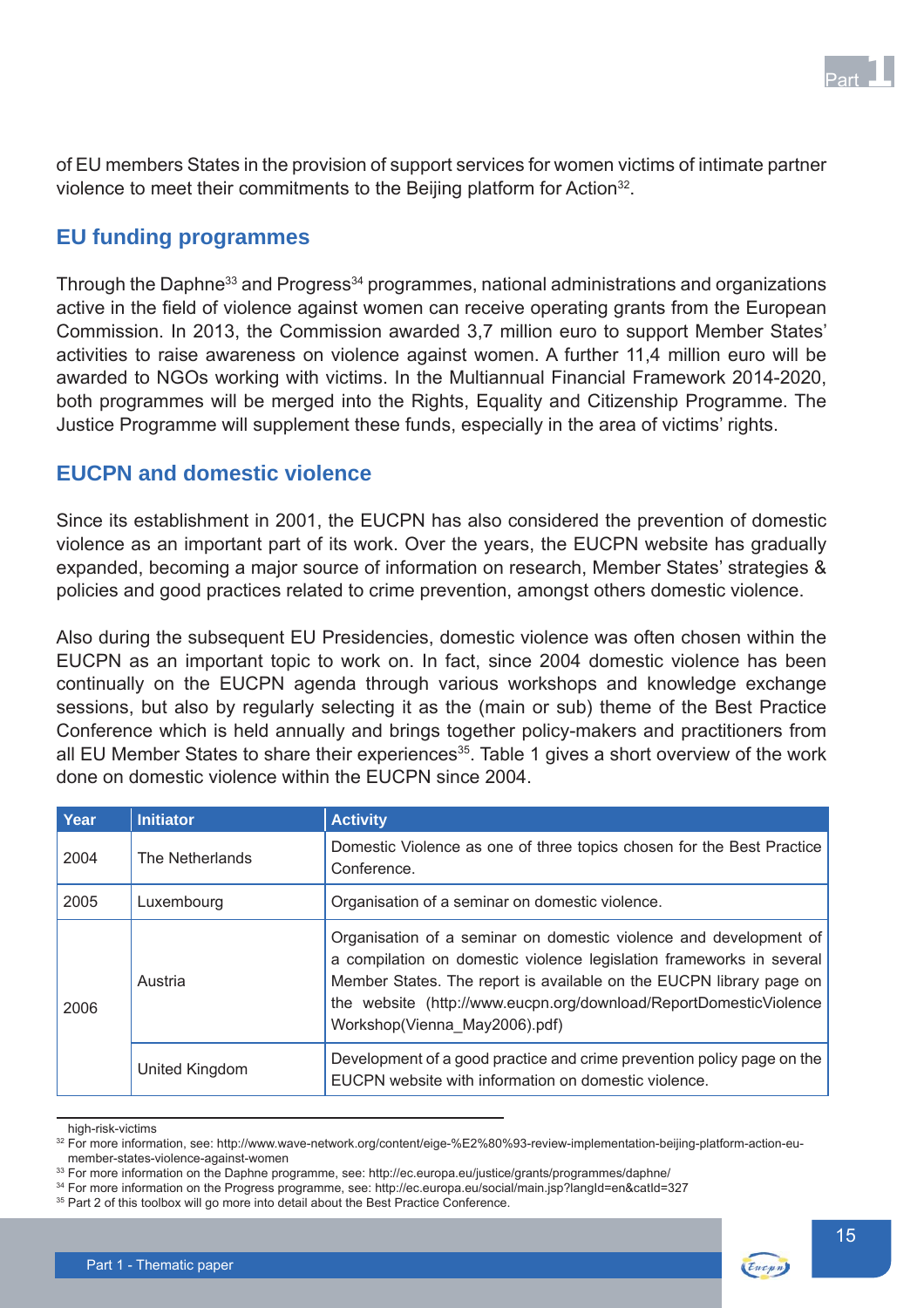| 2007 |                       | Domestic Violence as the main topic of the Best Practice Conference. The<br>Swedish project "An integrated domestic violence programme in Malmö"<br>won the 2007 European Crime Prevention Award.                                                                                                                                          |
|------|-----------------------|--------------------------------------------------------------------------------------------------------------------------------------------------------------------------------------------------------------------------------------------------------------------------------------------------------------------------------------------|
|      | Portugal              | More information on the winning project and all other projects which competed<br>for the 2007 European Crime Prevention Award can be found on the EUCPN<br>website (http://www.eucpn.org/eucp-award/entries.asp?year=2007)                                                                                                                 |
|      |                       | A final state of the art report "Understanding and challenging the domestic<br>violence phenomena within EU countries. Towards the development of an<br>European consciousness." was published in 2009 and can be downloaded<br>on the library page of the EUCPN website (http://www.eucpn.org/download/<br>EUCPN_DV report_En_Final .pdf) |
|      |                       | This report also covers the main conclusions regarding domestic violence<br>of the 2007 Best Practice Conference.                                                                                                                                                                                                                          |
| 2008 |                       | The start-up of a new EU project "Domestic violence tackled in partnership",<br>led by Belgium and in collaboration with Sweden, Hungary, Spain and the<br>Netherlands.                                                                                                                                                                    |
| 2009 | Belgium               | The project aimed to optimize the qualitative integral approach developed<br>in the Belgian province of Limburg, and involved an thorough evaluation<br>and optimization of this approach. Planning of a European conference at<br>the beginning of 2011 to share the final results.                                                       |
|      |                       | A part-time Research Officer was appointed to conduct some research<br>activity on domestic violence.                                                                                                                                                                                                                                      |
|      | <b>EUCPN Board</b>    | At the request of the European Commission, the Research Officer completed<br>a report on ongoing projects and instruments at the national and EU level to<br>prevent and combat violence against women and domestic violence.                                                                                                              |
| 2009 |                       | A short version of the report can be downloaded on the library page of the<br>EUCPN website (http://www.eucpn.org/download/ECOverviewVAW.pdf)                                                                                                                                                                                              |
|      | <b>Czech Republic</b> | Members of the EUCPN consider the EUCPN as a useful and quick<br>tool to receive direct information, for example, by launching a call on a<br>concrete topic.                                                                                                                                                                              |
|      |                       | In 2009, the Czech Republic launched a call to gain information on existing<br>programmes for domestic violence perpetrators in other Member States.                                                                                                                                                                                       |

f



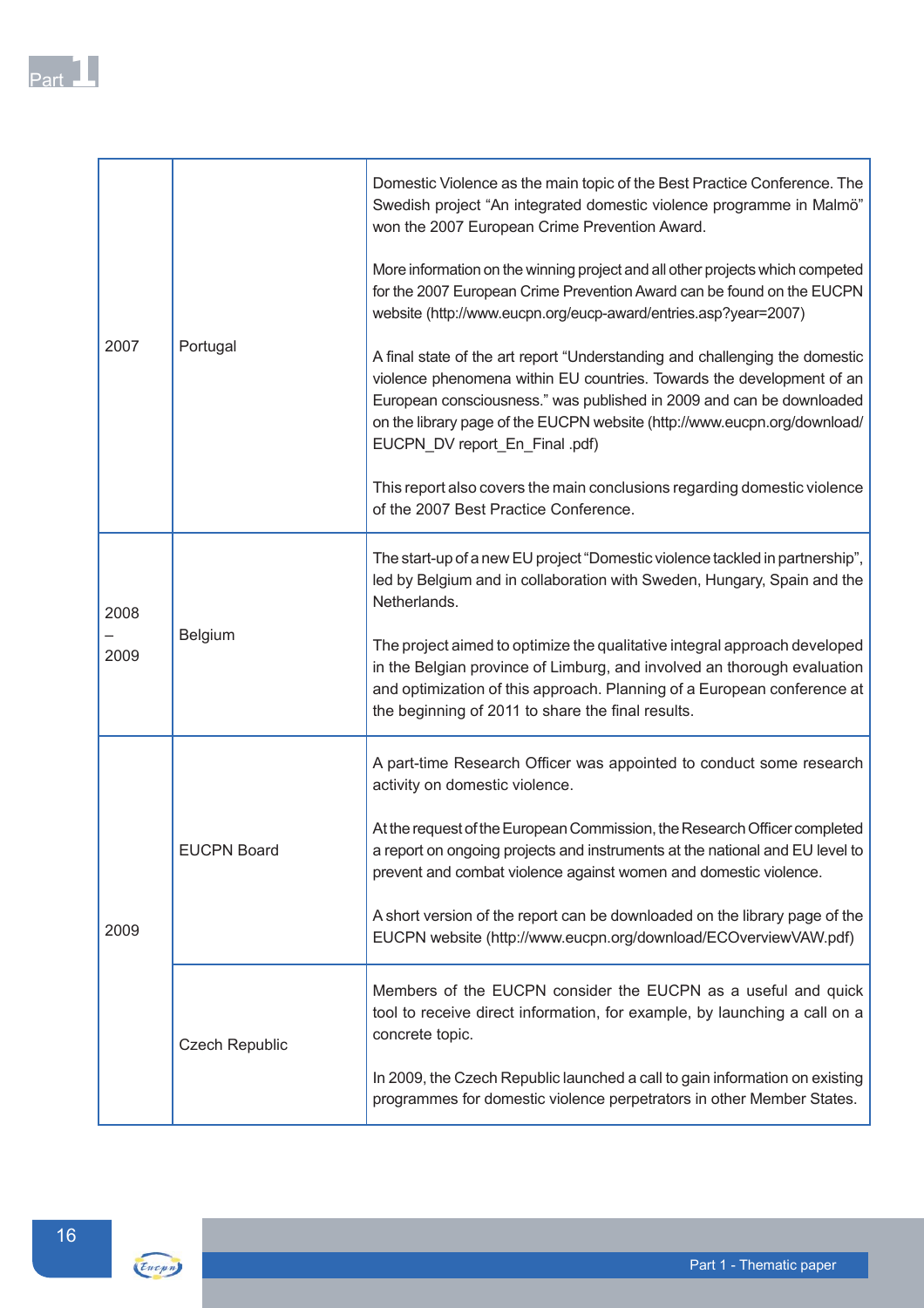

|      |                                           | Domestic Violence as one of five topics chosen for the Best Practice<br>Conference. Participants had the opportunity to discuss these topics in<br>plenary sessions and interactive workshops.                                                                                                                                                                                                                          |
|------|-------------------------------------------|-------------------------------------------------------------------------------------------------------------------------------------------------------------------------------------------------------------------------------------------------------------------------------------------------------------------------------------------------------------------------------------------------------------------------|
| 2010 | Belgium                                   | Based on these discussions, some key conclusions were drawn<br>regarding domestic violence and shared with the EUCPN Members.<br>They were also reported to the appropriate EU Working Groups.                                                                                                                                                                                                                          |
|      |                                           | An overview of these conclusions can be found in the annex of the<br>EUCPN's 2010 Annual Report, downloadable from the website (http://<br>www.eucpn.org/download/AnnualReport2010_Adopted.pdf)                                                                                                                                                                                                                         |
|      | $EU$ Trio $-$<br>Spain, Belgium & Hungary | Under the common theme of the Trio of the Spanish, Belgian and Hungarian<br>Presidencies "A secure home in a safe community through prevention,<br>policing and restoration" in the first half of the year, a comprehensive<br>publication about the outcomes of discussions on the prevention of<br>domestic violence as well as some other topics was presented and<br>disseminated to the crime prevention audience. |
| 2011 |                                           | Progress on the EU project "Domestic violence tackled in partnership",<br>led by Belgium and in collaboration with Sweden, Hungary, Spain and<br>the Netherlands.                                                                                                                                                                                                                                                       |
|      | Belgium                                   | A scientific evaluation of the integrated approach of domestic violence in<br>the Belgian province of Limburg was carried out; a description of different<br>EU multi-agency approaches of domestic violence and a literature<br>review on European best practices were conducted; research visits to<br>the Netherlands, Sweden and Spain were organized.                                                              |
|      | Cyprus                                    | Domestic Violence as one of three sub-themes chosen for the Best<br>Practice Conference.                                                                                                                                                                                                                                                                                                                                |
| 2012 |                                           | A knowledge exchange session on domestic violence was organized<br>with the EUCPN Members. Some of the results of this session are<br>discussed further in this toolbox (see $p.37 - 38$ ).                                                                                                                                                                                                                             |
|      | Belgium                                   | Final EU seminar on the EU project "Domestic violence tackled in<br>partnership", led by Belgium and in collaboration with Sweden, Hungary,<br>Spain and the Netherlands.                                                                                                                                                                                                                                               |



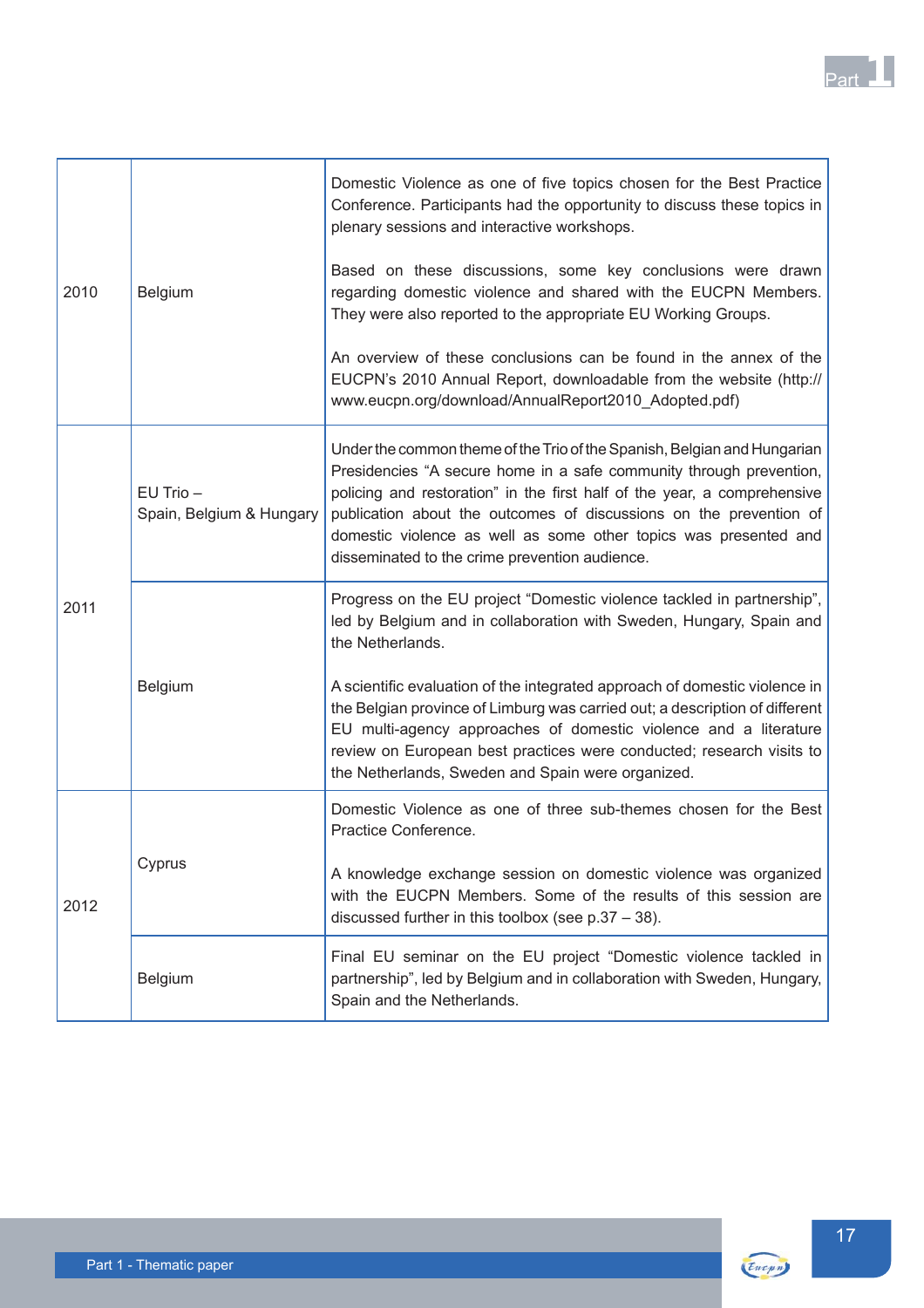|      | Ireland   | A knowledge exchange session on domestic violence was organized<br>with EUCPN Members. Some of the results of this session are discussed<br>further in this toolbox (see $p.37 - 38$ ).                                                                                                                                                                                                                                                                                                                                                                                                                                       |
|------|-----------|-------------------------------------------------------------------------------------------------------------------------------------------------------------------------------------------------------------------------------------------------------------------------------------------------------------------------------------------------------------------------------------------------------------------------------------------------------------------------------------------------------------------------------------------------------------------------------------------------------------------------------|
| 2013 | Lithuania | Domestic Violence as the main topic of the Best Practice Conference.<br>The Swedish project "the Relationship Violence Centre (RVC)" won the<br>2013 European Crime Prevention Award, honourable mentions were<br>made for the Belgian and Croatian projects. The conclusions of the<br>Best Practice Conference and the winning projects, as well as all other<br>projects which competed for the 2013 Award, are discussed in far more<br>detail in part 2 and 3 of this toolbox.<br>A handbook including the main conclusions of the Best Practice<br>Conference and an overview of good practices is forthcoming and will |
|      |           | be circulated through the EUCPN website.                                                                                                                                                                                                                                                                                                                                                                                                                                                                                                                                                                                      |

*Table 1: EUCPN activities related to domestic violence since 2004. Source: EUCPN Work Programmes and Annual Reports.*

# **2. Legislative and policy measures in the EU Member States**

As mentioned in the 2012 report of EIGE, currently almost all Member States have implemented a National Action Plan (NAP) with measures to combat domestic violence against women<sup>36</sup>. Table 2 gives an overview of the NAPs addressing violence against women in the EU Member States.

| MS <sup>37</sup> | <b>National Action Plan</b>                                                                                                                                                                                                                                                                        | <b>Period</b> |
|------------------|----------------------------------------------------------------------------------------------------------------------------------------------------------------------------------------------------------------------------------------------------------------------------------------------------|---------------|
| $AT^{38}$        | No real NAP on VAW; legal basis is the Austrian Federal Act on the Protection against<br>Domestic Violence from 2003 respectively 2009, which are amended when necessary<br>(last time in 2013) which helped to continue the rethinking process with respect to the<br>issue of domestic violence. |               |
|                  | Action Plan to Fight Human Trafficking                                                                                                                                                                                                                                                             | 2012-14       |
|                  | NAP for the prevention and elimination of female genital mutilation                                                                                                                                                                                                                                | 2009-11       |
| <b>BE</b>        | National Action Plan to combat intimate partner violence and other forms of domestic violence<br>To read the action plan (Eng.):<br>http://igvm-iefh.belgium.be/nl/binaries/NAP Engels tcm336-133536.pdf                                                                                           | 2010-14       |
| <b>BG</b>        | Yearly national programme for prevention and protection from domestic violence adopted<br>by Council of Ministers Decision № 207/29.03.2013<br>To read more info (Bulgarian only):<br>http://www.mvr.bg/Prevencia/prevencia domashno nasilie.htm                                                   | 2013          |

<sup>36</sup> For more information, also see EIGE's contribution to the EUCPN's European Crime Prevention Monitor Report (2013/2): Measuring and tackling domestic violence in the EU - forthcoming.

<sup>38</sup> AT = Austria; BE = Belgium; BG = Bulgaria; CY = Cyprus; CZ = Czech Republic; DE = Germany; DK = Denmark; EE = Estonia; EL = Greece; ES = Spain; FR = France; FI = Finland; HR = Croatia; HU = Hungary; IE = Ireland; IT = Italy; LT = Lithuania; LU = Luxembourg; LV = Latvia; MT = Malta; NL = The Netherlands; PL = Poland; PT = Portugal; RO = Romania; SE = Sweden; SI = Slovenia; SK = Slovakia; UK = United Kingdom



 $37$  'MS' = Member State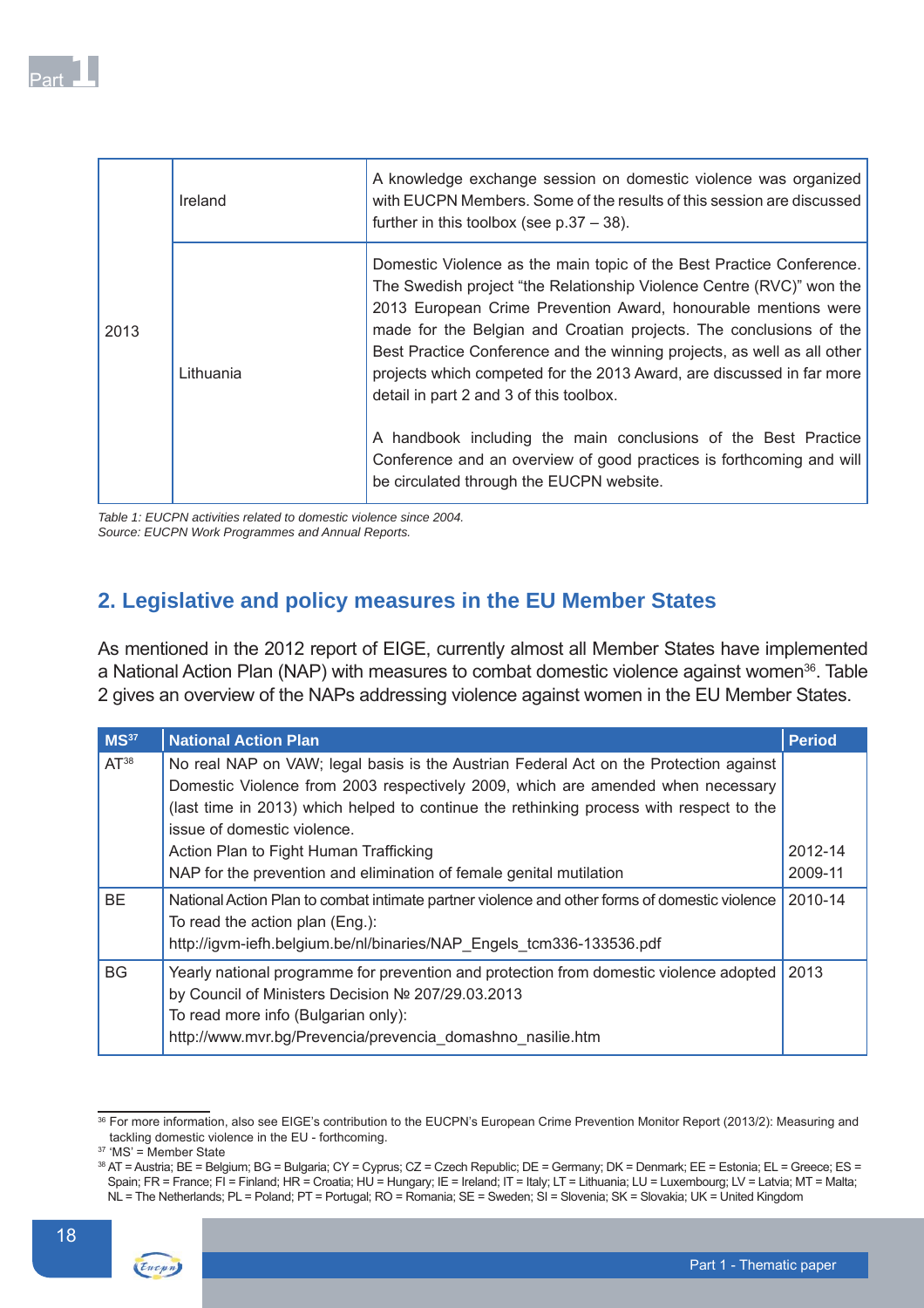

| <b>CY</b> | National Action Plan for preventing and combating violence in the family To read the<br>action plan (Greek only):<br>http://www.familyviolence.gov.cy/upload/downloads/actionplan_2010-2013.pdf<br>No new (post-2013) action plan announced yet                                                                                                  | 2010-13            |
|-----------|--------------------------------------------------------------------------------------------------------------------------------------------------------------------------------------------------------------------------------------------------------------------------------------------------------------------------------------------------|--------------------|
| CZ        | National Action Plan for the Prevention of Domestic Violence<br>To read the action plan (Eng.):<br>http://www.mpsv.cz/files/clanky/12194/5_material_NAP_15-04-2011_en.pdf                                                                                                                                                                        | 2011-14            |
| DE        | Second Action Plan of the Federal Government to Combat Violence against Women, with<br>the establishment of a free national hotline<br>To read the action plan (Eng.):<br>http://www.bmfsfj.de/RedaktionBMFSFJ/Broschuerenstelle/Pdf-Anlagen/aktionsplan-II-<br>gewalt-gegen-frauen-englisch, property=pdf, bereich=bmfsfj, rwb=true.pdf         | 2007-<br>ongoing   |
| DK        | New National Action Plan on domestic violence, including new elements such as help to<br>male victims and dating violence among young people<br>To read more info (Danish only): http://www.miliki.dk/                                                                                                                                           | 2014-17            |
| EE        | Development plan for reducing violence<br>To read the action plan (Eng.):<br>http://sgdatabase.unwomen.org/uploads/Development%20Plan%20for%20Reducing%20<br>Violence%20for%20Years%202010-2014.pdf                                                                                                                                              | 2010-14            |
| EL        | National programme for prevention and combating of violence against women<br>(implementation period extends to 2014)<br>To read the action plan (Eng.):<br>http://www.isotita.gr/en/var/uploads/english/NATIONAL%20PROGRAMME%20<br>ON%20PREVENTING%20AND%20COMBATING%20VIOLENCE%20AGAINST%20<br>WOMEN%202009-2013.pdf                            | 2009-13            |
| ES        | National strategy for the eradication of violence against women, including a part on gender-<br>based violence in the immigrant population<br>To read the action plan (Eng.): http://www.msssi.gob.es/ssi/violenciaGenero/EstrategiaNacional/<br>pdf/Estrategia_Nacional_Ingles.pdf                                                              | 2013-16            |
| <b>FR</b> | Interministerial plan for the fight against violence against women<br>To read the action plan (French only): http://sgdatabase.unwomen.org/uploads/Plan%20<br>Interministeriel%20de%20lutte%20contre%20les%20violences%20faites%20aux%20<br>femmes%202011-2013.pdf<br>A new plan has been presented, d.d. 22 November 2013, for the next 3 years | 2011-13<br>2014-16 |
|           | To read the action plan (French only): http://www.prevention-delinquance.interieur.gouv.fr/<br>fileadmin/user_upload/03-Champs_d_action/Aide_aux_victimes/4e-planVFF_22112013.pdf                                                                                                                                                                |                    |
| F1        | Action plan to reduce violence against women<br>To read the action plan (Finnish only):<br>http://www.stm.fi/c/document_library/get_file?folderId=1087414&name=DLFE-12304.pdf                                                                                                                                                                    | 2010-15            |
| <b>HR</b> | National security strategy of family violence<br>To read the action plan (Croatian only):<br>http://narodne-novine.nn.hr/clanci/sluzbeni/2011_02_20_422.html                                                                                                                                                                                     | 2011-16            |
| HU        | National gender strategy - National strategy promoting the equality of men and women<br>- directions and targets. To read the action plan (Eng.):<br>http://www.szmm.gov.hu/download.php?ctag=download&docID=21986                                                                                                                               | 2010-21            |

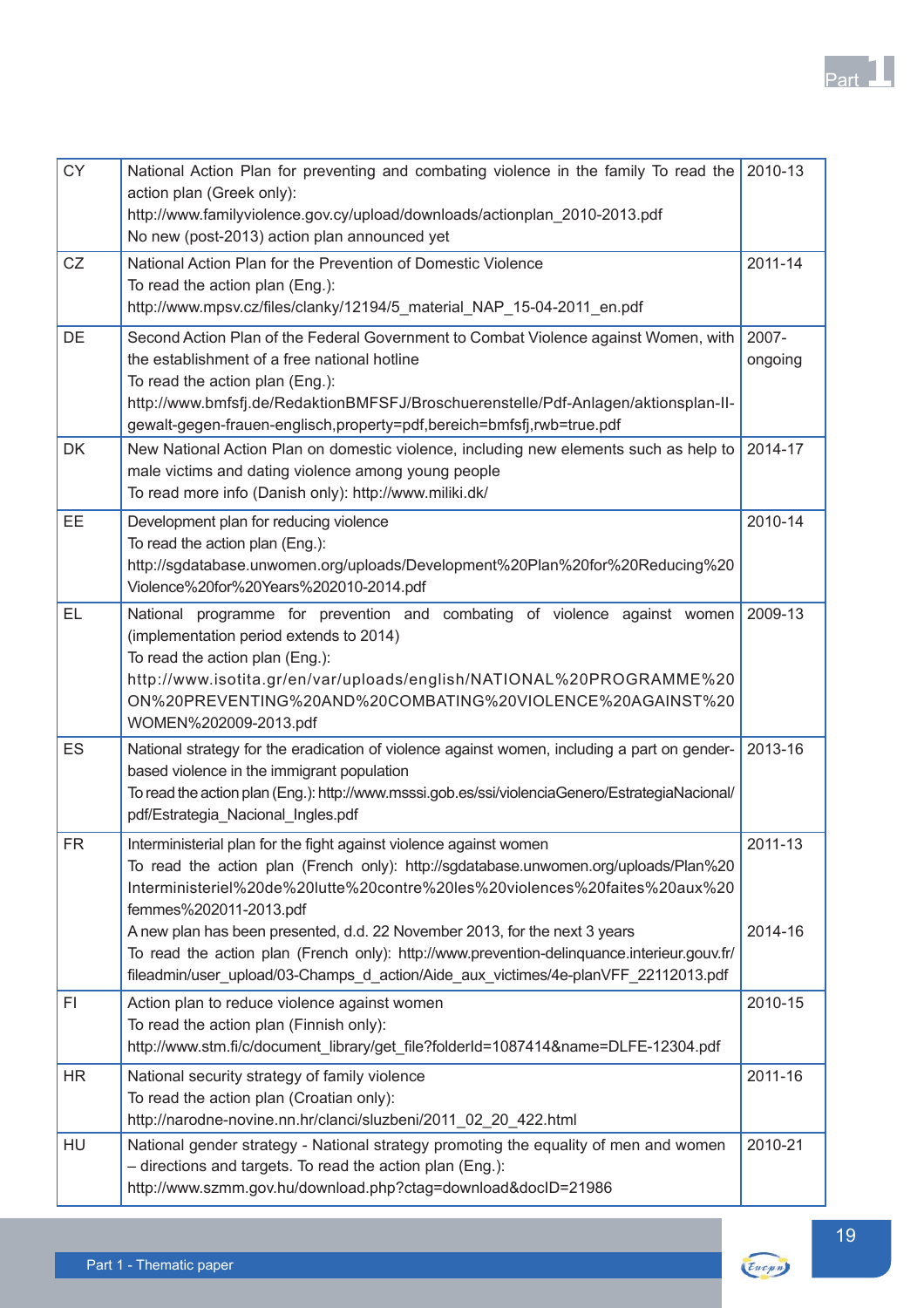| IE                     | National strategy on domestic, sexual and gender-based violence                                                                                                              | 2010-14 |
|------------------------|------------------------------------------------------------------------------------------------------------------------------------------------------------------------------|---------|
|                        | To read the action plan (Eng.):                                                                                                                                              |         |
|                        | http://www.szmm.gov.hu/download.php?ctag=download&docID=21986                                                                                                                |         |
| $\mathsf{I}\mathsf{T}$ | National action plan against gender violence and stalking                                                                                                                    | 2010-13 |
|                        | To read the action plan (Eng.):                                                                                                                                              |         |
|                        | http://www.szmm.gov.hu/download.php?ctag=download&docID=21986                                                                                                                |         |
|                        | Financing of new action plan is awaiting approval                                                                                                                            |         |
| LT                     | National strategy for combating violence against women (2010-12) and a plan of<br>implementing measures (2013)                                                               | 2010-13 |
|                        | To read the action plan (Lithuanian only):                                                                                                                                   |         |
|                        | http://www3.lrs.lt/pls/inter3/dokpaieska.showdoc_l?p_id=351089&p_query=&p_tr2=2                                                                                              |         |
|                        | New draft of National Programme of Prevention of Domestic Violence and Assistance to<br>Victims, currently being prepared                                                    | 2014-20 |
| LU                     | National action plan for equality of women and men                                                                                                                           | 2009-14 |
|                        | To read the action plan (French only): http://www.eucpn.org/poldocs/NAP_LU.pdf                                                                                               |         |
| LV                     | National family policy guidelines                                                                                                                                            | 2011-17 |
|                        | To read the guidelines (Latvian only): http://polsis.mk.gov.lv/view.do?id=3583                                                                                               |         |
|                        | Action plan for National family policy guidelines for the implementation of the guidelines                                                                                   | 2012-14 |
|                        | To read the action plan (Latvian only): http://polsis.mk.gov.lv/view.do?id=4167                                                                                              |         |
| MT                     | No real national action plan yet but domestic violence issues are mentioned in the                                                                                           | 2008-10 |
|                        | national action plan on poverty and social exclusion                                                                                                                         |         |
|                        | Annual reports by the Commission on Domestic Violence.                                                                                                                       | 2006-11 |
|                        | To read the reports: https://secure3.gov.mt/socialpolicy/family/domestic_violence/dom_                                                                                       |         |
|                        | violence_annual_reports                                                                                                                                                      |         |
|                        | For more information on Malta's efforts regarding violence against women, including<br>domestic violence: http://www.coe.int/t/dg2/equality/domesticviolencecampaign/country |         |
|                        | informationpages/malta/NationalReport_en.asp#TopOfPage                                                                                                                       |         |
| <b>NL</b>              | No real national action plan but a nation-wide approach on violence in dependency                                                                                            | Ongoing |
|                        | relationships with a progress report every semester.                                                                                                                         |         |
|                        | To read the last progress report (Dutch only): http://www.huiselijkgeweld.nl/beleid/landelijk/                                                                               |         |
|                        | kamerbrief-juli-2013-over-voortgangsrapportage-geweld-in-afhankelijkheidsrelaties                                                                                            |         |
|                        | Specific action plans on forced marriage and elderly abuse.                                                                                                                  |         |
| PL                     | National action plan for counteracting domestic violence                                                                                                                     | 2006-16 |
|                        | To read the action plan (Eng.): http://sgdatabase.unwomen.org/uploads/Poland%20-%20                                                                                          |         |
|                        | National%20Action%20Plan%20for%20Counteracting%20Domestic%20Violence.pdf                                                                                                     |         |
| PT                     | IV National plan to fight domestic violence                                                                                                                                  | 2011-13 |
|                        | To read the national plan (Portuguese only): http://dre.pt/pdf1s/2010/12/24300/0576305773.pdf                                                                                |         |
|                        | New National Plan for Prevention and Combat of Domestic and Gender Violence, currently                                                                                       | 2014-17 |
|                        | under public consultation                                                                                                                                                    |         |
| <b>RO</b>              | National strategy for the protection and promotion of the rights of children                                                                                                 | 2008-13 |
|                        | To read the national strategy (Romanian only): http://www.copii.ro/Files/Strategia%20                                                                                        |         |
|                        | Nationala%20in%20domeniul%20protectiei%20dreptu.pdf                                                                                                                          |         |
|                        | No new (post-2013) action plan announced yet but the law on domestic violence has                                                                                            |         |
|                        | recently changed.                                                                                                                                                            |         |

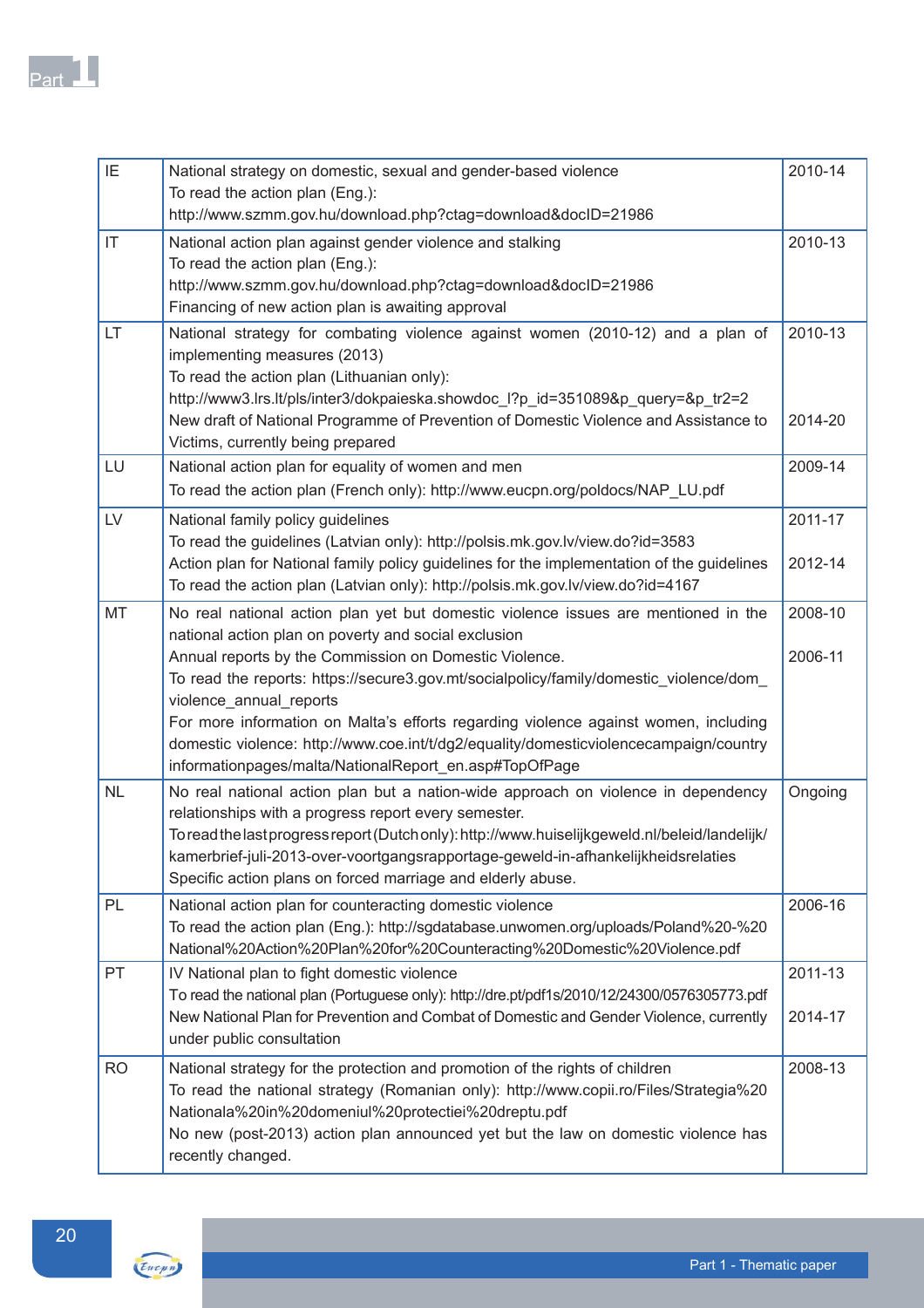| <b>SE</b> | Action plan of 2007 for combating men's violence against women, violence and<br>oppression in the name of honour and violence in same-sex relationships – measures<br>For more information (Eng.): http://www.government.se/sb/d/14974/a/171721<br>To read the full 2007 action plan (Eng.): http://www.government.se/content/1/c6/09/87/69/<br>6138ac76.pdf | 2011-14            |
|-----------|--------------------------------------------------------------------------------------------------------------------------------------------------------------------------------------------------------------------------------------------------------------------------------------------------------------------------------------------------------------|--------------------|
| SI        | Resolution on the national programme on the prevention of family violence<br>To read the action plan (Eng.): http://www.mddsz.gov.si/fileadmin/mddsz.gov.si/pageuploads/<br>dokumenti_pdf/resolution_prevention_familiy_violence_09_14.pdf                                                                                                                   | 2009-14            |
| <b>SK</b> | National action plan for the prevention and elimination of violence against women<br>To read the action plan (Slovak only): https://lt.justice.gov.sk/Attachment/Materi%<br>C3%A1I doc.pdf?instEID=53&attEID=7567&docEID=46239&matEID=1201&langEID=<br>1&tStamp=20090309132717543<br>New national action plan in the process of approval                     | 2009-12<br>2014-19 |
| UK.       | Call to end violence against women and girls - Action plan<br>To read the action plan (Eng.): http://sgdatabase.unwomen.org/uploads/Action%20<br>Plan%20on%20VAW%20-%202011.pdf                                                                                                                                                                              | 2011-15            |

*Table 2: NAPs in EU-Member States addressing violence against women*

*Source: EIGE (2012) – Updated with information from EUCPN National Representatives*

As EIGE (2012) already mentioned, there is a great variety in the focus, content and implementation of national action plans. Sometimes, an explicit link between VAW and discrimination and human rights is made, like for example in the NAPs of Belgium, Germany or Ireland. The focus can be on violence between partners or within the wider family, whether or not including child maltreatment or a gender perspective. Sometimes domestic violence (DV) includes forced marriage, honour-based crimes and/or pays specific attention to vulnerable groups like migrant women or women with disabilities. The content often varies, covering training and awareness raising, prevention and violent behaviour modification, and victim support<sup>39</sup>.

Most EU Member States criminalize domestic violence against women but again, a wide variety of approaches can be observed. This goes from including DVAW into existing general criminal laws, to turning violence against an intimate partner into a public interest crime, to considering violence between family members as an aggravated offence or even explicitly introducing DV as an offence in criminal law (EIGE, 2012). The consequence of these differences is that prosecution is not uniform across the EU and DVAW is still perpetrated with impunity.

Other measures which are mentioned in EIGE's report (2012) are protection orders, perpetrator programmes and training for professionals. However, similarly to the NAPs and criminal laws, great differences exists between the Member States and reliable, comparable data is practically non-existent. Nevertheless, it is clear that gaps remain in combating (domestic) violence against women. There is often no uniform and systematic approach. Existing measures also suffer from a lack of sustainable funding, and in many countries there is hardly any knowledge on their effectiveness.

Part 1

<sup>39</sup> For more details, see EIGE (2012: 22): http://eige.europa.eu/sites/default/files/Violence-against-Women-Victim-Support-Report.pdf and EIGE's contribution to the EUCPN's European Crime Prevention Monitor Report (2013/2): Measuring and tackling domestic violence in the EU - forthcoming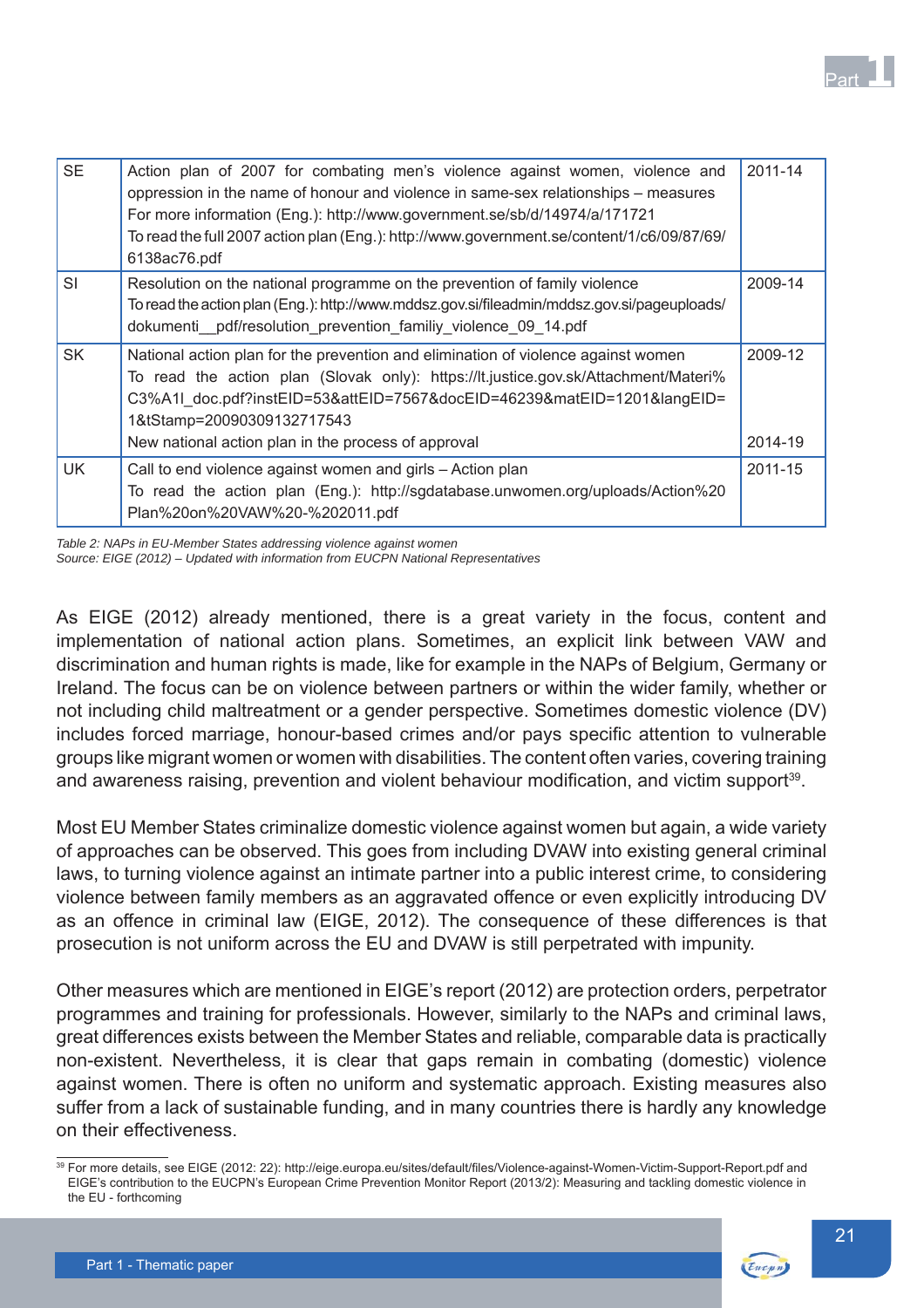

# References

**Al-Ali, N.M. & A. Lazenbatt (2012).** A cross-cultural comparative study of undergraduate health care professional students' knowledge, definitions, education, and training experience of domestic violence in Northern Ireland and Jordan. *Sage Open*, 2012(2), pp. 1 – 11.

**Council of the European Union (2010).** *Council Conclusions on the Eradication of Violence Against Women in the European Union (6585/10), adopted 8 March 2010.* [http://www.consilium.europa.eu/uedocs/cms\_data/docs/pressdata/en/lsa/113226.pdf]

**Council of the European Union (2011).** *Council Conclusions on the European Pact for gender equality for the period 2011 – 2020, adopted 7 March 2011.* [http://www.consilium.europa.eu/uedocs/cms\_data/docs/pressdata/en/lsa/119628.pdf]

**Council of the European Union (2012a).** *Council Conclusions on Combating Violence Against Women, and the Provision of Support Services for Victims of Domestic Violence, adopted 6 December 2012.* [http://www.consilium.europa.eu//uedocs/cms\_data/docs/pressdata/en/lsa/134081.pdf]

**Council of the European Union (2012b).** *Draft European Union handbook of best police practices on overcoming attrition in domestic violence cases,* 12719/2/12 REV 2 ENFOPOL 239.

**Council of Europe (CoE) (2011).** *Convention on preventing and combating violence against women and domestic violence. Council of Europe Treaty Series, No. 210.* [http://conventions.coe.int/Treaty/Commun/QueVoulezVous.asp?NT=210&CM=8&DF=23/01/2014&CL=ENG]

**Decuyper, J. (2010).** *Manual for the application of gender budgeting within the Belgian federal administration. Brussels: Institute for the equality of women and men.* [http://igvm-iefh.belgium.be/fr/binaries/Manual%20gender%20budgeting\_tcm337-120670.pdf]

**Dichter, M.E. & R.J. Gelles (2012).** Women's perceptions of safety and risk following police intervention for intimate partner violence, *Violence Against Women,* 18(1), pp. 44 – 63.

**Dobash, R.P. & R.E. Dobash (2004).** Women's violence to men in intimate relationships. *British Journal of Criminology,* 44(3), pp. 324 – 349.

**European Commission (2010a). Communication from the Commission.** *A Strengthened Commitment to Equality between Women and Men - A Women's Charter, Brussels: COM (2010) yyy final, 5 March 2010. [http://* ec.europa.eu/commission\_2010-2014/president/news/documents/pdf/20100305\_1\_en.pdf]

**European Commission (2010b).** Communication from the Commission to the European Parliament, the Council, the European Economic and Social Committee and the Committee of the Regions. *Delivering an area of freedom, security and justice for Europe's citizens – Action Plan Implementing the Stockholm Programme,* Brussels: COM (2010) 171 final, 20 April 2010.

[http://eur-lex.europa.eu/LexUriServ/LexUriServ.do?uri=COM:2010:0171:FIN:EN:PDF]

**European Commission (2010c).** Communication from the Commission to the European Parliament, the Council, the European Economic and Social Committee and the Committee of the Regions. *Strategy for equality between women and men 2010 – 2015*, Brussels: COM (2010) 491 final, 21 September 2010. [http://eur-lex.europa.eu/LexUriServ/LexUriServ.do?uri=COM:2010:0491:FIN:EN:PDF]

**European Commission (2011a).** Communication from the Commission to the European Parliament, the Council, the European Economic and Social Committee and the Committee of the Regions. *Strengthening victims' rights in the EU*, Brussels: COM (2011) 274 final, 18 May 2011.

[http://eur-lex.europa.eu/LexUriServ/LexUriServ.do?uri=COM:2011:0274:FIN:en:PDF]

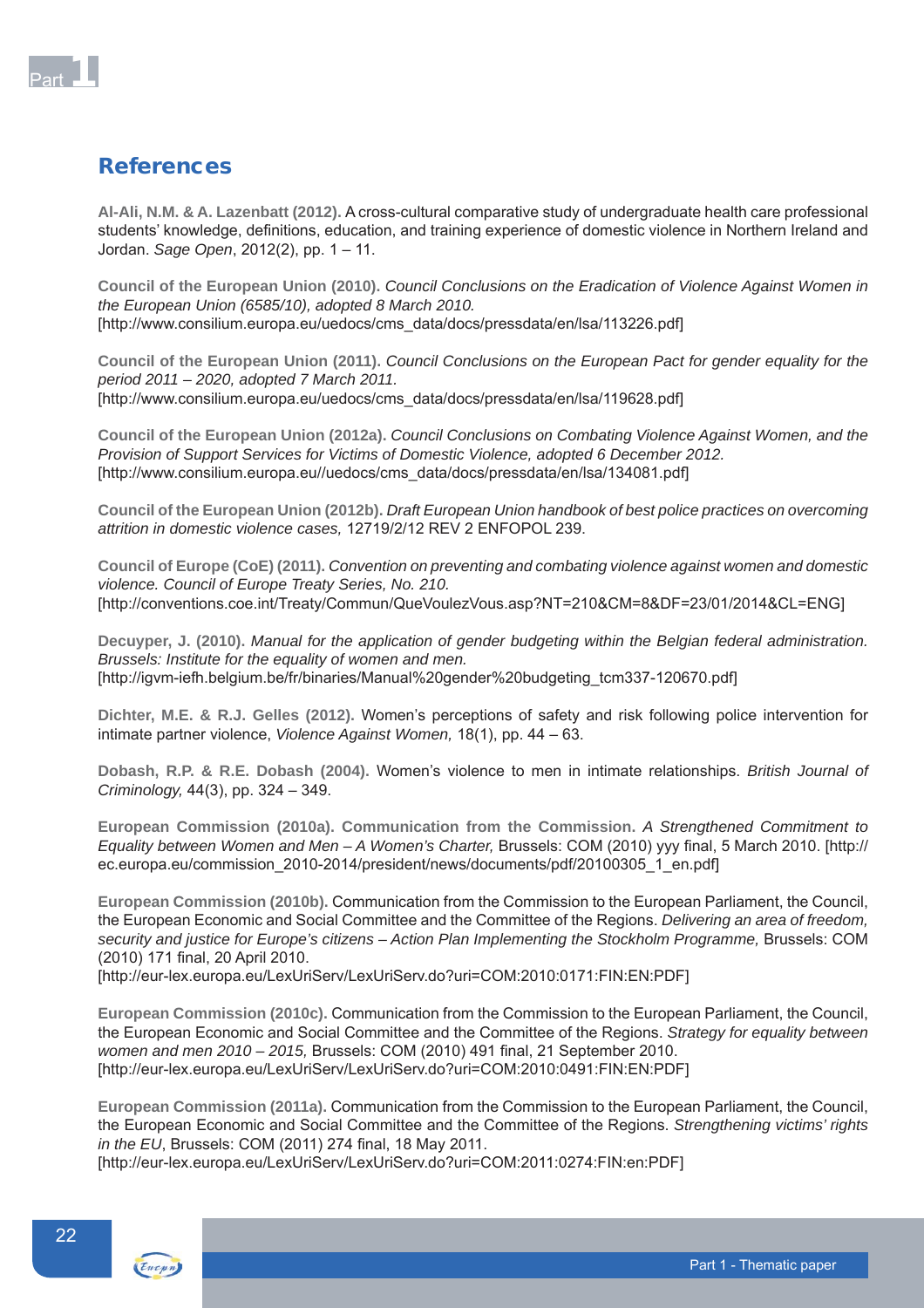

**European Commission (2011b).** *Directive 2011/99/EU of the European Parliament and of the Council of 13 December 2011 on the European protection order,* OJ L 338 21.12.2011, p.2 - 18. [http://eur-lex.europa.eu/LexUriServ/LexUriServ.do?uri=OJ:L:2011:338:0002:0018:EN:PDF]

**European Commission (2012).** *Directive 2012/29/EU of the European Parliament and of the Council of 25 October 2012 establishing minimum standards on the rights, support and protection of victims of crime, and replacing Council Framework Decision 2001/220/JHA,* OJ L 315 14.11.2012, p. 57 - 73. [http://eur-lex.europa.eu/LexUriServ/LexUriServ.do?uri=OJ:L:2012:315:0057:0073:EN:PDF]

**European Commission (2013).** *Regulation (EU) No 606/2013 of the European Parliament and of the Council of 12 June 2013 on mutual recognition of protection measures in civil matters,* OJ L 181 29.6.2013, p. 4 - 12. [http://eur-lex.europa.eu/LexUriServ/LexUriServ.do?uri=OJ:L:2013:181:0004:0012:en:PDF]

**European Economic and Social Committee (2012).** *Opinion on Eradicating domestic violence against women (own-initiative opinion),* OJ C 351 15.11.2012, p.21 - 26. [http://eur-lex.europa.eu/LexUriServ/LexUriServ.do?uri= OJ:C:2012:351:0021:0026:EN:PDF]

**European Institute for Gender Equality (2012).** *Review of the implementation of the Beijing Platform for Action in the EU Member States: Violence against women – Victim support.* Luxembourg: Publications Office of the European Union.

[http://eige.europa.eu/sites/default/files/Violence-against-Women-Victim-Support-Report.pdf]

**European Institute for Gender Equality (2013).** *Study on international activities in the fi eld of data collection on gender-based violence across the EU.* Luxembourg: Publications Office of the European Union. [http://eige.europa.eu/sites/default/files/Study%20on%20international%20activities%20in%20the%20field%20 of%20data%20collection%20on%20gender-based%20violence%20across%20the%20EU\_0.pdf]

**European Parliament (2011).** *Resolution of 5 April 2011 on priorities and outline of a new EU policy framework to fi ght violence against women (2010/2209(INI)),* P7\_TA(2011)0127. [http://www.europarl.europa.eu/sides/getDoc.do?pubRef=-//EP//NONSGML+TA+P7-TA-2011- 0127+0+DOC+PDF+V0//EN]

**European Parliament (2013a).** *Resolution of 6 February 2013 on the 57th session on UN CSW: Elimination and prevention of all forms of violence against women and girls (2012/2922(RSP)),* P7\_TA(2013)0045 [http://www.europarl.europa.eu/sides/getDoc.do?pubRef=-//EP//TEXT+MOTION+B7-2013- 0049+0+DOC+XML+V0//EN]

**European Parliament (2013b).** Committee on Women's Rights and Gender Equality, *Draft report with recommendations to the Commission on combating Violence Against Women (2013/2004(INL))*. [http://www.europarl.europa.eu/sides/getDoc.do?pubRef=-//EP//NONSGML+COMPARL+PE-522.850+01+DOC+PDF+V0//EN&language=EN]

**Fox, C.L., M.-L. Corr, D. Gadd & I. Butler (2013).** Young teenagers' experiences of domestic abuse. *Journal of Youth Studies,* pp. 1 – 17.

**Gadd, D., S. Farrall, D. Dallimore & N. Lombard (2003).** Equal victims or the usual suspects? Making sense of domestic abuse against men. *International review of victimology,* 10(1), pp. 95 – 116.

**Hradilova-Selin, K. (2009).** *Partner violence against women and men. An English summary of report 2009: 12*. Stockholm: The Swedish National Council for Crime Prevention – centre for knowledge about crime and crime prevention measures.

[http://www.bra.se/bra/bra-in-english/home/publications/archive/publications/2009-07-29-partner-violenceagainst-women-and-men.html]

Kishor, S. & K. Johnson (2004). *Profiling domestic violence - A multi-country study*. Calverton, Maryland: ORC Macro.

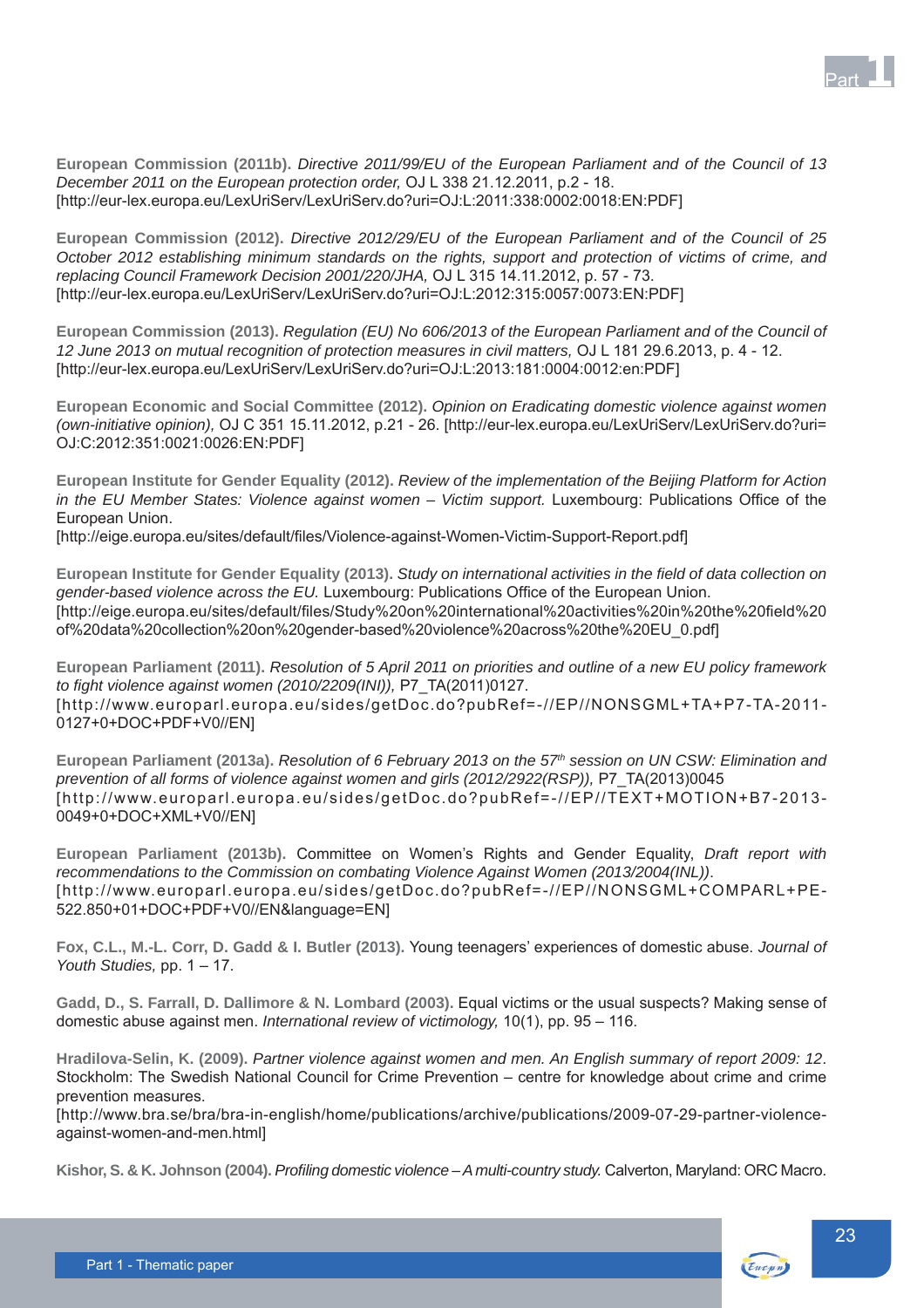

**Pieters, J., P. Italiano, A.-M. Offermans & S. Hellemans (2010).** *Emotional, physical and sexual abuse – the experiences of women and men.* Brussels: Institute for the equality of women and men. [http://igvm-iefh.belgium.be/nl/binaries/41%20-%20Dark%20number\_ENG\_tcm336-112825.pdf]

**Plauborg, R. & K. Helweg-Larsen (2012).** *Partnervold mod mænd i Danmark.* Copenhagen: National Institute for Public Health, Syddansk Universitet.

[Danish only: http://www.si-folkesundhed.dk/upload/partnervold\_mod\_m.pdf]

Rodríguez-Menés, J. & A. Safranoff (2012). Violence against women in intimiate relations: A contrast of five theories, *European Journal of Criminology,* 9(6), pp. 584 – 602.

**Storey, J.E. & S. Strand (2012).** The characteristics and violence risk management of women arrested by the police for intimate partner violence, *European Journal of Criminology,* 9(6), pp. 636 – 651.

**Treaty on the Functioning of the European Union** – Consolidated version 2012, OJ C 326, 26.10.2012, p. 1 - 407. [http://eur-lex.europa.eu/LexUriServ/LexUriServ.do?uri=OJ:C:2012:326:FULL:EN:PDF]

United Nations – Commission on the Status of Women (2013). *Report on the fifty-seventh session Economic and* Social Council (4-15 March 2013), Official Records, Supplement No. 7, New York: United Nations. [http://www.un.org/ga/search/view\_doc.asp?symbol=E/2013/27]

**Women against Violence Europe (2012).** *Protect II Capacity Building in Risk Assessment and Safety Management to Protect High Risk Victims – A Learning Resource, Vienna:* WAVE. [http://wave-network.org/sites/wave.local/files/protectii%28english%29final%28july2012%29\_opt.pdf]

**World Health Organization (2013).** *Global and regional estimates of violence against women: prevalence and health effects of intimate partner violence and non-partner sexual violence.* Geneva: Department of Reproductive Health and Research, World Health Organization.

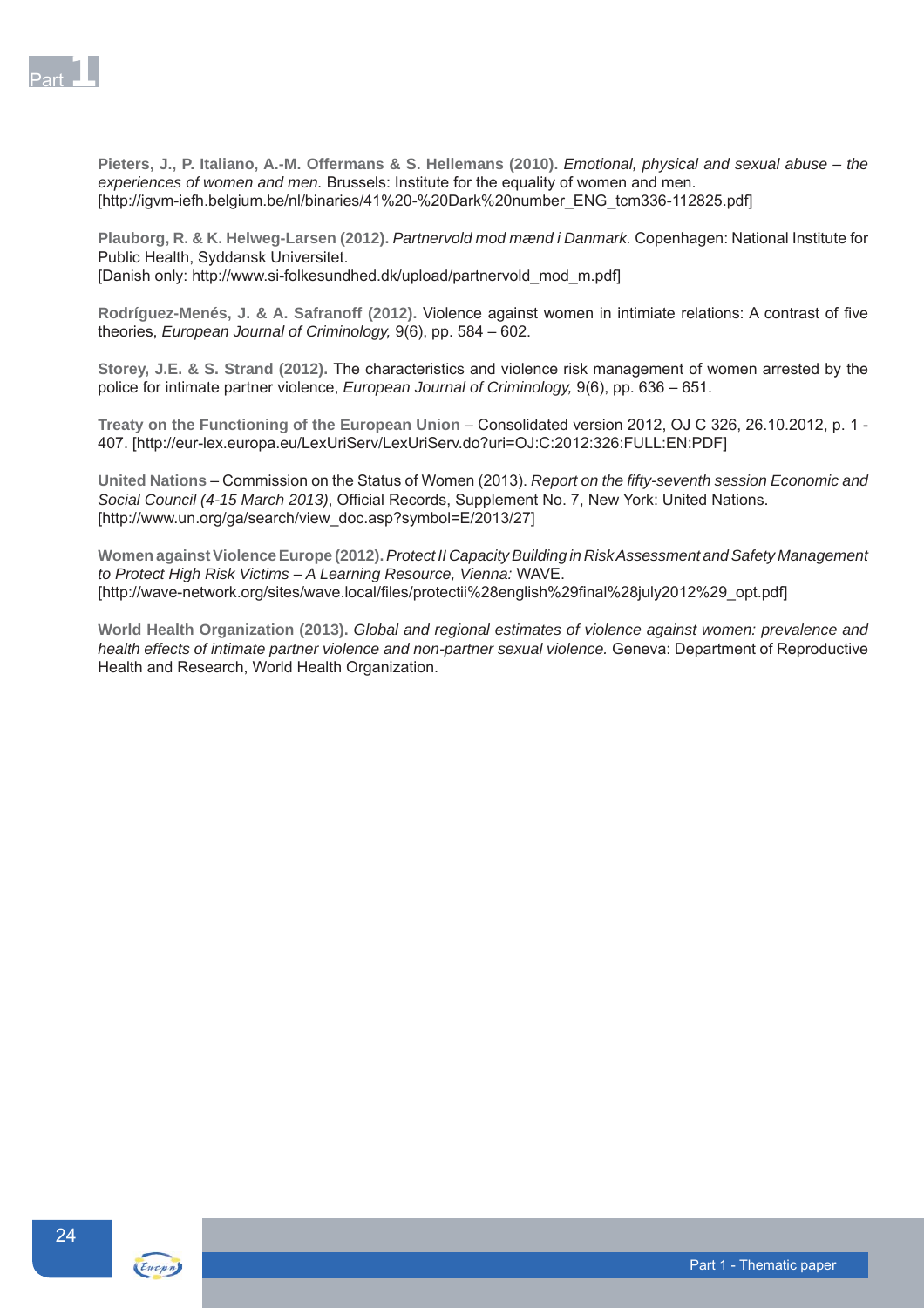



Part 2 Good and promising practices: Best Practice Conference and the European Crime Prevention Award

<u> 1989 - Johann Barnett, mars et al. 1989 - Johann Barnett, mars et al. 1989 - Johann Barnett, mars et al. 19</u>



Eucpn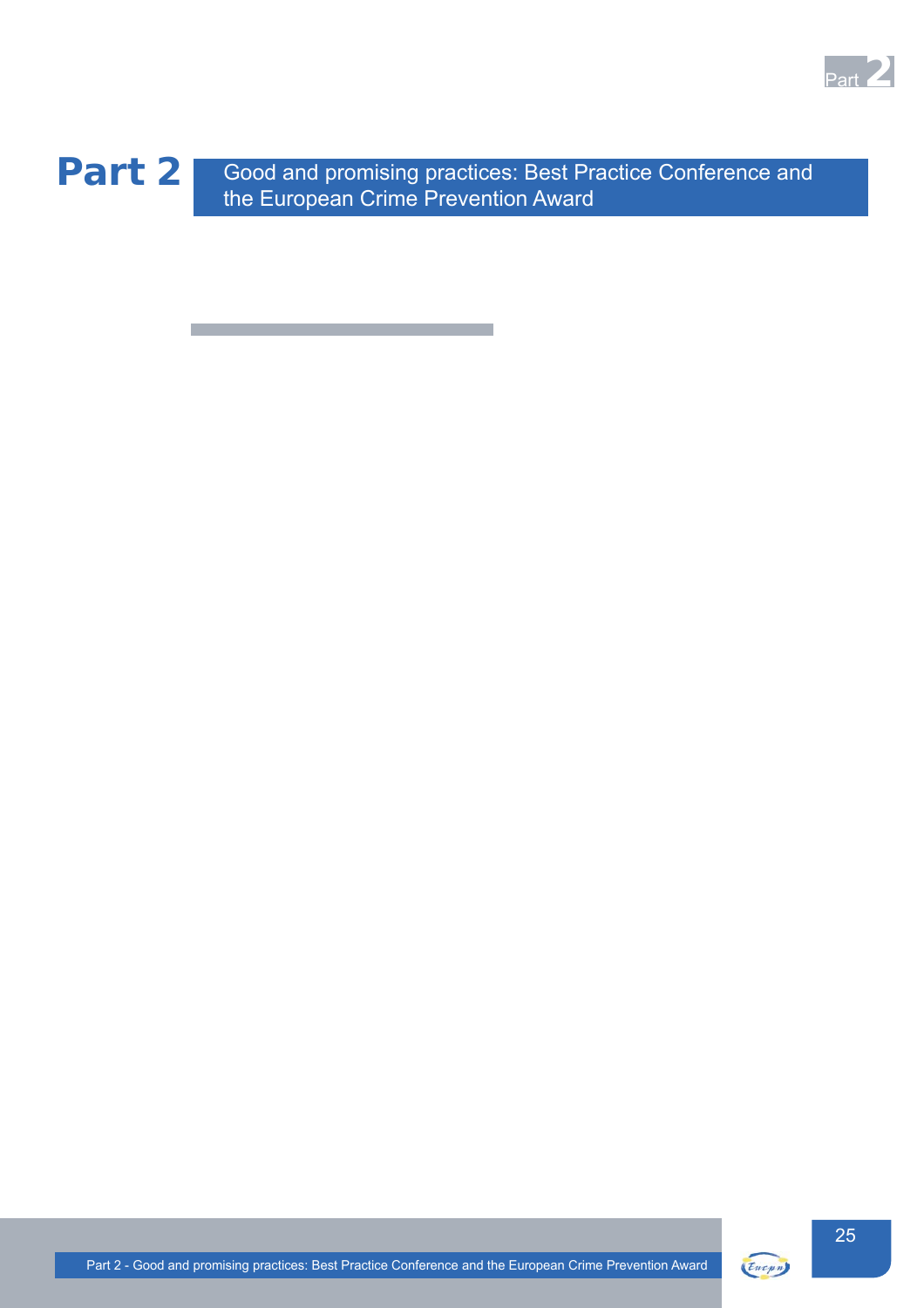

# Good and promising practices: Best Practice Conference and the European Crime Prevention Award

The Best Practice Conference (BPC) is organized each year in December, bringing together practitioners and policy makers from all over Europe to share their experiences.

Since 2004, the BPC has been linked to the competition of the European Crime Prevention Award (ECPA). The ECPA competition aims to publicly award good or promising practices in the field of crime prevention through an assessment by a jury made up of experts from various Member States.

The ECPA is open to all EU Member States who can submit any theme-related project, initiative or package of measures which was successfully implemented to prevent crime and complying with the following criteria (EUCPN, 2013a):

- i. The project shall focus on prevention and/or reduction of everyday crime and fear of crime within the theme.
- ii. The project shall have been evaluated and have achieved most or all of its objectives. Evidence of impact in reducing crime or increasing safety shall rate over evidence of other kinds of outcome.
- iii. The project shall, as far as possible, be innovative, involving new methods or new approaches.
- iv. The project shall be based on co-operation between partners, where possible.
- v. The project shall be capable of replication by organizations and groups in other Member States. Therefore, submissions should include information on the financial costs of the project, the source of funding, the implementation process and relevant source material.



Figure 1 shows the number of entries for the ECPA since 2004.

*Figure 1: Number of ECPA participants per year 2004 – 2013 Source: EUCPN website*

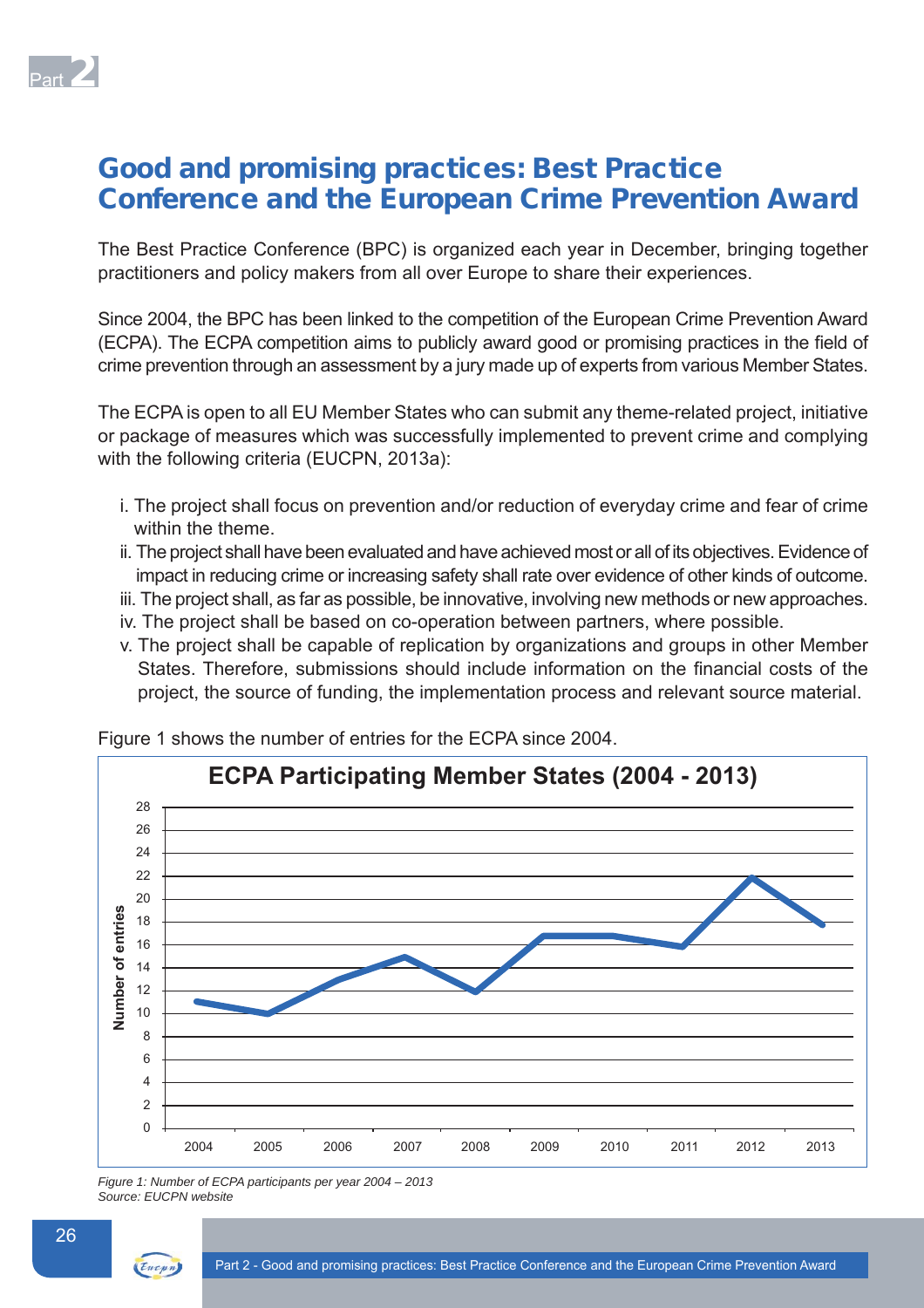

With the attendance of around 150 participants from all over Europe each year, the BPC and ECPA can be regarded as cost-effective instruments to quickly and directly circulate good crime prevention ideas from other cities, municipalities, countries and organisations which are faced with similar challenges. Since 2012, the winning initiative is awarded a financial sum of €10.000 and the two honourable mentions receive €5.000 each (EUCPN, 2013a; 2013b). The complete Rules of Procedure of the ECPA can be downloaded on the EUCPN website<sup>40</sup>.

# **1. Good and promising practices in domestic violence - General overview of the ECPA 2013 theme and entries**

This year's BPC was organised by the Lithuanian Presidency on 11-12 December 2013 in Vilnius, Lithuania. The general theme was **'Prevention in domestic violence'**. In the call for entries, which was launched in July 2013, domestic violence was defined as "any incident of *threatening behaviour, violence or abuse (psychological, physical, sexual, financial or emotional) between persons who are or have been intimate partners or family members, regardless of gender or sexuality. Anyone can experience domestic violence and it can occur in all types of relationships regardless of age, gender, race, sexuality, wealth and geography."*

The Presidency chose to focus on six sub-themes related to the theme of domestic violence:

- 1. Violent behaviour modification programmes and its influence on the prescription of punishment;
- 2. Social support mechanisms for victims of violence;
- 3. Risk assessment and its influence on the reasoning of protection;
- 4. Mediation in domestic violence;
- 5. Tactics and obligatory actions of primary reaction;
- 6. Legal methods and technical instruments of victims protection.

In total, 18 countries submitted a project – the second highest number of participants so far – under four of the six sub-themes mentioned above: violent behaviour modification programmes, social support mechanisms, risk assessment and tactics. On top of that, some countries shared 'additional projects' – 10 in total – related to domestic violence.

On 11-12 November 2013, the ECPA jury met in Vilnius, Lithuania, to assess this year's entries. As prescribed, the jury is composed of up to eight members – no more than two per Member State – of the (i) current EU presidency, (ii) the former EU presidency, and (iii) the two incoming presidencies. This year's jury was attended by:

- Mr. Evaldas Visockas and Ms. Kristina Smirnova for Lithuania
- Mr. Doncha O'Sullivan and Mr. Trevor Noonan for Ireland
- Mr. George Halivopoulos and Ms. Anastasia Chalkia for Greece
- Ms. Mr. Nicola Palmiero and Ms. Isabella Mastropasqua for Italy

<sup>40</sup> See: http://www.eucpn.org/pubdocs/ECPA%20RoP%202013.pdf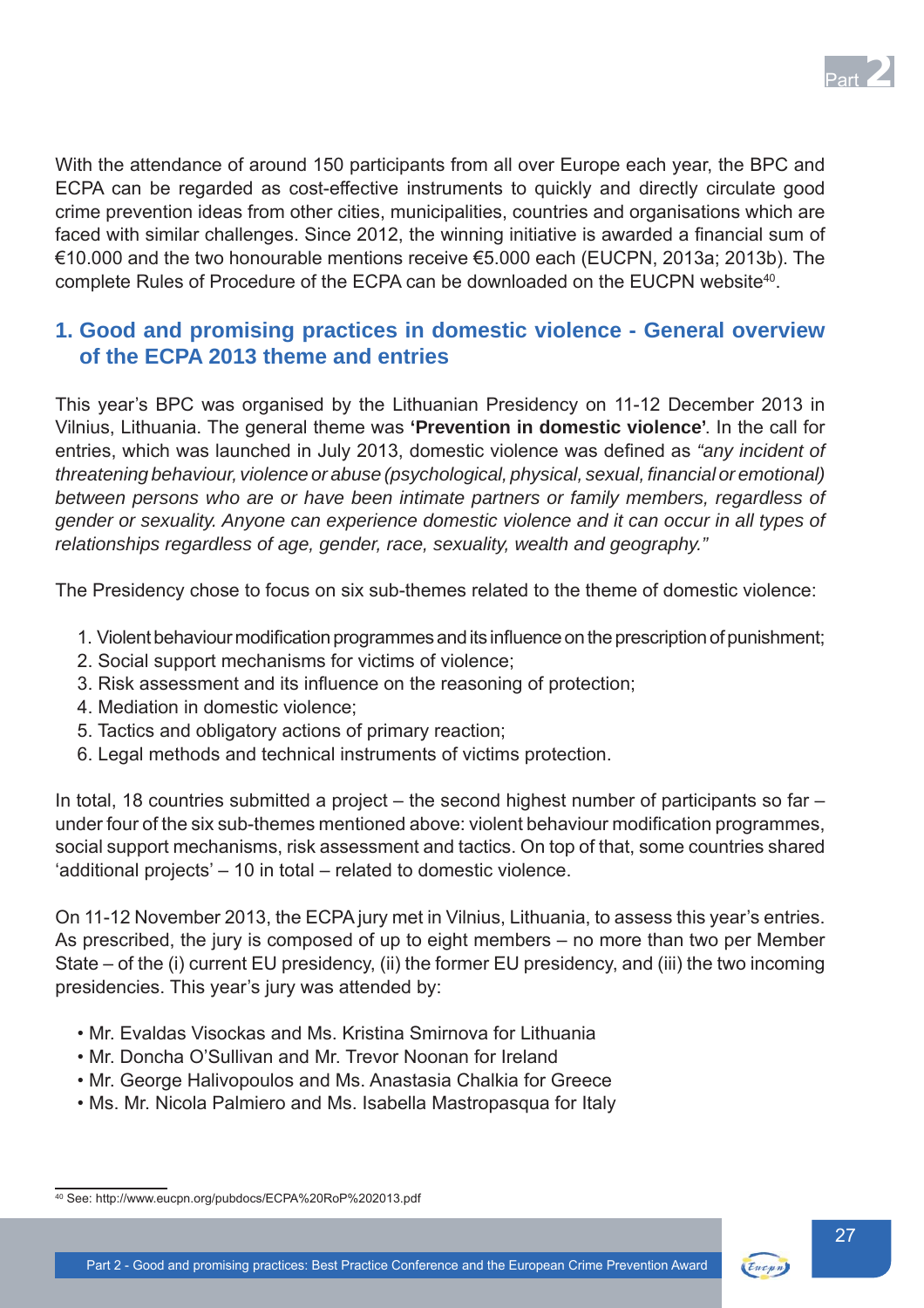

The jury was chaired by Ms. Dalia Kedaviciene, EUCPN Chair during the Lithuanian Presidency, and support was given by Ms. Rosita Vanhauwaert and Ms. Belinda Wijckmans of the EUCPN **Secretariat** 



In part 3 of this toolbox, facts sheets of all ECPA entries are included. The next paragraphs will first look closer into the three projects which were particularly honoured by this year's jury members.

# **1.1. Three projects in the picture: victim support & attrition, multi-agency cooperation & the chain model, and early prevention & the role of education**

Although all projects were found remarkable by the jury and praised for their efforts to prevent domestic violence, three projects really stood out according to the jury. These were:



 **The ECPA 2013 winning project of Sweden on the Relationship Violence Centre (RVC).** Led by the Social Services Administration of Stockholm City. The project was praised by the jury for its scientific approach, its direct focus on the victim and its integrated approach. The project has clear and specific goals and a modest investment, which makes it more capable of replication in other cities and regions. An external evaluation found that there was a real increase in the prosecution rate where the RVC was involved, which shows its effectiveness.

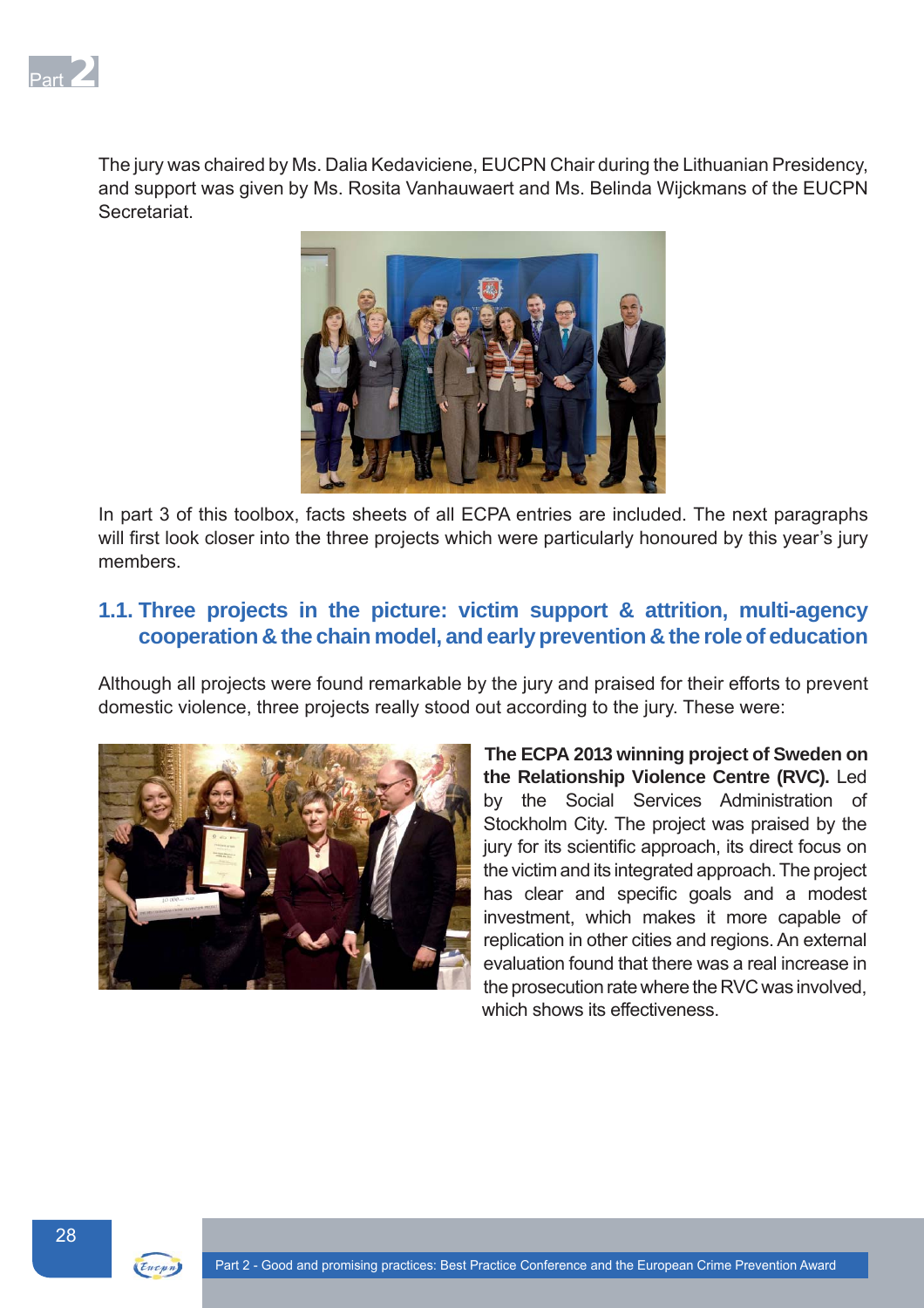



**The Belgian project 'CO3' was given the honourable mention of 'Best cooperation'**. This project is led by the Province and the City of Antwerp. Despite it currently being only a pilot project and seeming a bit costly, the jury praised it as a good example of how harmonisation between services working on domestic violence can be achieved. It is methodologically solid, has done an impressive problem analysis, and focuses not only on victims and perpetrators, but also on the entire family. It is a promising project and it would be interesting to look at it again in a year or two.



 **The Croatian project 'Living life without violence' received the honourable mention of 'Best early prevention'.** This project is led by the Ministry of Interior, the United Nations Development Programme (UNDP) in Croatia, and in cooperation with some local NGOs and government. Its focus on early prevention among young people was very much appreciated by the jury. The project tries to tackle the traditional view on women and, therefore, tries to break the generational cycle, which is very valuable. Some more information on the actual impact would be useful to get a more solid evidence base.

For a more detailed description of these and all other projects submitted, see part 3 or the EUCPN website41.

In the following paragraphs, the focus will be put on some important issues which are often related to domestic violence cases and which were tackled in the award winning projects of Sweden, Belgium and Croatia.

# **1.1.1. Victim support and attrition in domestic violence**

The Swedish RVC was set up to provide support to victims of domestic violence, to improve the collaboration between the police, social services and the prosecutor and to empower victims so as to enable them to press charges and move their complaint through the criminal justice system, potentially resulting in more prosecutions and convictions. The latter is often a problem in cases of domestic violence: victims are not willing or unable to engage with the criminal justice system, leading to cases 'dropping out' somewhere along the way. This is referred to as attrition.

<sup>41</sup> See: http://www.eucpn.org/eucp-award/entries.asp?year=2013.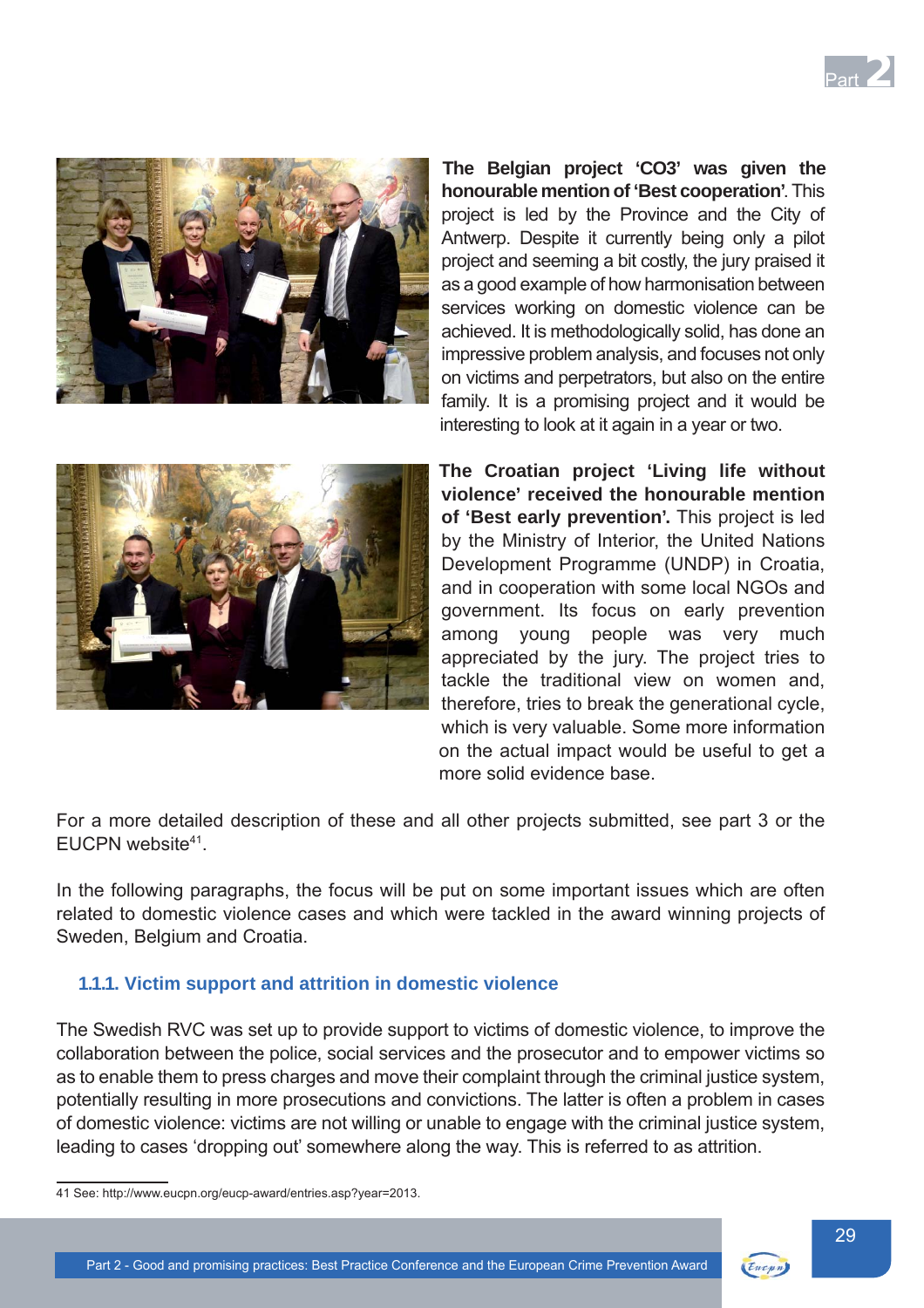

Besides the underreporting of incidents of domestic violence to the police, domestic violence cases have a high risk of failing to go through the whole process of legal proceedings. This may be due to victim- or system-related factors. For example, the way the complaint is handled by the police and other social and legal authorities, the decisions made by the prosecution and the courts, or the decisions taken by the victims themselves (Hester & Westmarland, 2005; Pavlou, Zobnina & Veis, 2012). In the Swedish example, the majority of the domestic violence cases reported to the police between 2002 and 2006 was discontinued due to insufficient evidence, which may mean that either the victim does not want to participate in the investigation, or there is a lack of witnesses or no documented injuries, etc. In terms of the protection of victims and the prosecution and punishment of perpetrators, but also in terms of deterrence and prevention of repeat victimisation, it can be easily comprehended that attrition is a major challenge for everyone involved in the criminal justice system.

As mentioned in paragraph 3.1. (cfr. supra), overcoming attrition in domestic violence was one of the priorities during the Cyprus Presidency in 2012. A report was commissioned by the Cyprus Police (Pavlou, Zobnina & Veis, 2012) in preparation of the *EU Handbook of best police practices on overcoming attrition in domestic violence cases* (Council of the EU, 2012a; 2012b), containing an extensive literature review and an analysis of existing strategies and good practices from various EU countries. According to this report and the handbook, the most promising and successful interventions in increasing victims' cooperation and reducing attrition rates shared a number of characteristics, which can also be found in the Swedish project on the RVC as shown in table 2 below.

| <b>Cyprus Police report</b>                                                                                                                                                                            | <b>Swedish RVC</b>                                                                                                                                                                                                                                                                                                       |
|--------------------------------------------------------------------------------------------------------------------------------------------------------------------------------------------------------|--------------------------------------------------------------------------------------------------------------------------------------------------------------------------------------------------------------------------------------------------------------------------------------------------------------------------|
| Multi-agency cooperation between various agencies<br>involved in handling cases of domestic violence                                                                                                   | The RVC provides a unifying link between public sector<br>agencies, primarily the police, social services and the<br>prosecution authority, as well as between the victim<br>and these agencies                                                                                                                          |
| A victim safety-centred approach to primarily ensure<br>the victim's safety in the whole process and, thereby,<br>increasing the victims' willingness to cooperate with<br>the criminal justice system | The RVC supports the victim during five counselling<br>sessions, offering immediate psychosocial support,<br>and provides contacts with social services, health care,<br>documentation of injuries, protective accommodation<br>and the police                                                                           |
| A case-by-case individualised approach (e.g., taking<br>economic, cultural and ethnic differences into account)<br>rather than applying the "one size fits all" principle                              | Victims are contacted within 48 hours after the offence<br>- of partner or honour-related violence - has been<br>reported to the police by a social worker who will listen<br>to their situation and respond to it                                                                                                       |
| Transparency of procedures, for example,<br>by<br>providing timely information about their case and<br>informing them about their rights                                                               | Through the counselling sessions, the RVC offers<br>information about the legal process, the contacts with<br>the police and a thorough understanding of the work of<br>the police, prosecutors and courts                                                                                                               |
| Engaging the victims and responding to their needs<br>to the greatest extent possible                                                                                                                  | The counselling sessions use evidence-based working<br>methods and are solution-focused. The sessions<br>engage the victims, making them feel that they are<br>participants in their own process of change and building<br>their strength by talking about resistance, instead of<br>describing them as passive and weak |

*Table 2: Main characteristics of successful interventions identifi ed in the Cyprus Police report (Council of the EU, 2012b: 13) and related to the Swedish 2013 ECPA entry*

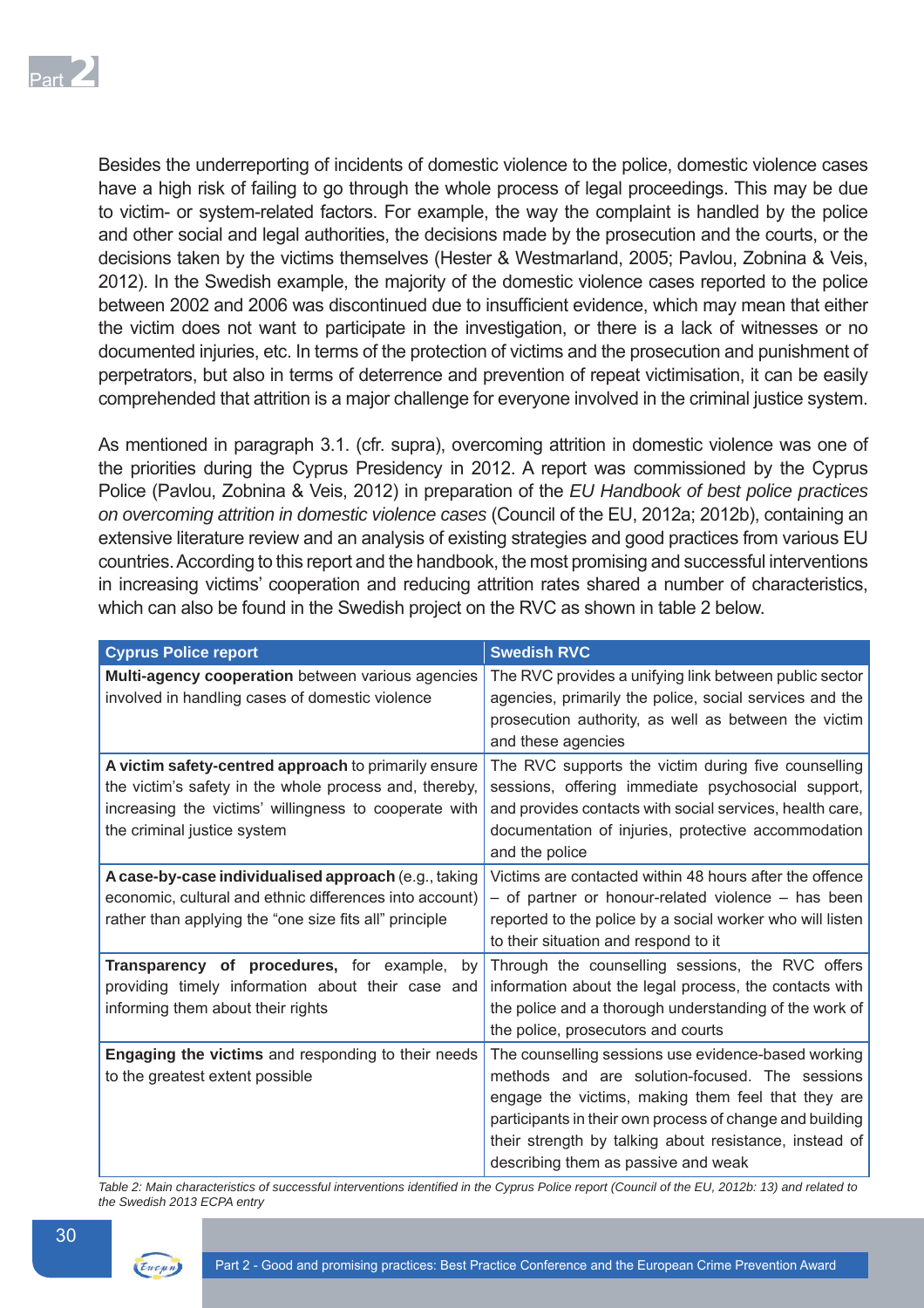

External evaluations of the Swedish RVC project showed that 42 per cent of the 'RVC cases' resulted in prosecution, compared to just 24 per cent in cases in which RVC was not involved. Furthermore, the feedback of the victims supported by the RVC was very positive and the collaboration between the police, the social services and the prosecutors has improved.

# **1.1.2. Multi-agency cooperation and the chain model**

Similarly to the Swedish RVC, the Belgian CO3 project is based on a multi-agency cooperation, bridging the work of the local administrative authorities (i.e. the city and province of Antwerp), the police and justice, and the social services. CO3, however, is taking it one step further with a comprehensive or integral approach and through the establishment of a *supra-organisational* cooperation which puts the client at the centre: a **C**lient-oriented **O**rganisation involving **3** partners.

Domestic violence indeed touches upon a variety of areas and services: health, judicial, welfare, etc. Setting up a multi-agency approach to tackle domestic violence stems from the idea that a wellorganised partnership can achieve more than each individual organisation on its own (Wyckmans et al., 2012). By cooperating, the individual organisations or services 'cross boundaries' which can lead to new insights, but which can be challenging at the same time, especially in terms of reconciling the goals and basic principles of, for example, the criminal justice system and the welfare services, or the allocation of resources (Hague, 1997; Rosenbaum, 2002; Verhoeven et al., 2007).

To make sure such partnerships can work efficiently and effectively, it is believed that the cooperation needs to be more binding in nature than just informally exchanging information through a loose-knit network (Logar, 2006; Wyckmans et al., 2012). To establish these closer (binding) links and coordinate the work with all the partners involved, a chain model has been introduced.

The idea of a chain model is that the work processes of various partners are matched and aimed at a common goal with the client being at the centre of the collaboration. As Wyckmans et al. (2012), inspired by the work of Logar (2006) and Cropper et al. (2008), point out, the intensity of a collaboration can vary widely in the way their individual activities are integrated and their resources and responsibility for the outcomes are shared. The authors distinguish four types of collaboration, based on the degree of intensity (2012: 52-53):

- **Cooperation:** an informal, loose-knit network of services/organisations but without integration of activities or shared resources or responsibility.
- Coordination: still a voluntary network with jointly defined problems and integration of activities on the organisational level. Resources are still separate and there is not necessarily a mutually shared responsibility. The Dutch 'Security Houses' (i.e. Veiligheidshuizen) are mentioned as an example for this type of collaboration.
- **Collaboration:** a more formal and ambitious network with an agreed action plan and collective goals. Resources and responsibilities are mostly shared.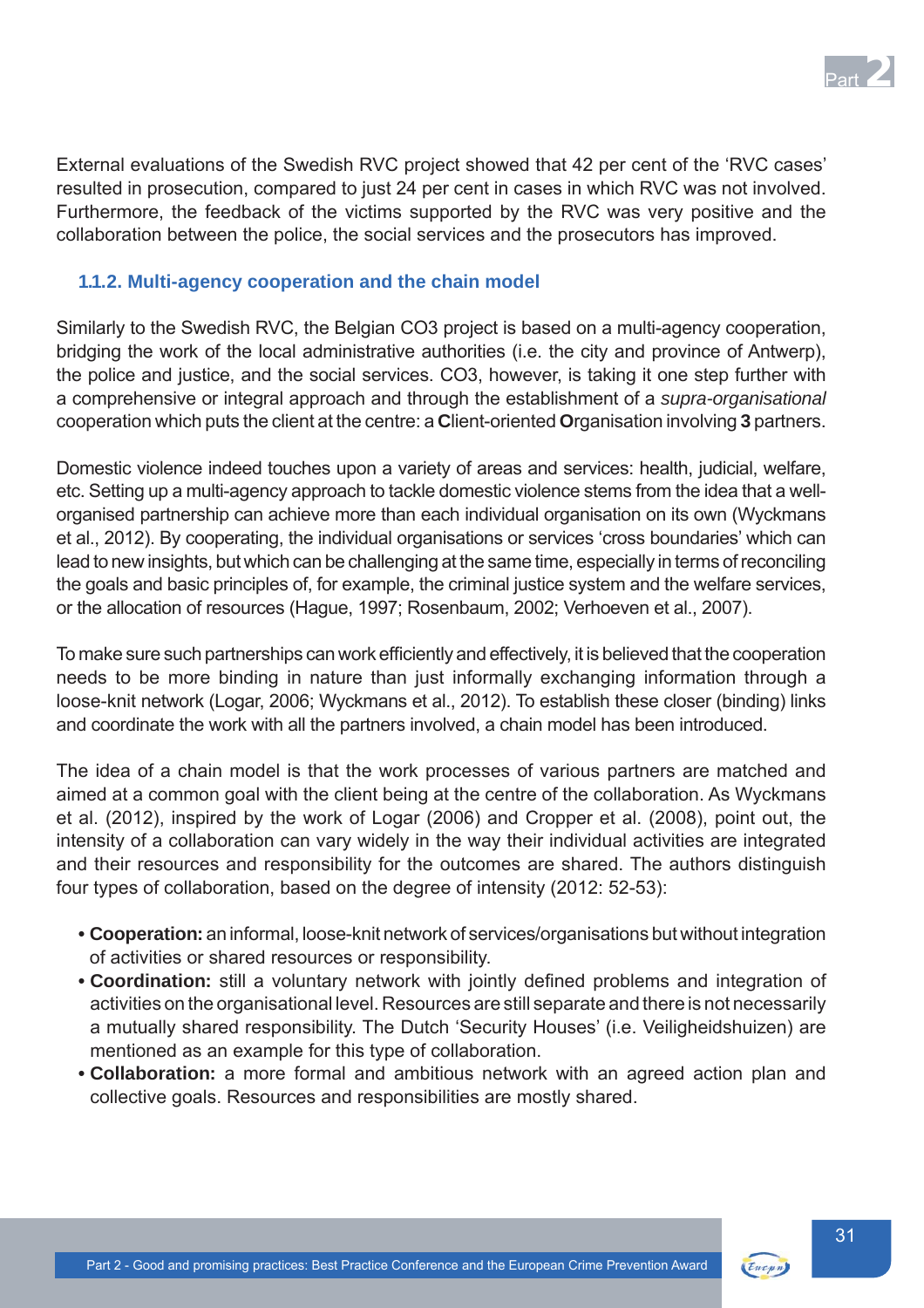

**• Integration:** a formal network in a new common structure, collaborating on a daily basis, with a common mission, integrated activities, shared resources and mutual responsibility for the outcomes. Examples mentioned are the MARACs (UK) (also see: Robinson, 2006)<sup>42</sup>, Family Justice Centres (USA, UK) and CO3 (BE).

In the CO3 project, the various partners start from a common action plan in which the family is at the centre. Instead of the 'client' (in this case the family) having to go from one organisation to the other, which generally means repeating a 'new intake' conversation and procedure within each organisation, the multi-agency partnership, as a whole, focuses on the family and only one intake procedure is needed to activate a whole chain of activities. This is well-illustrated in figure 2 below.



*Figure 2: Informal cooperation between services vs. an integrated client-centred approach Source: CO3 presentation during Best Practice Conference, 12 December 201343*

As mentioned, the chain model implies that a joint work process guides the activities of the working team when a domestic violence incident is reported. As shown in figure 3 (below), in case of CO3, the different team members, coming from the various organisations involved, are physically located together and a common registration tool is used to strengthen the partnership and raise efficiency and effectivity.

<sup>43</sup> To see full presentation, click: http://www.eucpn.org/download/?file=2013\_ECPA\_PPT\_BE.pdf&type=18



<sup>42</sup> For more information, see: http://www.caada.org.uk/marac/Information\_about\_MARACs.html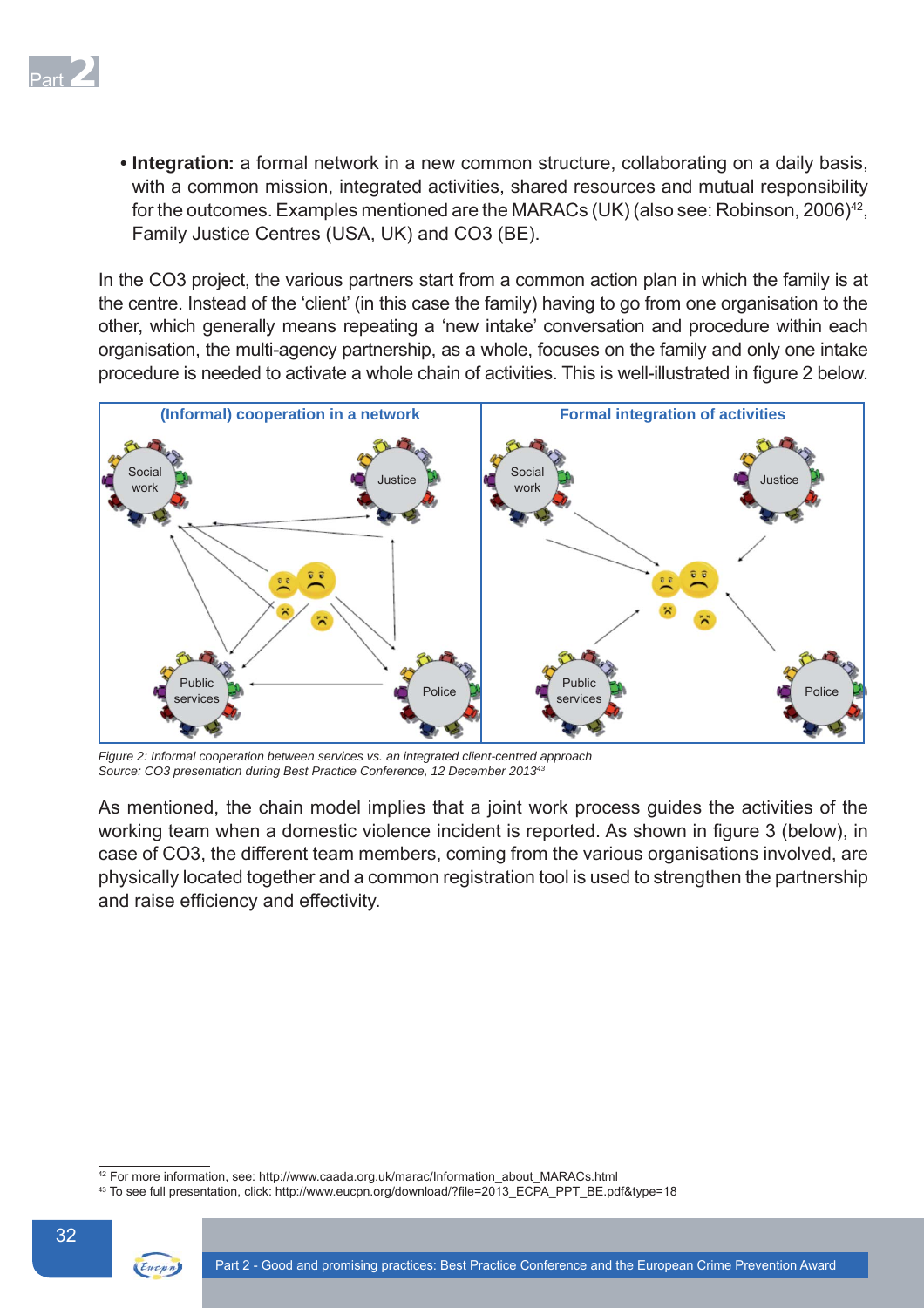



 *Figure 3: The CO3 chain model* Source: CO3 presentation during Best Practice Conference, 12 December 201344

As can be seen in figure 3, from the moment a case is reported, the whole team is involved in processing the information, assessing the problem and the risk, developing and implementing an action plan with the emphasis on the strengths of the family concerned, and evaluating the effects of the interventions. In the process, an individual case manager is appointed to closely follow up the case.

Currently, the CO3 project is still in a pilot phase. An impact evaluation is forthcoming in 2014.

# **1.1.3. Early prevention and the role of education**

The Croatian project 'Living life without violence' is targeting young teenagers, aged 13-14 years, through interactive workshops at school, conceptual art programmes and interactive youth debates. Furthermore, the project includes a general awareness-raising campaign involving leading local community figures and famous artists. The aim of the project is to create a culture of non-violence and tolerance by sharing knowledge on the causes and consequences of violence and on what steps to take when confronted with violence or negative incidents. The project is also working on interpersonal relationships through a personal, non-violent engagement in order to prevent the transmission of violence from one generation to the next.

Research indicates that primary prevention programmes in education may help change attitudes, build resilience and set guidelines for healthy relationships (Hester & Westmarland, 2005; Gadd et al., 2013). The importance of these programmes and the role the educational system can play in reducing the social acceptability of violence against women and domestic violence are, therefore,

44 To see full presentation, click: http://www.eucpn.org/download/?file=2013\_ECPA\_PPT\_BE.pdf&type=18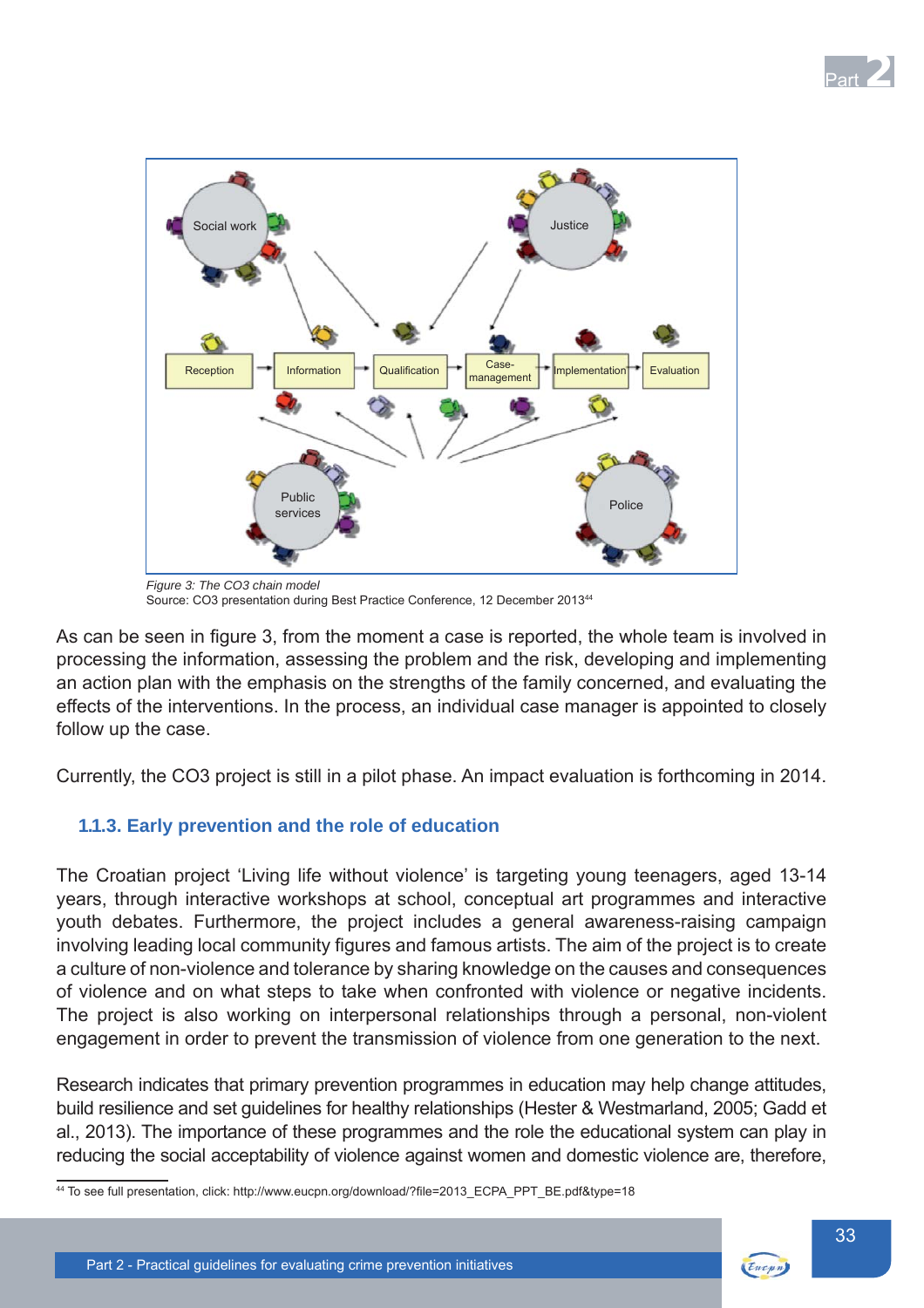

generally acknowledged. For example, in the *conclusions on Combating Violence Against Women, and the Provision of Support Services for Victims of Domestic Violence*45, the Council of the EU called on the European Parliament, the European Commission and the Member States to *"[p] ay attention to primary prevention of violence against women, inter alia by recognizing the role of the educational system as one of the primary sources of socialization and as a key transmitter of traditional and cultural and social norms which can also include negative elements such as gender stereotyping and rigid gender roles that are conductive to violence against women."*

Often, school-based prevention programmes focus on relationship or dating violence between teenagers. These programmes are developed to help adolescents establish healthy partner relationships and prevent patterns of violence which can last into adulthood (De La Rue et al., 2013). Early (primary and secondary) prevention programmes on relationship violence through education, however, vary considerably and their (long-term) impact is not always easy to measure or convincing (see e.g., Fellmeth et al., 2013; WHO, 2009). The young participants of such early prevention programmes need to be followed up through quite a number of years to be able to tell whether or not these programmes are effective in reducing (domestic) violence, and these data are often lacking (Wolfe & Jaffe, 1999).

The UK based research project *From Boys to Men*<sup>46</sup>, funded by the Economic and Social Research Council, is trying to explore what can be done to reduce the number of young men becoming perpetrators of domestic violence (Gadd et al., 2013). Based on a survey of around 1200 13-14 year olds, the researchers found that, for both boys and girls, there was a significant association between being a victim or a perpetrator of relationship violence and ever having witnessed emotional and/or physical violence between their parents at home (Fox et al., 2013). In other words, those who had been a victim in their own dating relationship were also more likely to have perpetrated compared to non-victims, and those who had witnessed violence within the family were also more likely to report to have been a victim or a perpetrator in their own relationship compared to those who had never witnessed violence at home. Furthermore, the results showed that there were significant barriers to seek help  $-$  whether as victims, perpetrators or witnesses – from adult professionals, especially for boys.

Another EU project, funded under the Daphne III Programme (cfr. supra), examined domestic abuse prevention education programmes delivered in schools in the UK, France and Spain based on various focus groups with young aged 10-11 years, and 13-14 years (Fox et al., 2014). The first results showed that attention should be paid to three areas: (i) the programme content, (ii) the teaching methods and, (iii) the educators/facilitators. Based on the results of these focus groups in the UK, the researchers drew the following preliminary conclusions:

**• Programme content:** Educators should be aware that there is a difference between greater awareness and a greater understanding of the issue. Also, attention should be paid to miscommunication related to gender. For example, the focus on male perpetration and female victimisation may lead to boys becoming disengaged. Gender-related issues need to be addressed carefully and in a more thoughtful way.

<sup>45</sup> Adopted 6 December 2012, http://www.consilium.europa.eu/uedocs/cms\_data/docs/pressdata/en/lsa/134081.pdf 46 For more information, see: http://www.boystomenproject.com/



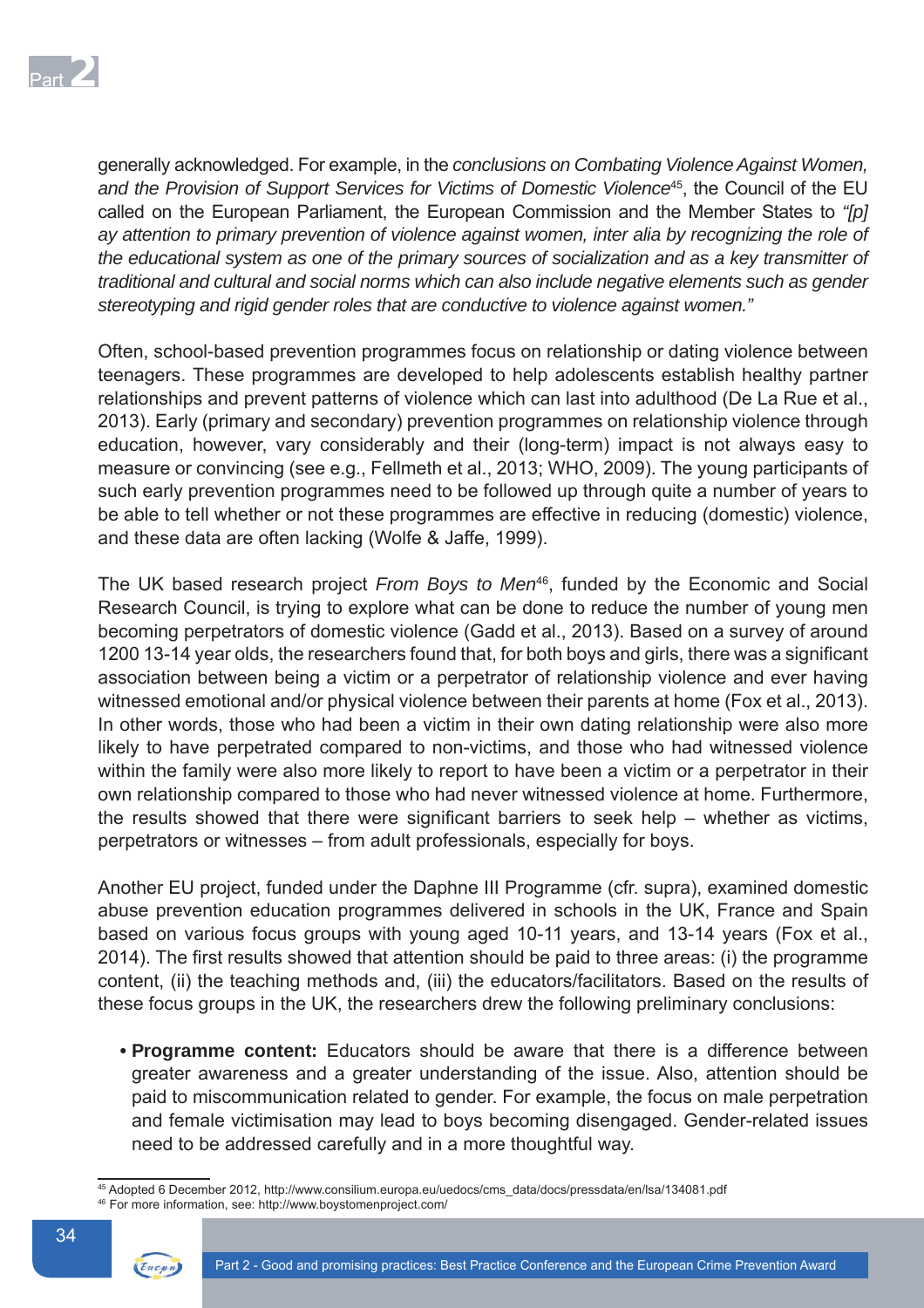

- **Teaching methods:** A 'one size fits all' approach should be avoided. Programmes should be more responsive to the needs and experiences of the students/pupils in the group.
- **Person(s) leading the programme:** Teachers, in close collaboration with the whole school and external organisations, seem to be in the best position to lead the programme, as long as they have the confidence and the skills to effectively do so and to cope with the discomfort which may be experienced by the group.

With 'Living life without violence', the Croatian project is addressing a few of the issues mentioned in this paragraph. The project includes both general awareness raising, through a strong presence in the media and involving well-known people, and direct preventative work with young teenagers using dynamic and interactive working methods engaging the teenagers in various ways:

- The **interactive workshops in school** are led by the police, an NGO and the UNDP in close collaboration with the teachers and educators.
- The **conceptual art programme** consisting of thematic plays and theatre where the teenagers are taught to think in a new and unfamiliar way and by means of performances and direct communication with the actors or through music and songs to encourage positive attitudes.
- The **interactive debate** on the issues of non-violence, tolerance and discrimination, including writing essays about violence and how to address it, discussions during which critical thinking is encouraged and meetings with police and other state authority representatives, international and civil society organizations to actively include the teenagers within the wider community and encourage reports of violence.

# **2. Provisional conclusions of the 2013 Best Practice Conference**

As mentioned, this year's Best Practice Conference brought together policymakers, researchers and practitioners from all EU Member States who are active in the field of domestic violence. The aim was to create the opportunity to share and disseminate experiences and knowledge, and present good practices in preventing domestic violence.

Presentations were given by various international organisations, such as the European Union Agency for Fundamental Rights (FRA), the European Institute for Gender Equality (EIGE), the European Forum for Urban Security (EFUS) and Amnesty International. Furthermore, four panel sessions were organised and included the presentations of all the ECPA entries. Each of these sessions was introduced and led by an expert invited by the EUCPN Secretariat.

- Session 1 on "Tactics and obligatory actions of primary reaction", chaired by Ms. Anne Groenen of Thomas More Kempen, University College, Belgium
- Session 2 on "Social support mechanisms for victims & general awareness raising", chaired by Mr. João Lazaro of the Portuguese Association of Victim Support, Portugal
- Session 3 on "Risk assessment & early prevention programmes", chaired by Ms. Chiara Sgarbi of the University of Modena and Reggio Emilia, Italy
- Session 4 on "Violent behaviour modification & inter-agency cooperation", chaired by Mr. John Kwaks of the European Organisation for Probation (CEP)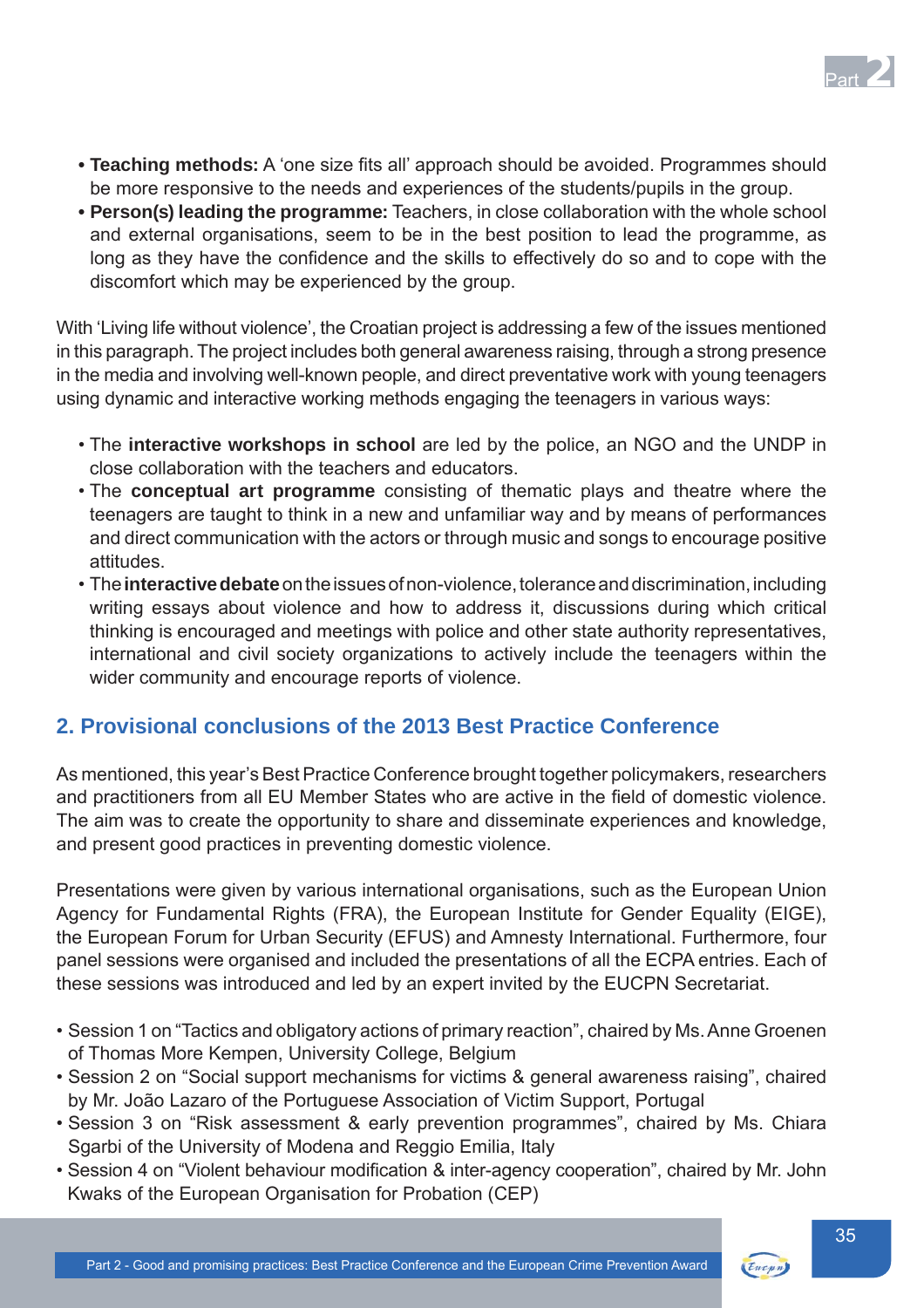

The four experts were also invited to participate in the final conclusion round at the end of the Conference to share their viewpoints on the topic and the presentations of the good practices, point out some challenges for the future and formulate a few recommendations.

Currently, the Lithuanian Presidency is developing a Good Practice Handbook on prevention in domestic violence, containing all the presentations of the ECPA projects, as well as some additional practices from Lithuania and other Member States. The handbook will also contain conclusions on prevention of domestic violence, based on the keynote speeches and the summaries of all the discussions, and some final recommendations for European practitioners. The handbook is planned to be published in the first part of 2014.

The following list gives a short overview of some provisional conclusions and recommendations mentioned by the experts in the final conclusion round, based on their own experience and in response to the projects presented during the panel sessions. They are also related to some of the issues described under 4.2 (see above).

- The importance of a **multi-disciplinary and multi-agency approach** was underlined several times. These shouldn't be just empty words. Real efforts should be made to work together and engage various stakeholders in the process.
- This also means daring to enter into discussion despite various viewpoints. Stepping **away from a consensual and monolithic approach** was seen as the right way forward.
- It is useful to have someone who actually coordinates the work when collaborating with multiple agencies or services. For example, **an independent case manager** (not related to the police, justice or welfare) who coordinates and follows each individual case, is worth investigating further.
- **Partnerships** between civil society and state agencies, whatever the level, would be highly recommendable.
- It was mentioned that the work should be **victim-centred**. It is important to create certain tools to prevent the recurrence of domestic violence, e.g. on **risk assessment**, but the help and the support of victims need to be the ultimate goal.
- **Trained professionals** should have decent knowledge about the dynamics and different profiles of partner violence and be able to make an assessment of the situation, using reliable risk assessment tools as well as their intuition and involving both the victim and the perpetrator.
- **General awareness raising** by public campaigns is recognised as important work in the prevention of domestic violence and creating intolerance to violence.
- Efforts should be made to reveal the violence that is often hidden at home. An **increase**  in police reporting, therefore, can be a good sign that people are finding their way out of violence. It is necessary to look beyond mere figures.
- **Early prevention** through school-based interventions could be helpful to modify violencetolerant attitudes and behaviour by tackling them at a young age.
- It is recommended to work both at the EU and national level and take **cultural differences as well as the context** into account. For example, one cannot assume that the idea of gender and family and violence is the same in the North and the South of Europe.
- Since domestic violence and gender-based violence are issues almost every EU country is faced with, it is extremely important to **exchange ideas, knowledge, practices and research**.

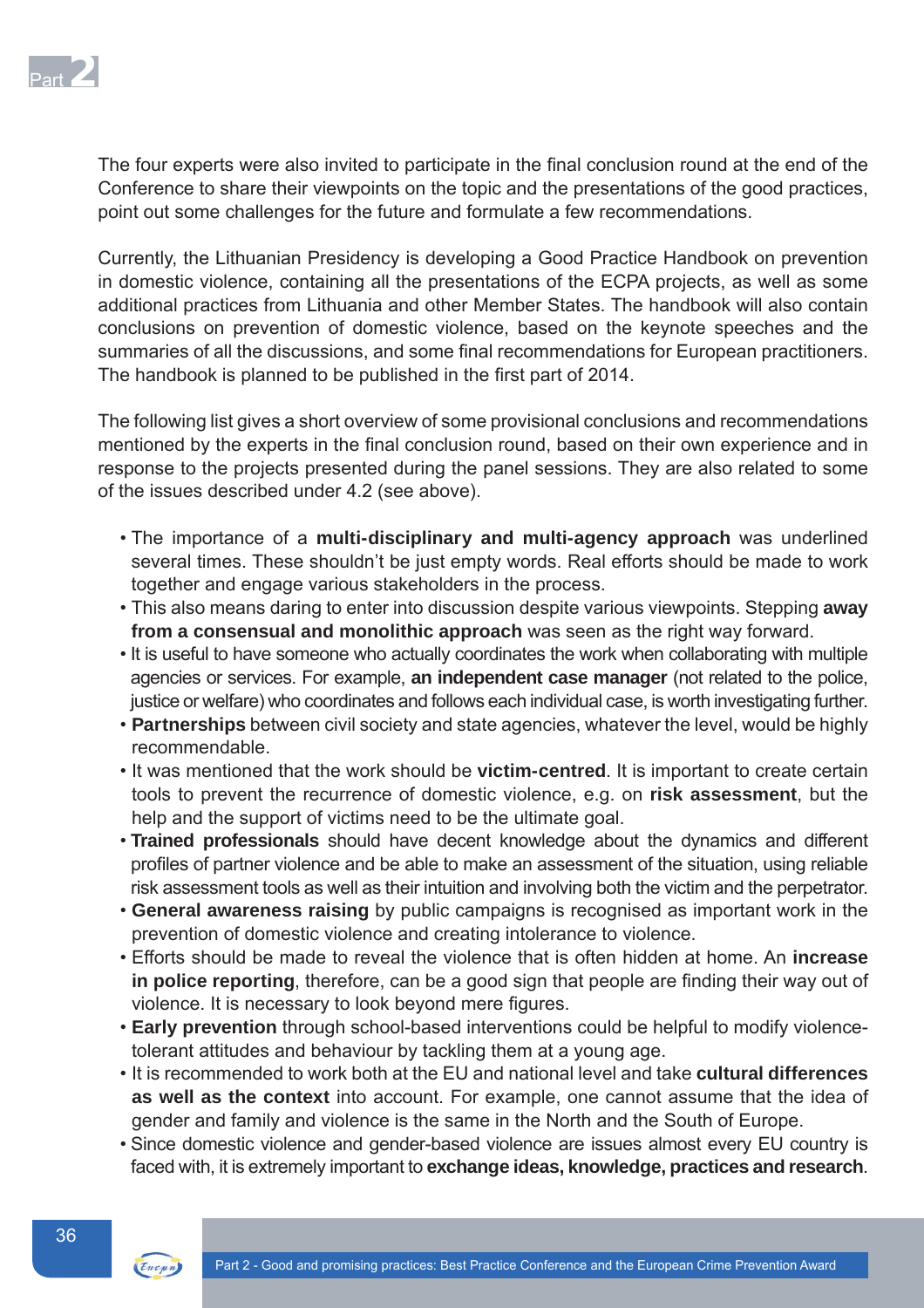

# Challenges for the future in the prevention of domestic violence – EUCPN knowledge exchange

Despite great efforts being done to tackle violence against women and domestic violence, there are still quite a few challenges lying ahead. In the December 2012 Conclusions<sup>47</sup>, the Council of the EU recognised that more needs to be done in coordinating and funding victims support services, in targeted prevention programmes, training for professionals and improving data collection, both at the national and EU level. These and other aspirations are likewise mentioned in various other reports, conclusions and recommendations of several international and EU organisations, some of which have already been mentioned, such as EIGE and the EESC (see above).

As mentioned above, the theme of domestic violence also regularly reoccurs within the work of the EUCPN. During the Cyprus and the Irish Presidencies, in 2012-2013, some knowledge exchange sessions were organised during which the Members were asked to share their viewpoints on the major challenges their countries are faced with related to the prevention of domestic violence. Additionally, they were invited to indicate what knowledge or practice to respond to domestic violence would be useful to receive from other jurisdictions.

Regarding the major challenges, the main issues raised were the following:

- One important challenge mentioned is the need for a **general change in culture and attitude** towards domestic violence. Despite all efforts being made, there still seems to be too much lenience towards domestic violence. It can no longer be considered as a matter of privacy, but should be regarded as a responsibility of the state and the society as a whole.
- In raising public awareness the importance of **the role of the media** is also being recognised. Therefore, keeping close connections with various media and regularly launching campaigns are important challenges.
- This should go together with **encouraging victims, but also witnesses and even perpetrators, to come forward.**
- **Improved data collection and registration** which will support the development of **more efficient action plans** is considered to be a high priority, but a major challenge as well.
- The need for **establishing risk assessment criteria and an automated information system** which can be shared by police and judicial authorities to ensure the maximum effectiveness of victim protection strategies.
- More **investment in primary prevention** through awareness raising, training and education. Also, more efforts need to be made to **reach the immigrant population**.
- More investment in working with **children as witnesses** of domestic violence, but also in working with **violent perpetrators** and **re-socialisation programmes**.
- Repeat victimisation is still quite high, so more efforts need to be made **to raise the effectiveness in handling domestic violence cases**, e.g. by continuous training of professionals, setting up specialised intervention units, developing a transparent and effective procedure to follow-up such cases and investing in perpetrator or behaviour modification programmes.



<sup>47</sup> See : http://www.consilium.europa.eu/uedocs/cms\_data/docs/pressdata/en/lsa/134081.pdf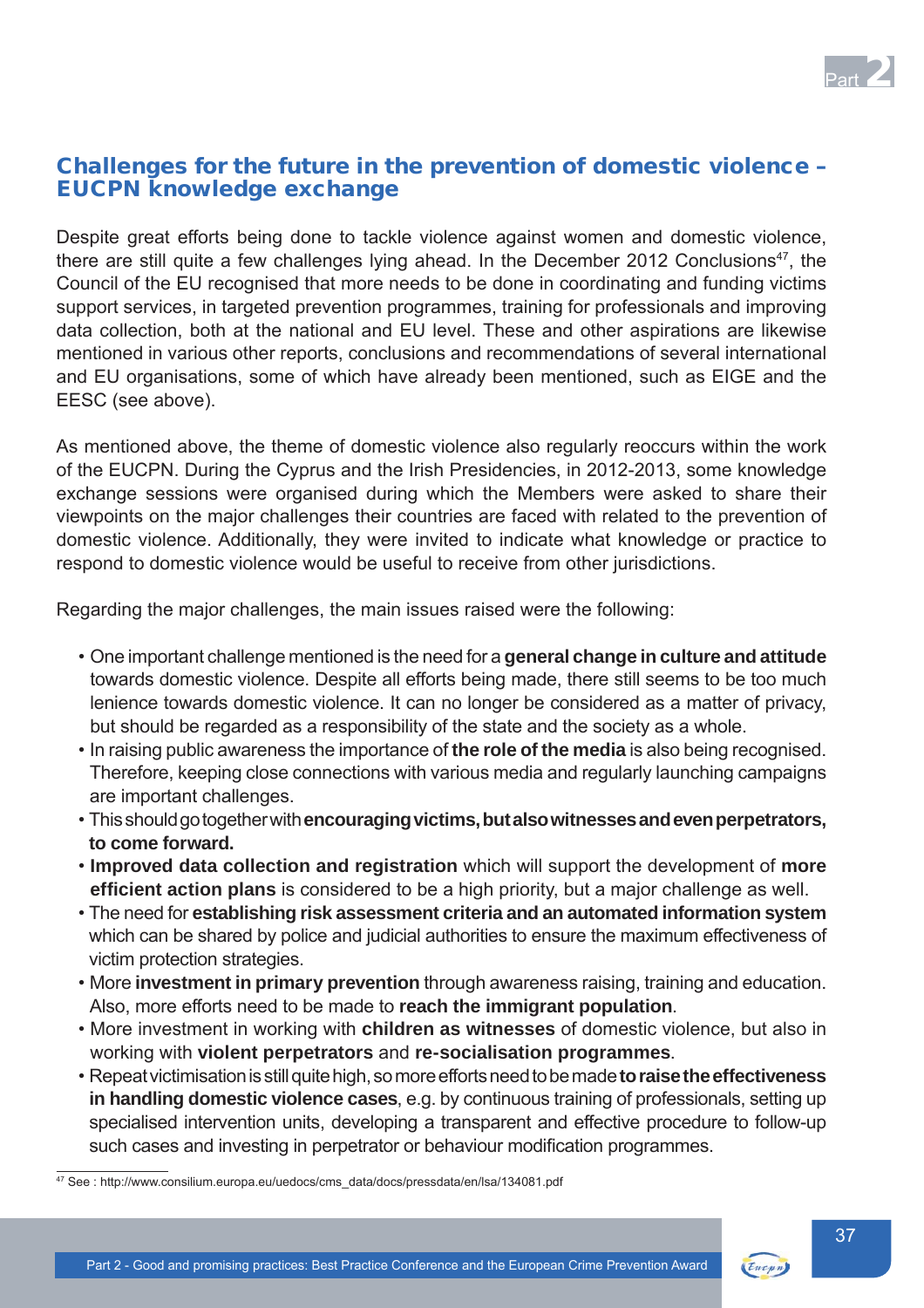

- The **involvement of civil society, NGOs and other organisations** needs to be better encouraged.
- More attention should also be paid to **violence against the elderly, violence between same-sex partners and violence by women against men.**
- Finally, a better **transfer of knowledge and best practices** within and between EU countries.

As an EU-wide Network, the EUCPN plays a significant role in exchanging information, knowledge and practices between Member States. By doing so, Members can learn from each other in finding other and better ways in preventing and tackling domestic violence. Additionally, the EUCPN also serves as a platform where specific questions for information can be directly asked to all Members.

Besides sharing what is already known, it is equally important to examine what (type of) information is lacking or needed by all or some EU countries. Therefore, during the Irish Presidency, the question was what knowledge or practice to respond to domestic violence would be useful to receive from other jurisdictions. Obviously, some of the answers were closely linked to the challenges just mentioned but some new issues were also raised.

- Examples of **good practices on honour-related violence.**
- Ways of working on **prevention in certain (vulnerable) groups**, e.g. disabled people, elderly, children and youth, perpetrators.
- Methods of risk assessment and their influence on the arguments for protection.
- The **effectiveness of mediation** in domestic violence cases.
- **Legal measures**, such as the restraining or protection order, and the legal steps schools, social and health care services can take when they suspect and/or detect a case of domestic violence.

As one expert concluded during the Best Practice Conference in Vilnius:

"Fighting against violence is a permanent task, for the victims and for the next generation. It never stops!"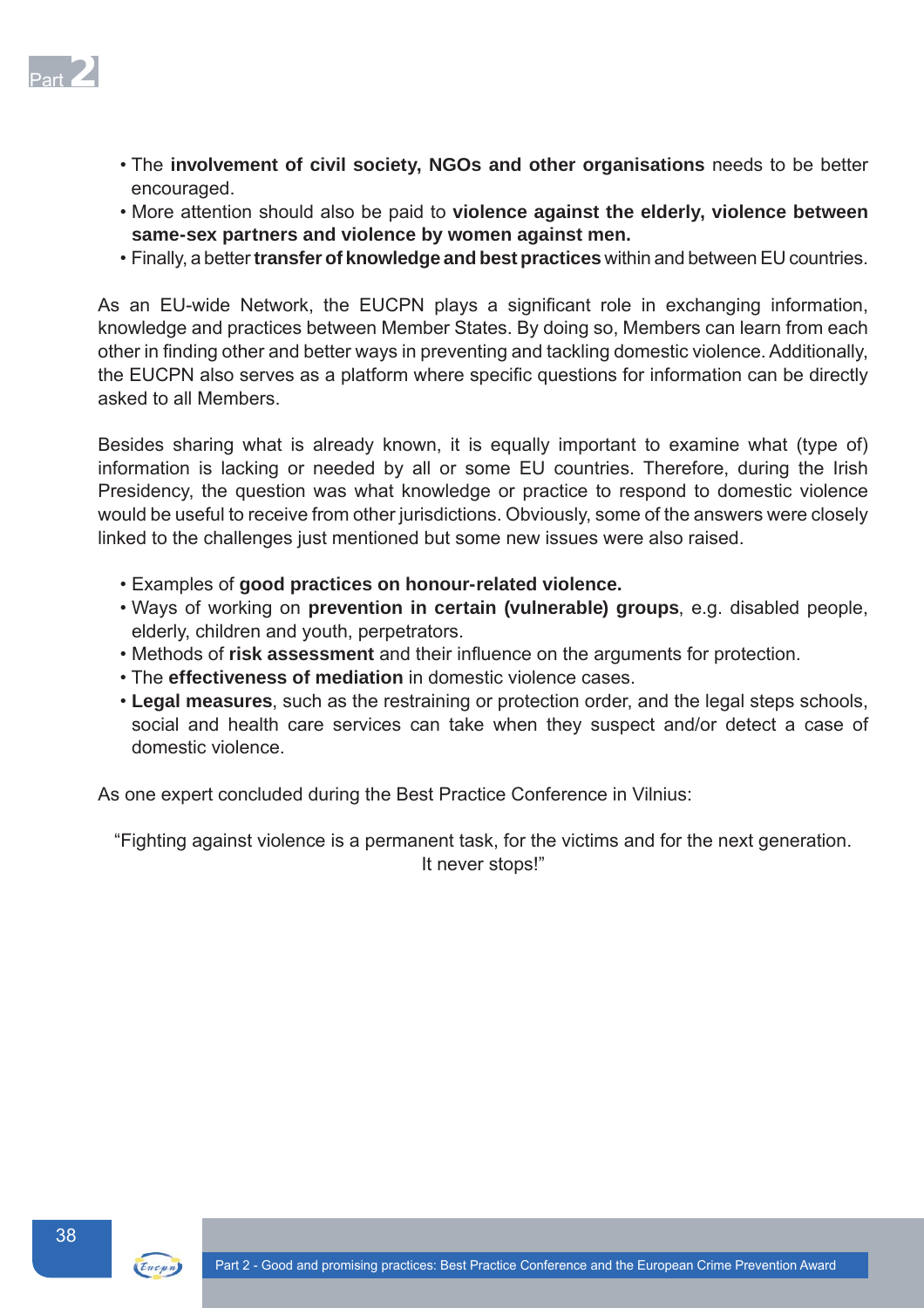

Part 3 Overview ECPA 2013 projects

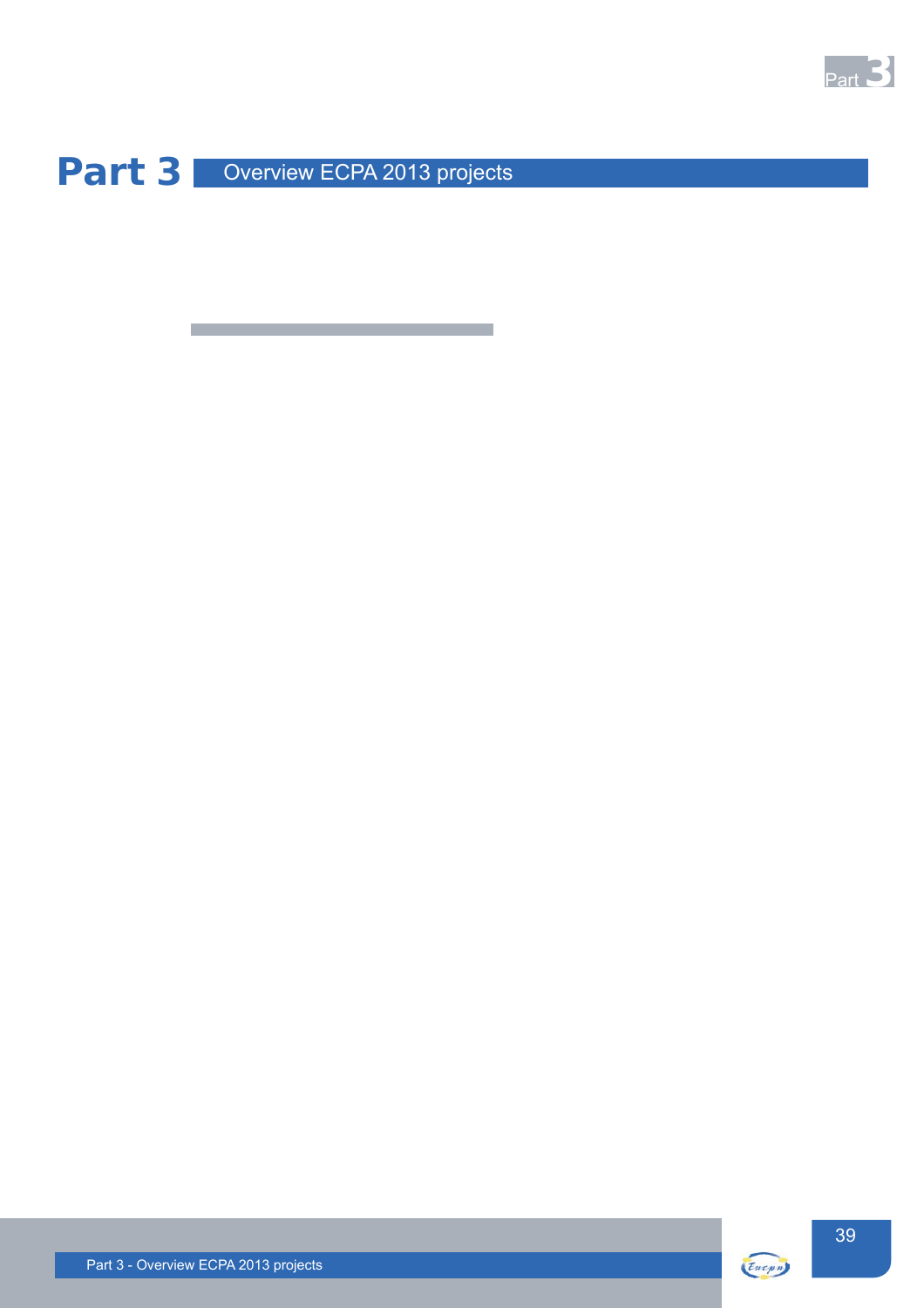

# **CO3 (BE)**

# *"A good example of how harmonisation between services working on domestic violence can be achieved"*



# **Short description:**

Violence in the family is a social issue which staff members of different organisations are often confronted with. A case study carried out among different services of the City of Antwerp, Belgium, showed that on average six organisations are in contact with the family concerned. To be as efficient as possible, a better harmonisation between the services was necessary.

Hence, in the City of Antwerp a permanent inter-agency collaboration has been set up between (1) the police and judicial authorities; (2) the aid and social care services; and (3) the local administrations. These partners are brought together as part of one client-oriented organisation: CO3. By collaborating on the basis of a chain model, the different working methods are being tuned in to one another in a common action plan in which the family (the client) is at the centre. Each family is assigned to a 'case manager' who follows up the cooperation between the different organisations. Not only the facts of violence which occurred are discussed, but also the underlying problems within the family. In order to prevent repetition, emphasis is laid on the protective factors. The strengths of the family (e.g., social network, relationship with the children) are the starting point of the action plan.

# **Start/duration:**

Since 2012 and still ongoing as a pilot project until 2014.

## **Background research:**

Context and case analysis; problem analysis before the start of the project.

## **Budget:**

The operational cost is spread among the chain partners. Regular, existing budgets are used as much as possible.

Extra funds for the project were provided by the City and the Province of Antwerp, in a 50/50 arrangement, for the process supervision (2010-2011) by a consultancy office ( $\epsilon$ 300.000) and for the scientific research ( $€60.000$ ).

## **Type of evaluation:**

Process evaluation. Impact evaluation currently being conducted, report expected at the beginning of 2014.

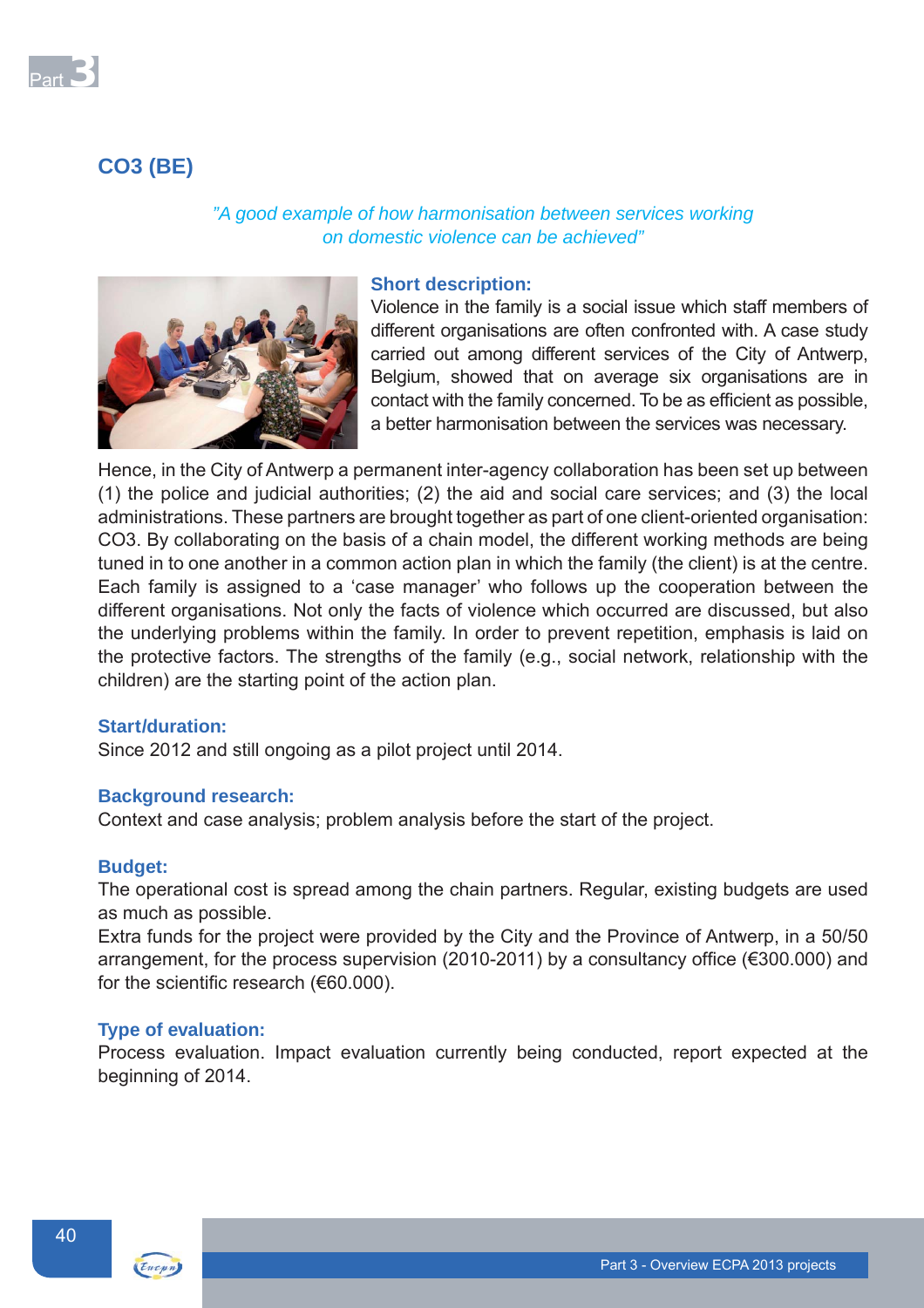

# **Actor conducting evaluation/timing:**

Internal: CO3-group transmits status reports to the local and supra-local steering committee quarterly.

External: Researcher of the University of Tilburg, The Netherlands, and a researcher of the Catholic University of Leuven, Belgium.

#### **Type of data collection method:**

Qualitative, exploratory and descriptive research; context and case analysis (workshops, discussions, interviews and observations,…).

#### **Further information**

General information on the project: http://www.eucpn.org/download/ECPA2013\_BE.pdf

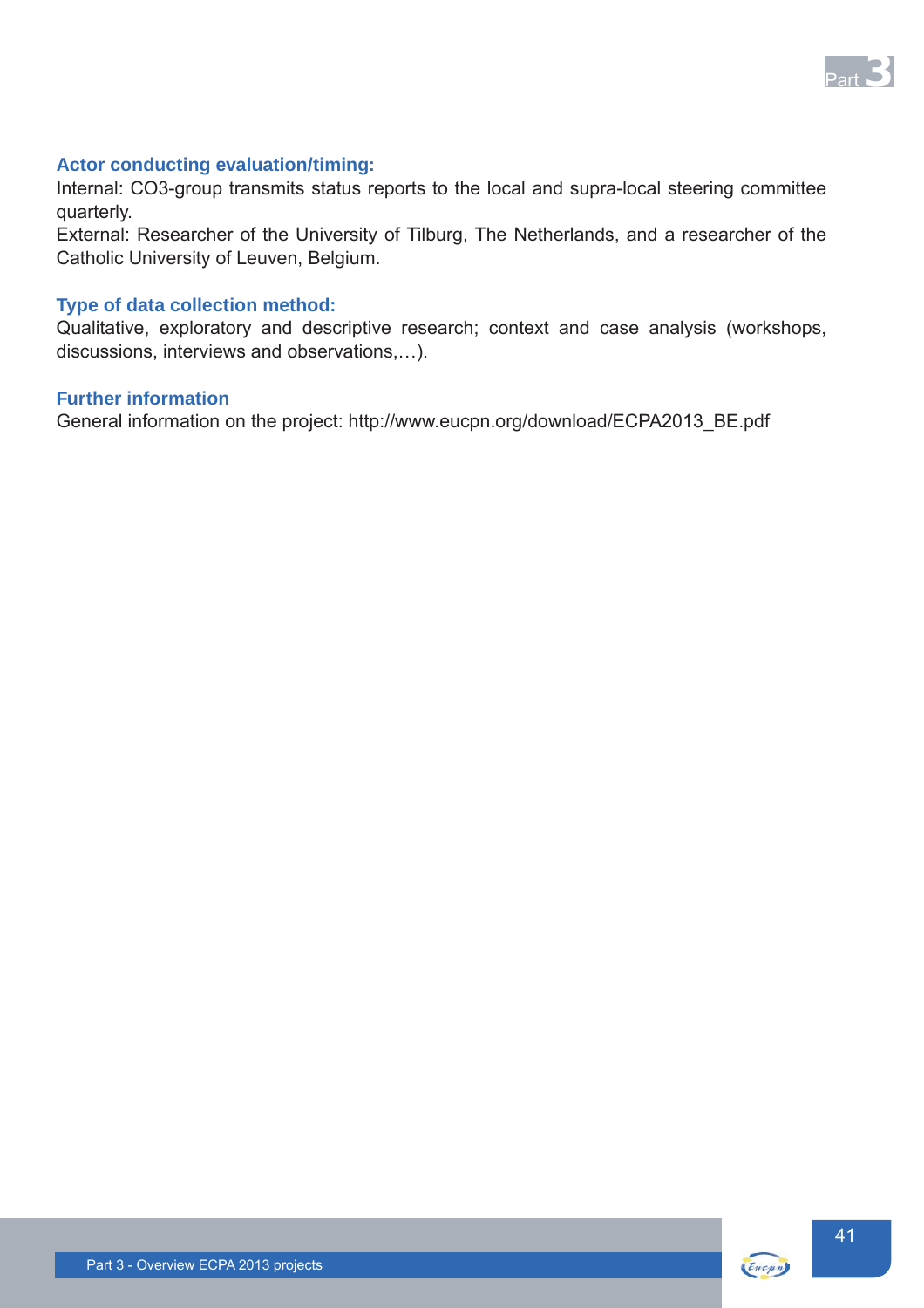

# **Stop domestic violence (BG)**

# *"A good local project and a modest budget which makes replication easily possible"*



## **Short description:**

A study in 2000 revealed that one in four women becomes the victim of domestic violence in Bulgaria. Furthermore, given the economic and financial crisis, this number is increasing. Along with the existing prevention methods, the need for new approaches became clear.

This project, which was set up by the joint efforts of the Bulgarian

Regional Police Directorate and the NGO NAIA in Targovishte, aims to (i) facilitate the access of professionals working in this area (psychologists, social workers, teachers, medical doctors, etc.) to literature by creating a databank on all aspects of domestic violence; (ii) increase the involvement of citizens in the prevention of domestic violence; and (iii) increase the number of victims sharing their experiences and seeking help. In order to achieve these goals, a thematic website was developed and made up of a forum and a chat room.

# **Start/duration:**

Started May 1<sup>st</sup>, 2013 and still ongoing.

## **Background research:**

Police statistics and observation/analysis of court orders before the start of the project.

## **Budget:**

Regular, existing budgets are used as much as possible. For personnel, logistics, manpower and materials, a total of €750 was used.

Future expenditure: €60/year for hosting the website and €300/month for an NGO consultant.

# **Type of evaluation:**

Monitoring and process evaluation. No impact evaluation yet.

## **Actor conducting evaluation/timing:**

Internal: through periodic meetings of the working team during which achievements are evaluated (actual results are compared with expected ones) and adjustments are made if necessary. External: in the future by the Regional Police Directorate – Targovishte and the regional and local governments.

# **Type of data collection method:** /

# **Further information**

General information on the project: http://www.eucpn.org/download/ECPA2013\_BG.pdf The project's website: www.noviolence.netii.net

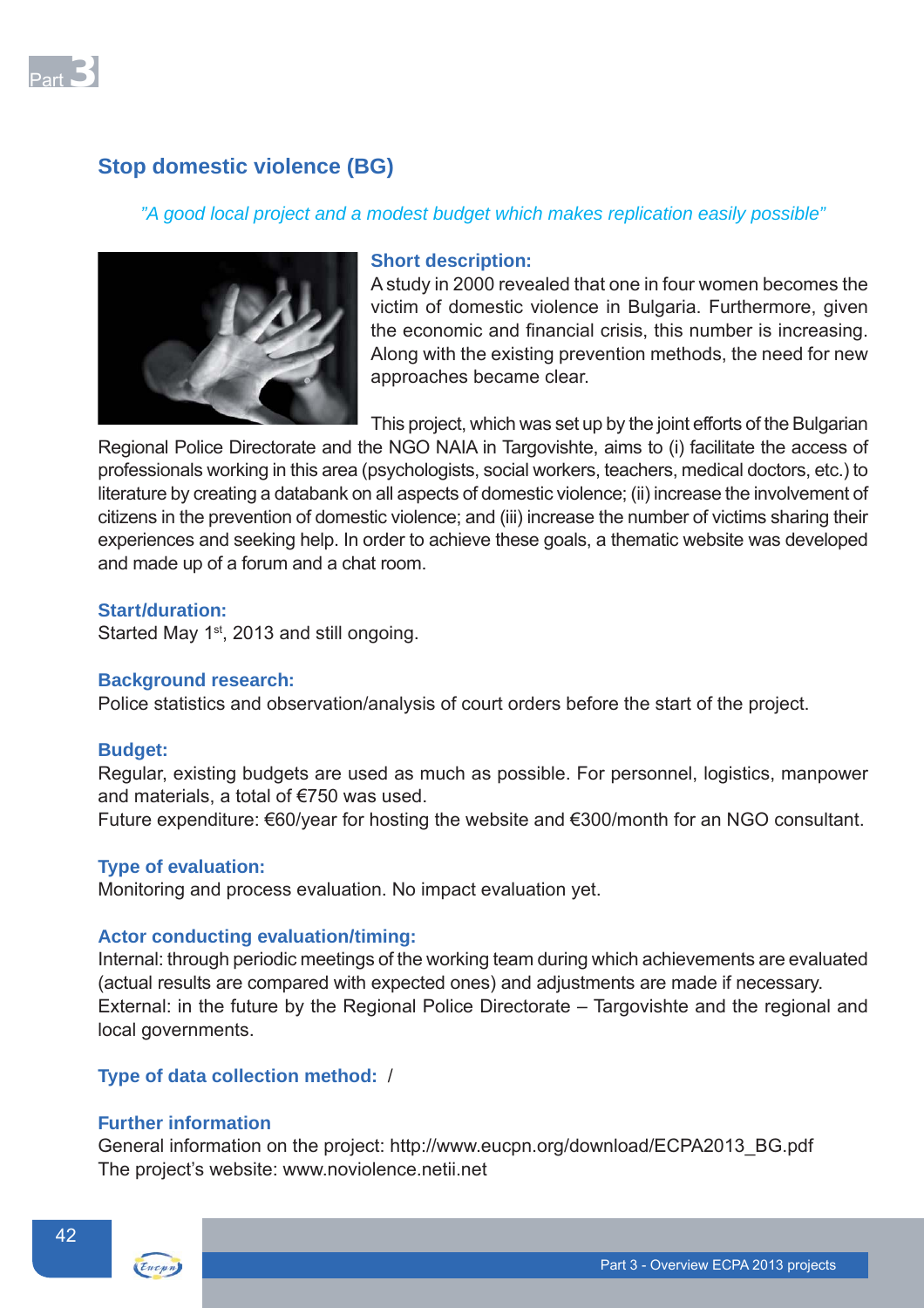

# **Prevention of domestic violence in the City of Brno – An interdisciplinary approach (CZ)**

# *"A broad local strategy responding to domestic violence, including the full chain and involving partners from different institutions"*



#### **Short description:**

The project aims to provide short-term immediate support to domestic violence victims, medium-term change of practice and long-term enhancement of prevention and general public awareness. More precisely, it presents a complete system of preventive information and instruction on how to monitor and distinguish the first symptoms of domestic violence and how to deal with them in all age categories (children to grandparents). For victims of domestic violence, the project also provides a complex information system, including all possible contacts to protective and care institutions.

Currently, the project continues to enhance the extensive media campaign with more audio and video spots and a growing number of media partners (local, regional and national partnerships, special LCD monitors in medical and education facilities, large-scale LCD screens in public spaces).

## **Start/duration:**

Since 2006 and still ongoing.

# **Background research:**

Survey by the Institute of Sociology of the Academy of Science and research done by the Centre for Empirical Surveys for the NGO White Circle of Safety before the start of the project.

## **Budget:**

Detailed information on used materials, infrastructure and human resources since 2006. The total budget used for the period 2006-2012 is €62.300, and the estimated budget for 2013 is €9.300.

# **Type of evaluation:**

Monitoring and process evaluation. No impact evaluation yet.

## **Actor conducting evaluation/timing:**

Internal: by the interdisciplinary project team. External: by the Ministry of Interior and the Ministry of Labour and Social Affairs.

# **Type of data collection method:**

Quantitative and qualitative monitoring tools and techniques (monitoring, observations, participants' feedback,...).

# **Further information**

General information on the project: http://www.eucpn.org/download/ECPA2013\_CZ.pdf Website of the interdisciplinary team in Brno: http://idtbrno.cz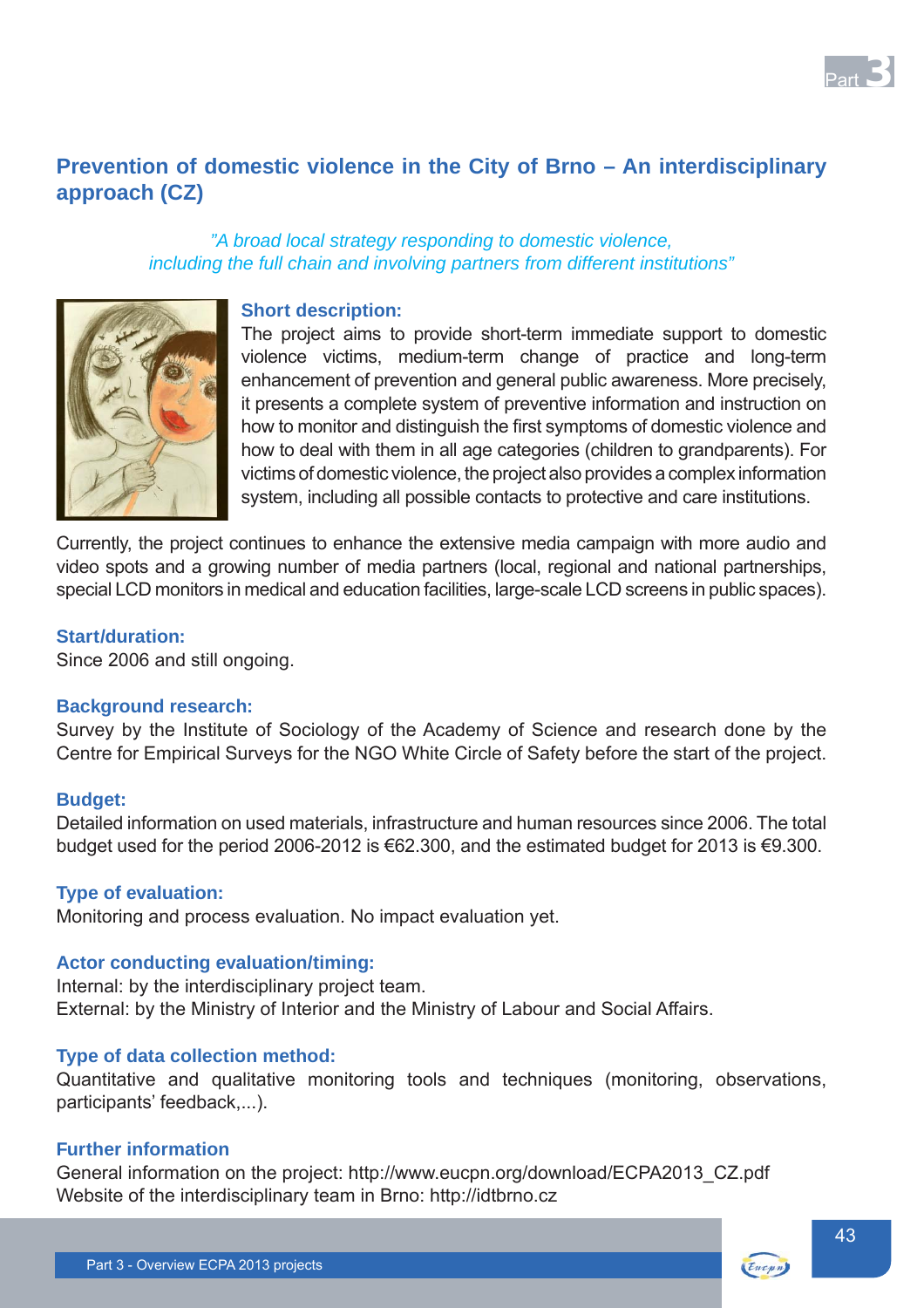

# **Counselling for men – against violence (DE)**

*"The involvement of the victim in the assessment of the need for intervention is seen as a strength"*



#### **Short description:**

This project was set up to complete the chain of intervention against domestic violence. It considers domestic violence against women as a part of discrimination of women in society and, therefore, aims to stop the violence not only for society but also as regards personal changes. The project offers counselling for men who perpetrate violence against their (former) partner.

On the one hand, the project aims to call the perpetrators to account for their acts and to learn them social-cognitive competencies which develop non-violent behaviour. On the other hand, the project's goal is to tackle the social problem in all parts of its psychosocial work with the clients and in the area of public relations, especially aimed at men. The group and single setting aim to stop violent behaviour, coach for alternatives to traditional masculinities and develop respectful conflict strategies in the family. The social training is performed by two psychologists (one female and one male with equal rights and duties) and takes at least half a year. The (former) partner is also engaged if possible. The project cooperates with a women's counselling centre in an intensive case management. Men are referred to counselling either by an institution or their partner, but they can also come voluntarily. A fundamental element for the work is the Berlin cooperation structure. Migrants who do not speak German fluently can be counselled in English or with the support of interpreters.

## **Start/duration:**

Since 1999 and still ongoing.

# **Background research:**

Expert opinion and conference with experts before the start of the project.

## **Budget:**

Information on used materials, infrastructure and human resources since 2008. Since 2008 the project has been funded by the Berlin Justice department: €95.000. Additionally, the project is supported by interpreters for clients who cannot speak German or English; Trainees from universities are doing research and support employees in the development of software, documentation, evaluation, counselling,....

## **Type of evaluation:**

Monitoring, process and impact evaluation.

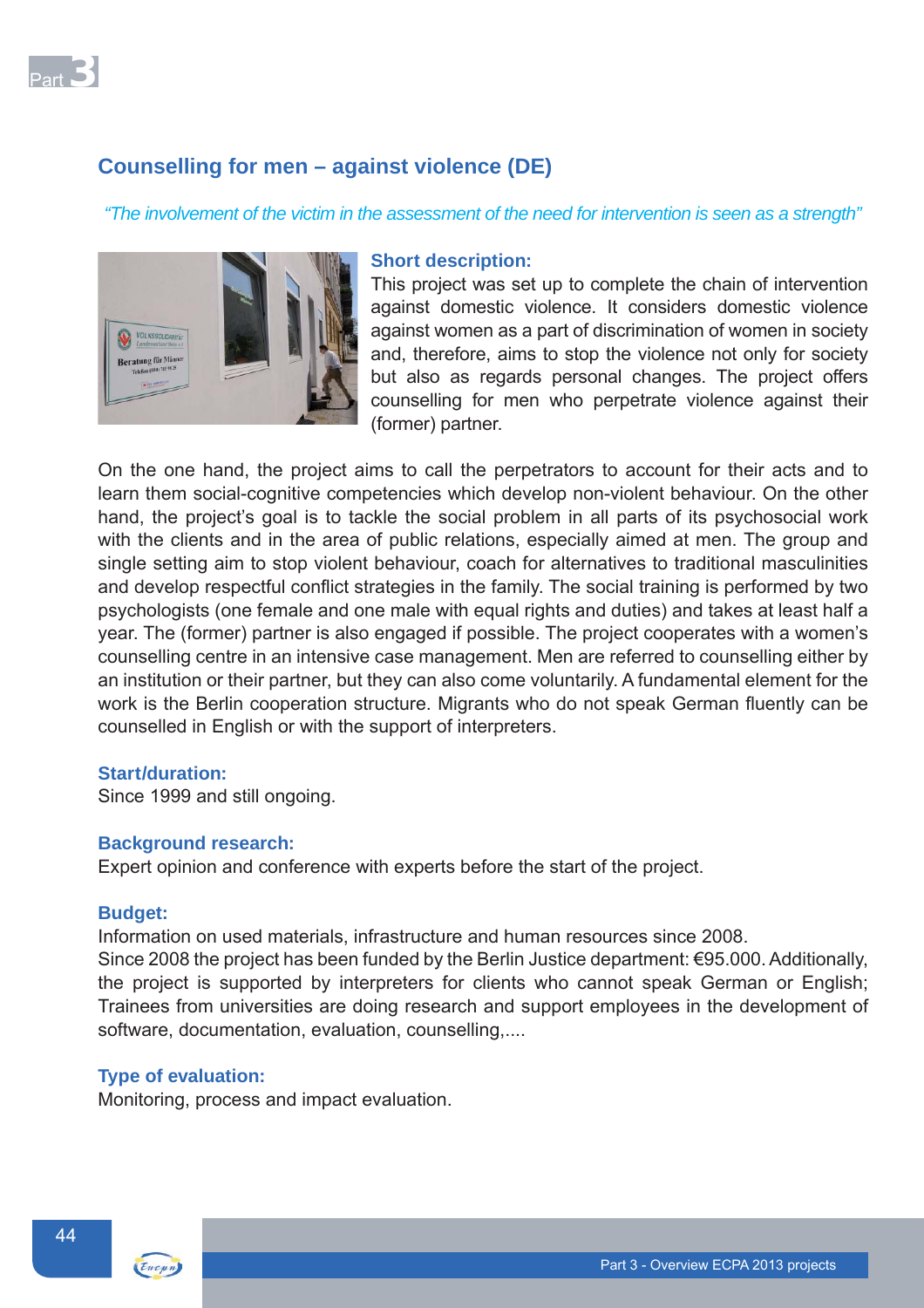

# **Actor conducting evaluation/timing:**

External: by the University of Osnabrück (2000-2004), by the welfare organisation Paritätischer Wohlfahrtsverband Berlin (every half a year since 2008), by thesis students of the Humboldt University Berlin and the University Innsbruck Beate Rohrer.

# **Type of data collection method:**

Quantitative and qualitative data collection; new system of data processing and analyses via **SPSS**.

# **Further information**

General information on the project: http://www.eucpn.org/downloadECPA2013\_DE.pdf Other references on the evaluation of the project (in German only): http://www.wibig.uniosnabrueck.de/download/studie-wibig-band3.pdf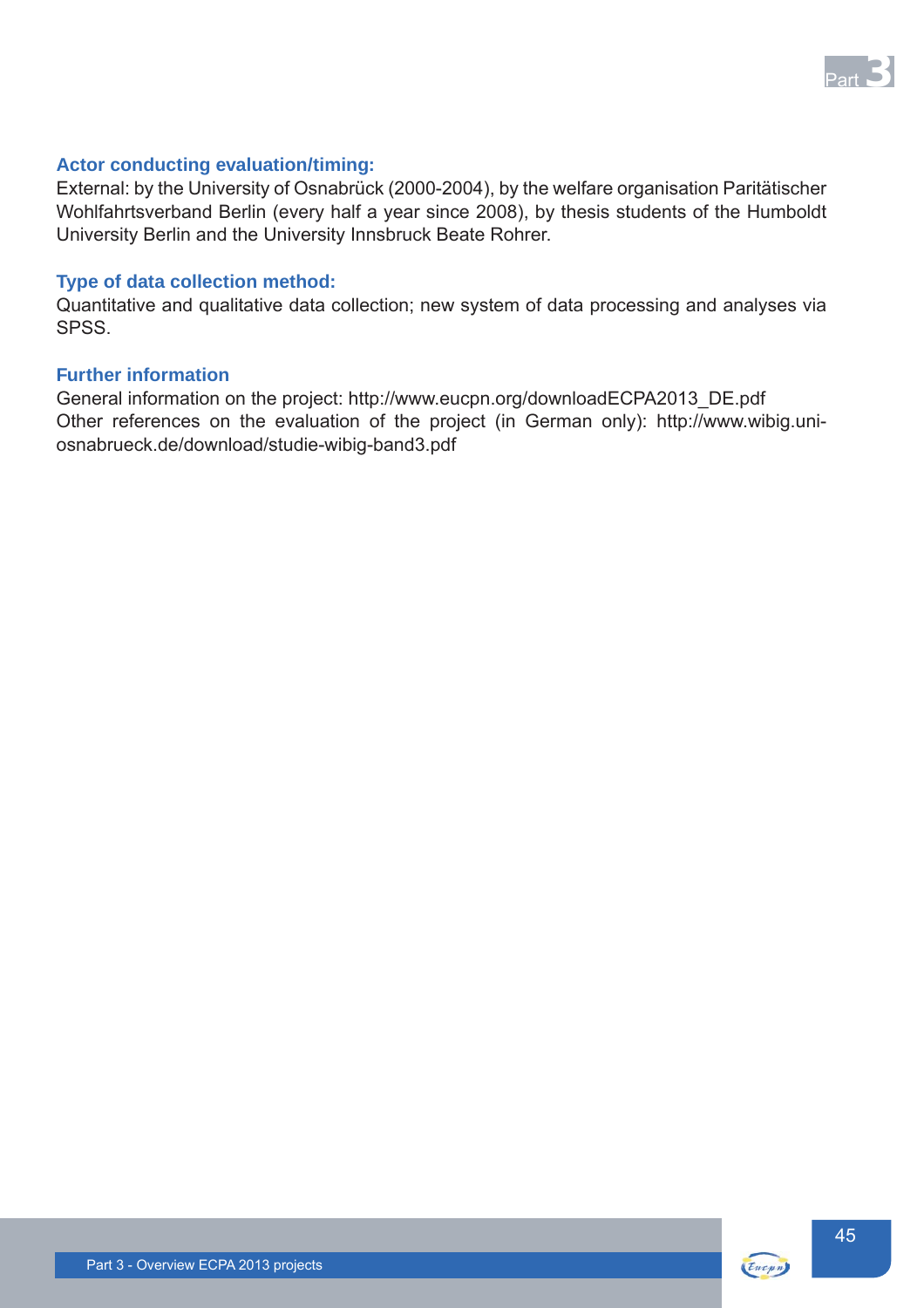

# **Conversation instead of domestic violence (DK)**

*"This is a good example of a project that derives from a simple idea, is well-implemented and generates good results"*



# **Short description:**

The prevalence of violence in Greenland is five times as high as in Denmark, and homicide and sexual offenses are 12 times more prevalent than in Denmark. Also, the risk of repeat domestic violence is great in families where there is no follow-up after the incident.

In the Greenlandic City of Sisimut, the police visited the family, as a pilot project, the day after the incident in order to tell the family about the observations they made. During the visits, the first purpose was to get a good understanding of what had taken place and what was exactly the nature of the problem. They then discussed how to move on from the current situation and who needs what kind of help, and finally, the focus lays on preventing a similar incident from occurring again. Because of the experience gained in this pilot phase, with revisiting the family and enabling 'conversation instead of domestic violence', it was decided to expand this project to the whole of Greenland and furthermore, to have the police and the municipalities enter into a partnership to visit the family together the day after the incident. This approach was chosen because it has been a priority throughout the process to anchor the project in already existing local authorities and (human) resources, so as not to have the central authorities impose a procedure to the local authorities, and risk violating institutions or cooperation already in place and functioning.

#### **Start/duration:**

Pilot project: January 2010 – June 2010. Implemented nationwide in July 2012 and still ongoing.

#### **Background research:**

Police statistics before and after.

#### **Budget:**

Own budget for the salaries of the policemen and municipal employees.

#### **Type of evaluation:**

Mainly monitoring and process evaluation. Impact analysis of the nationwide project due in 2014.

#### **Actor conducting evaluation/timing:**

Internal: by the Greenland Police in collaboration with the municipalities through monthly monitoring reports and qualitative and quantitative analyses.

# **Type of data collection method:**

Quantitative and qualitative monitoring tools and techniques (monitoring, debates,...).

#### **Further information**

General information on the project: http://www.eucpn.org/download/ECPA2013\_DK.pdf

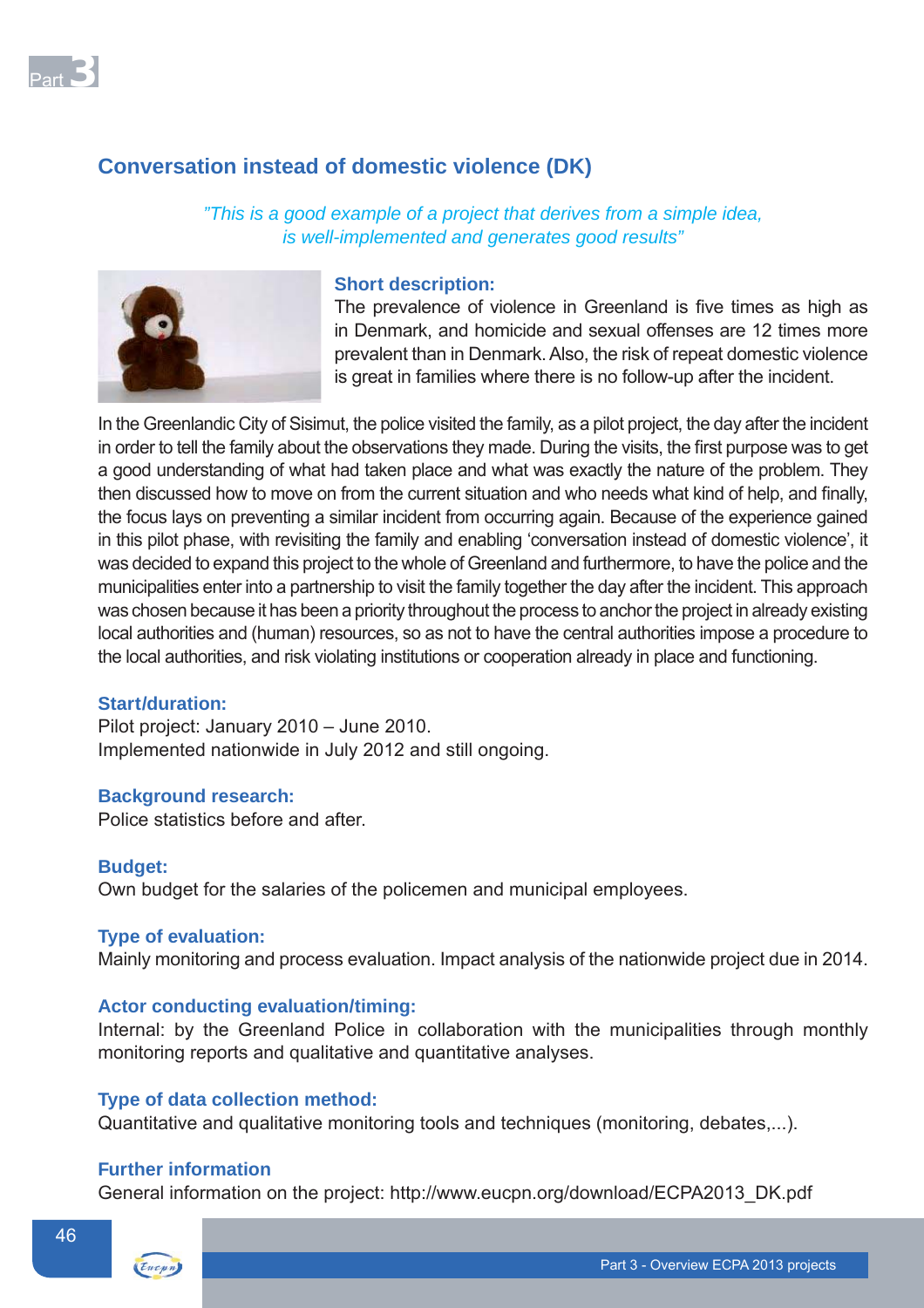

# **Dating violence (EE)**

# *"This project is a good example of early prevention in domestic violence by raising awareness among the youth"*



#### **Short description:**

Because of a lack in early prevention, the police implemented a proactive preventative approach and was inspired by the Teen dating abuse survey 2005 originating from the United States of America.

During class room lectures, the project explains to youngsters the seriousness of domestic violence cases, how violent

relationship symptoms can occur already at the first date and how hard it is to get out from them later on. Additionally, the project promotes positive attitudes, healthy relationships and gives examples on how to achieve them. Early awareness can help young people recognize the risk of partner behaviour and accurately estimate the specificity of the interaction. Perception of violence in close relationships and responding at a relatively early stage can help prevent potential psychological and physical injuries and reduce aggression in close relationships. Knowledge of expression can contribute to positive relationships and to violence condemnatory attitudes among young people.

#### **Start/duration:**

Started as a pilot but was implemented nation-wide from October 2011 until May 2013.

#### **Background research:**

Police statistics and existing survey data; own data collection through a survey among 1.600 students (age 15-18 years), the results of which were published by a project leader of the Western Police in a diploma thesis of the University of Tartu.

#### **Budget:**

Part of everyday routine activities; some extra costs for the printing of leaflets and an armband with a non-violent message.

## **Type of evaluation:**

Mainly monitoring and process evaluation. Outcome evaluation in progress.

## **Actor conducting evaluation/timing:**

Internal: by the police and cooperating partners. Type of data collection method: Quantitative and qualitative monitoring and data collection (survey, participants' feedback,...).

# **Further information**

General information on the project: http://www.eucpn.org/download/ECPA2013\_EE.pdf Project materials (in Estonian only): https://www.politsei.ee/et/ennetus/yle-eestiline/projektkohtinguvagivald.dot

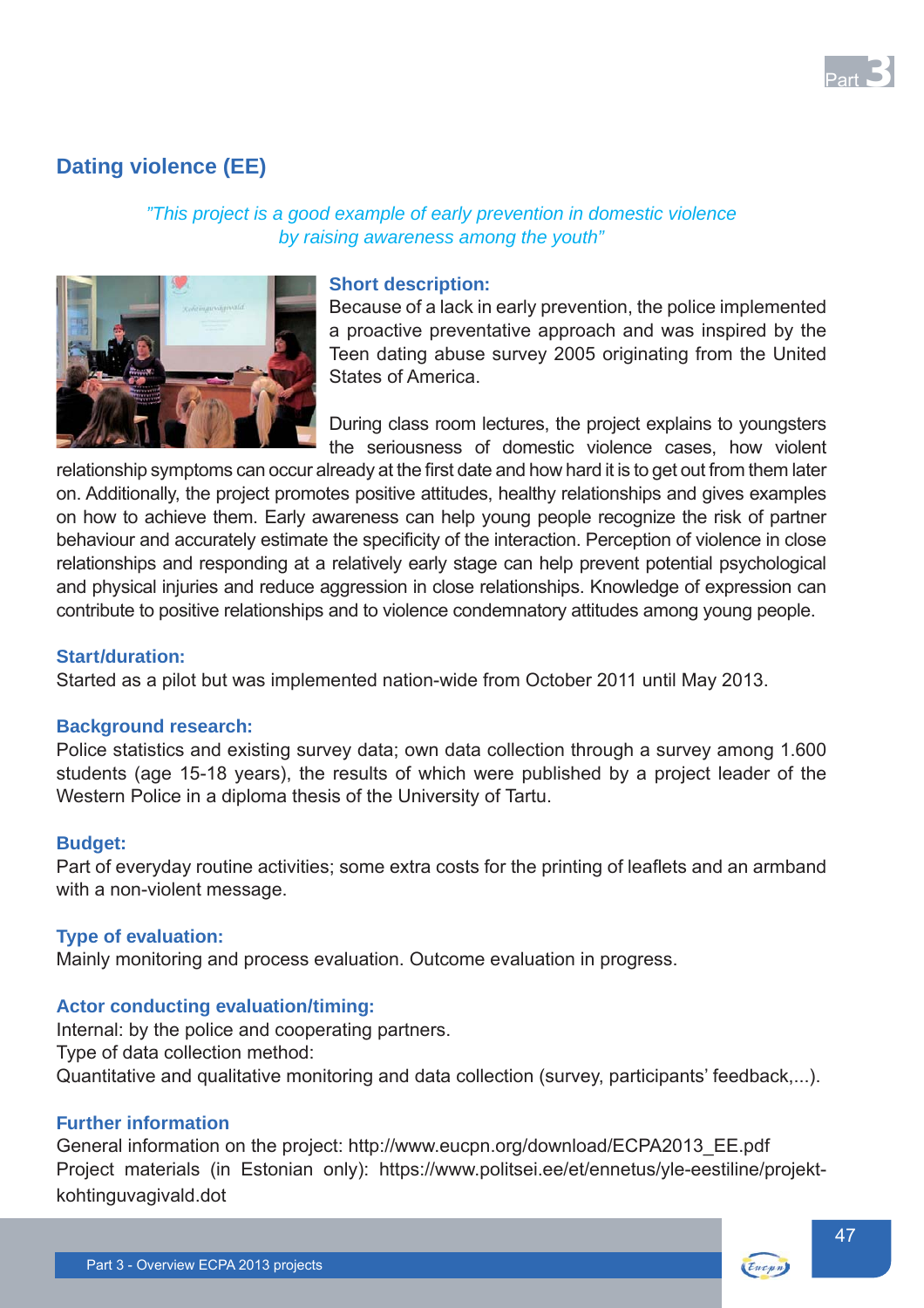

# **The Family assistance unit as an Expert team on providing assistance to the victims of domestic violence (ES)**

# *"This project presents a good structure for organising police and prosecution to tackle domestic violence"*



# **Short description:**

In 2004, the legislator provided a legal framework to strengthen specific provisions in the field of domestic violence. This framework is based on a comprehensive and multidisciplinary protection of ill-treated women, including all fields: prevention, education, social, employment, health care, assistance, security and guaranteeing victim's rights.

This also helped the Family assistance units (SAF teams) develop and improve their scope of duties. These units are deployed throughout the national territory. They are a comprehensive police service that is working 24 hours a day. They provide a special expert and tailored assistance to domestic and gender violence victims. Special attention is given to the most vulnerable groups (women, minors, disabled and elderly people). On the one hand, these units carry out operational activities concerning the investigation and prosecution of crimes committed within the family. On the other hand, assistance activities are carried out as well and there is coordination with other institutions to comprehensively respond to the problem and provide advice, transfer, follow-up and protection of these victims.

## **Start/duration:**

Services for Women's Assistance (SAMs) established in the '80s and evolved to Family Assistance Unit (SAF) teams which are still active today.

## **Background research:**

Police experience and developed within a new legal framework.

## **Budget:**

Integrated in normal daily police work funded by the Spanish Cuerpo Nacional de Policia and the State Annual Budget.

## **Type of evaluation:**

Broader programme containing a multitude of activities and outputs, like e.g. the Comprehensive Tracking System. Special Police Performance Protocols exist to follow up the activities, but no specific information on process or outcome evaluation related to individual activities.

# **Actor conducting evaluation/timing:** /

# **Type of data collection method:** /

## **Further information**

General information on the project: http://www.eucpn.org/download/ECPA2013\_ES.pdf

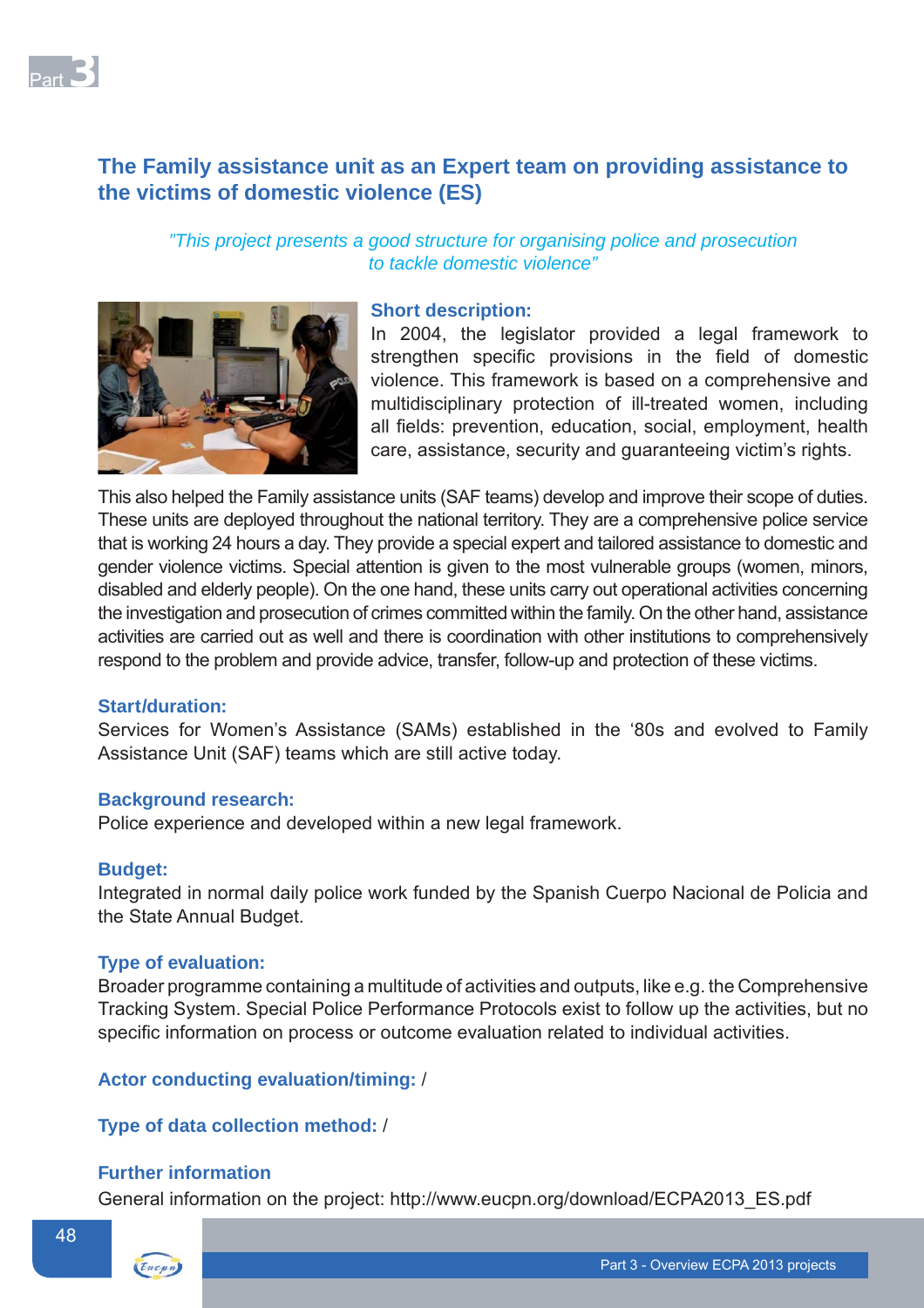

# **Jussi-work (FI)**

# *"The project is fi lling a gap in the system, as it is oriented towards violent perpetrators"*



#### **Short description:**

The first women's shelter services were developed in Finland in the 70's to support the victims of violence but there was no particular support available for perpetrators. Jussi-work is based on the assumption that the perpetrator needs support not only to manage his own issues but also for the violence to stop. Jussi-work reduces violence by helping men stop their

harmful behaviour. It supports men to find non-violent ways of problem solving, as well as helping men live safely with themselves and their families (help in a crisis, therapeutic discussions and counselling). Furthermore, Jussi-work participates in the general discussion in society and influences the general opinion towards searching help in a crisis. Jussi-work is part of the wider family-centred service and the method of approach in the membership associations.

# **Start/duration:**

Started as a project in 1994 and is still ongoing.

# **Background research:** /

## **Budget:**

The project is mainly funded by the Finnish Slot Machine Association (Ray) and by the municipalities.

Expenses for 2012 were €750.000 containing the salaries of 17 personnel, state costs, materials, the coordination and management of the project.

## **Type of evaluation:**

Monitoring, process and impact evaluation.

## **Actor conducting evaluation/timing:**

Internal: by the project team.

External: research on the Jussi-work through customer satisfaction and the effects of the work on the lives of men and their families.

## **Type of data collection method:**

Quantitative and qualitative monitoring and data collection (survey, participants' satisfaction, interviews, group discussions,...).

# **Further information**

General information on the project: http://www.eucpn.org/download/ECPA2013\_FI.pdf Information on the external evaluation of the project (in Finnish only): https://ensijaturvakotienliittofi.directo.fi/tyomuodot/vakivaltatyo/jussi-tyo2/

Qualtiy criteria of the violence work (in Finnish only): http://www.ensijaturvakotienliitto.fi/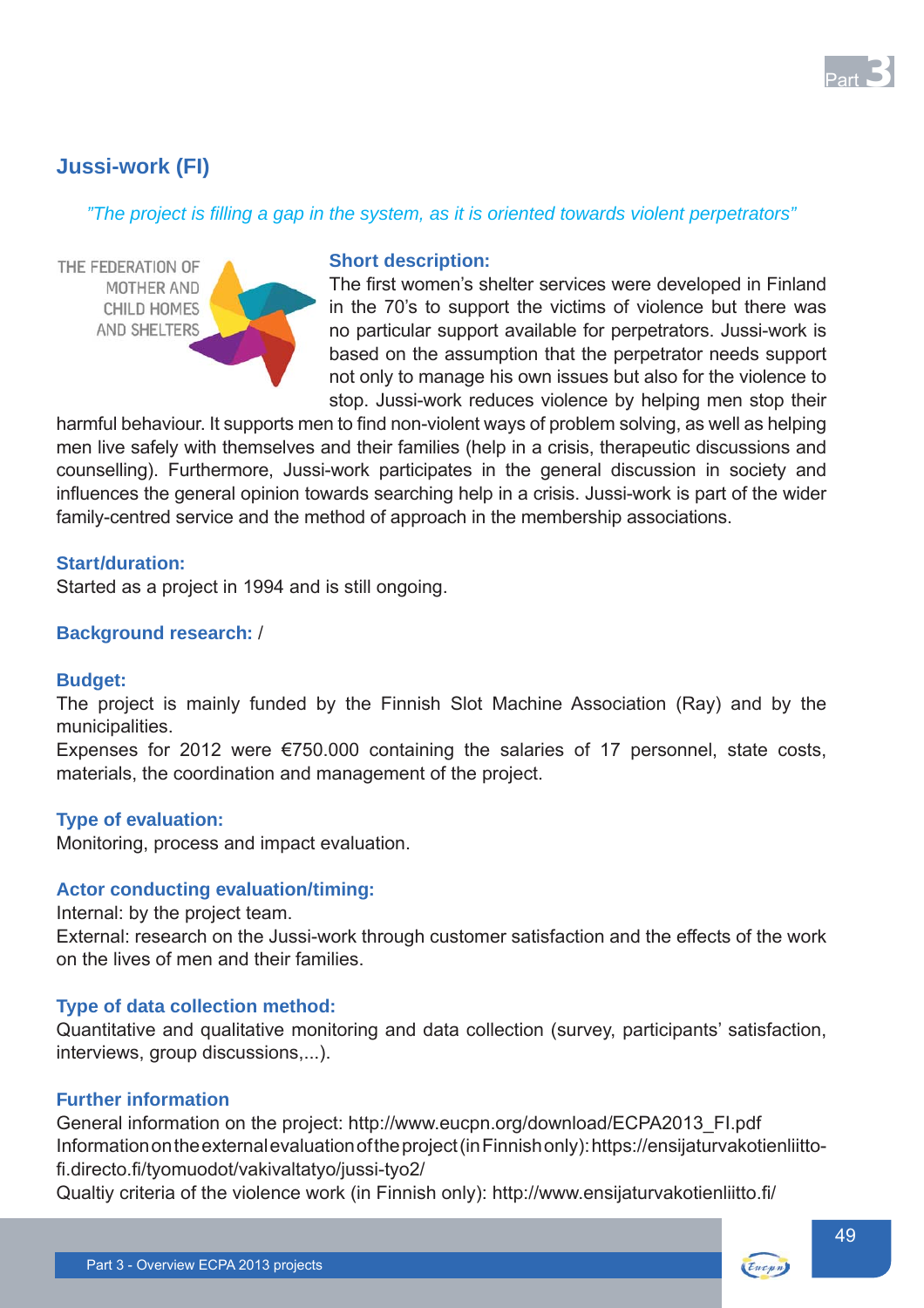

# **Valenciennes scheme against domestic violence (FR)**

*"This project has a good broad-based domestic violence strategy, both looking at the perspective of the perpetrator and the victim"*



## **Short description:**

This scheme brings together institutions and associations operating in the district of Valenciennes in order to accompany victims and perpetrators of domestic violence, based on a pathway logic. Three types of actions are implemented: 1. Support to victims and emergency care until they can regain their autonomy; 2. Attending perpetrators who join the scheme either voluntarily or by judicial mandate; 3. Coordination, evaluation and observation of the Valenciennes Observatory on Domestic Violence. The scheme is based on the collective work of its members and on partnerships, which consists of professionals and volunteers. It implements prevention on three levels: 1. By offering schools awareness days on the topic of violence in love relationships and on gender equality; 2. By offering early

treatment of marital problems through an information campaign on family matters and marital counselling; and 3. By protecting victims and perpetrators of domestic violence, and working on their social and professional reintegration (material support, emergency accommodation, training in marital relations, support groups for adults and children, fast social investigation, judicial control and judicial mediation).

#### **Start/duration:**

Since June 2006 and still ongoing.

#### **Background research:**

National administrative data from the National Institute of Statistics (INSEE) and local data collected by the police, the justice system and local associations.

#### **Budget:**

Global budget is €307.142, comprising the activities of the various associated partners: the 'global scheme for attending domestic violence' (AJAR), the 'coordinator for domestic violence' (CIDFF of Valenciennes) and the 'actions for the prevention of and fight against domestic violence' (La Pose).

# **Type of evaluation:**

Mainly monitoring and process evaluation.

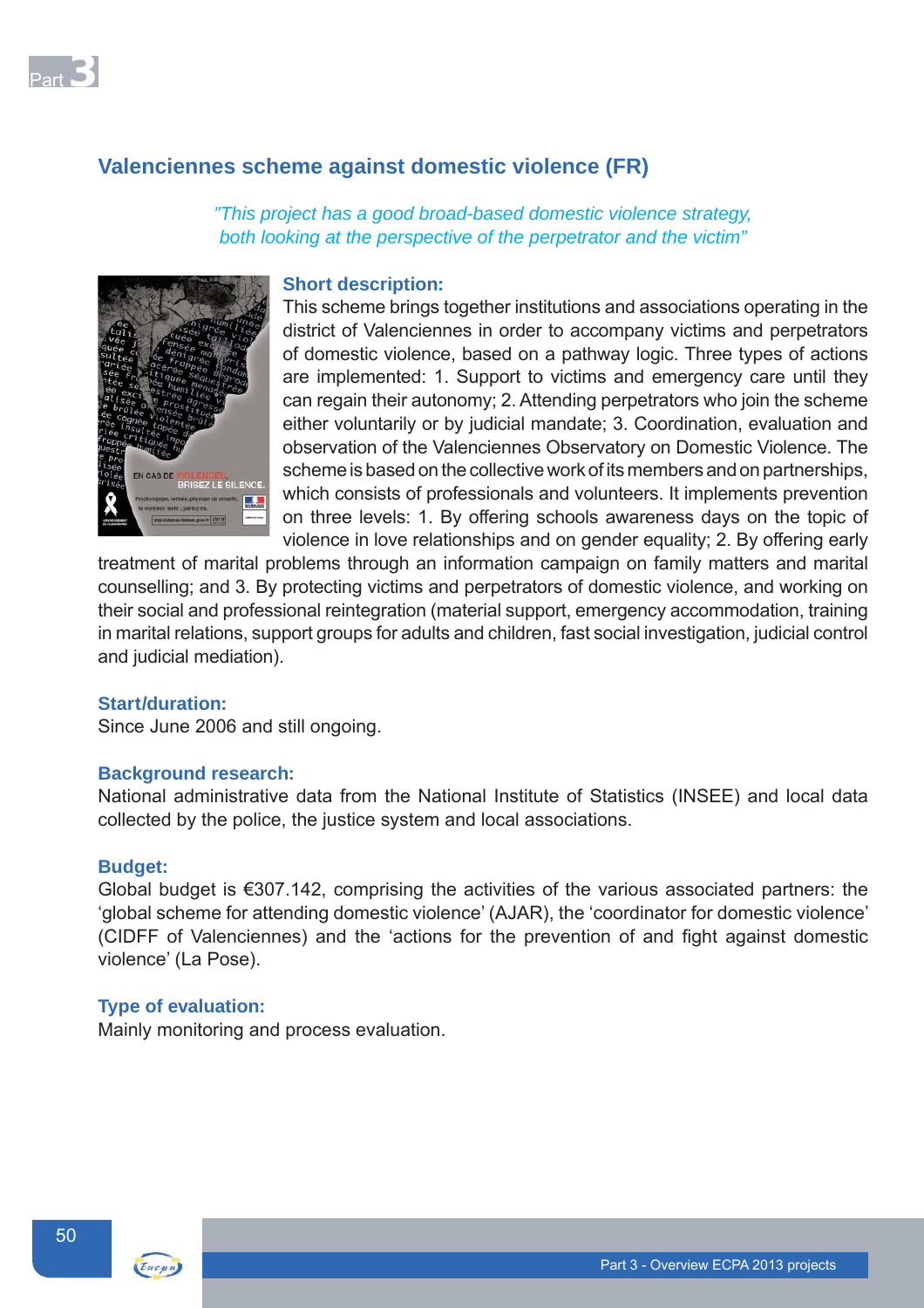

# **Actor conducting evaluation/timing:**

Internal: by the organisations participating in the scheme.

External: by the financial backers and in the future a global assessment by the Observatory on Domestic Violence.

# **Type of data collection method:**

Quantitative data collected through monitoring and saved in a common database (number of people attending, number of victims and suspected perpetrators with demographic characteristics, rate of reoffending and revictimisation).

# **Further information**

General information on the project: http://www.eucpn.org/download/ECPA2013\_FR.pdf

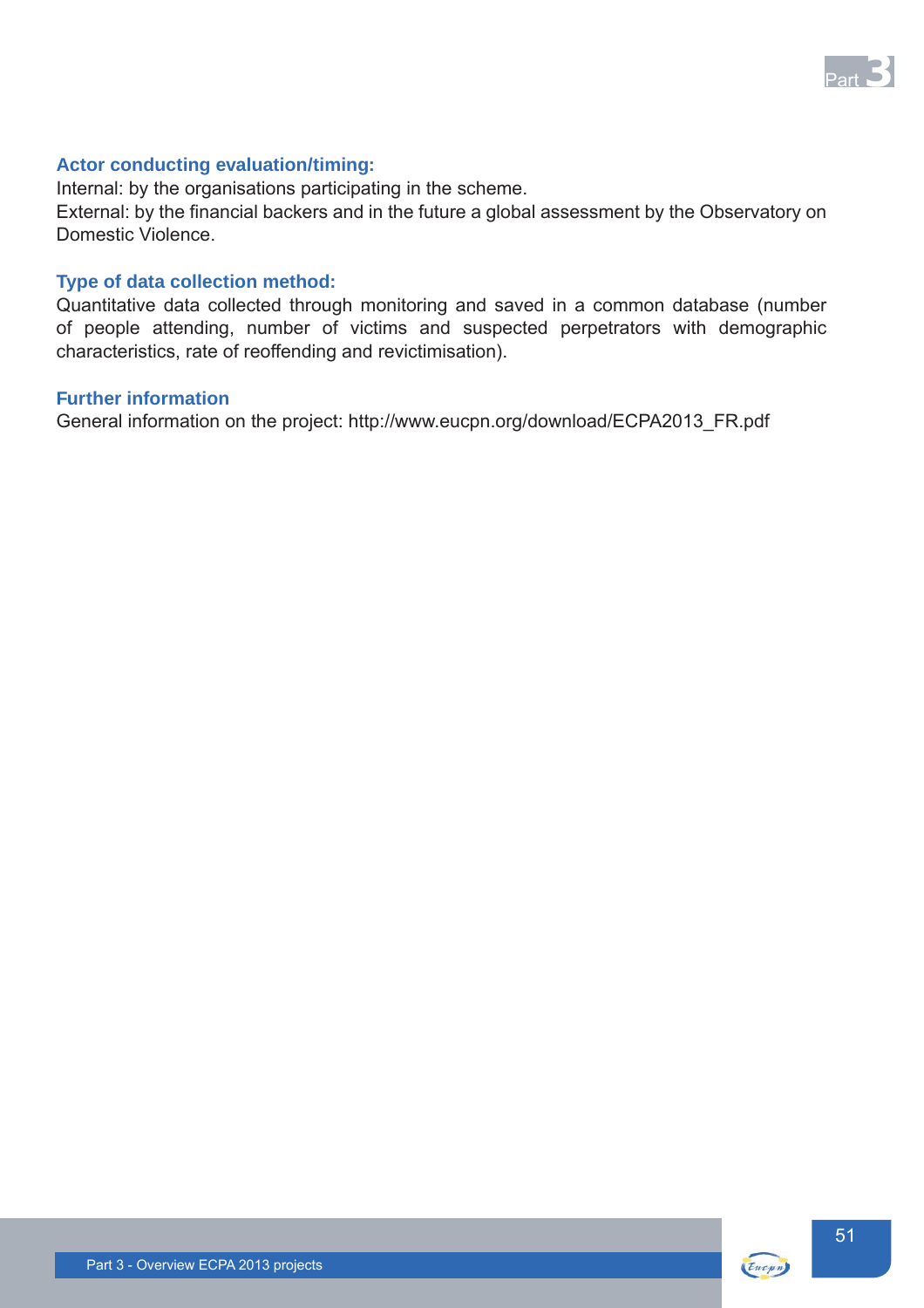

# **Living life without violence (HR)**

# *"This project is a good example of a project that focuses on early intervention/primary prevention among young people"*



# **Short description:**

The project focuses on the prevention of predominantly domestic violence and is targeted at young teenagers (13 - 14 years old). The project is aimed at creating a culture of non-violence and tolerance, and includes 3 components: 1. Interactive workshops; 2. Conceptual art programmes; and 3. Interactive youth debates. The components support young people acquire knowledge on the causes and consequences of violence as well as on the necessary steps which need to be taken when violence occurs. Youngsters are encouraged to choose the proper reactions on negative incidents and create their connection with individuals, friends and the whole environment, through a personal non-violent

engagement. The police is involved in every aspect of the project implementation, in collaboration with an international organisation, civil society organisations, artists and the local community.

# **Start/duration:**

Since November 2010 and still ongoing.

#### **Background research:**

Analysis of national recorded statistical crime indicators by the Ministry of Interior and other authorities. Scientific and expert research and problems detected through the National Strategy.

#### **Budget:**

Joint contributions by the Ministry of Interior, the local government and the United Nations Development Program (UNDP). The total budget used for 2010–13 was €59.327.

# **Type of evaluation:**

Mainly monitoring and process evaluation.

#### **Actor conducting evaluation/timing:**

Internal: by the project partner United Nations Development Programme (UNDP) with the support of the educational institutions of the Republic of Croatia.

## **Type of data collection method:**

Quantitative data collected through questionnaires and statistically analysed on success rate, frequency and type of violence in the target group's living environment, understanding of the concept of violence prevention, perception of trust in the police, etc.

# **Further information**

General information on the project: http://www.eucpn.org/download/ECPA2013\_HR.pdf Project brochure (in Croatian only): http://www.mup.hr/UserDocsImages/topvijesti/godina2010/ studeni/ZZBN/zivim\_zivot\_bez\_nasilja.pdf

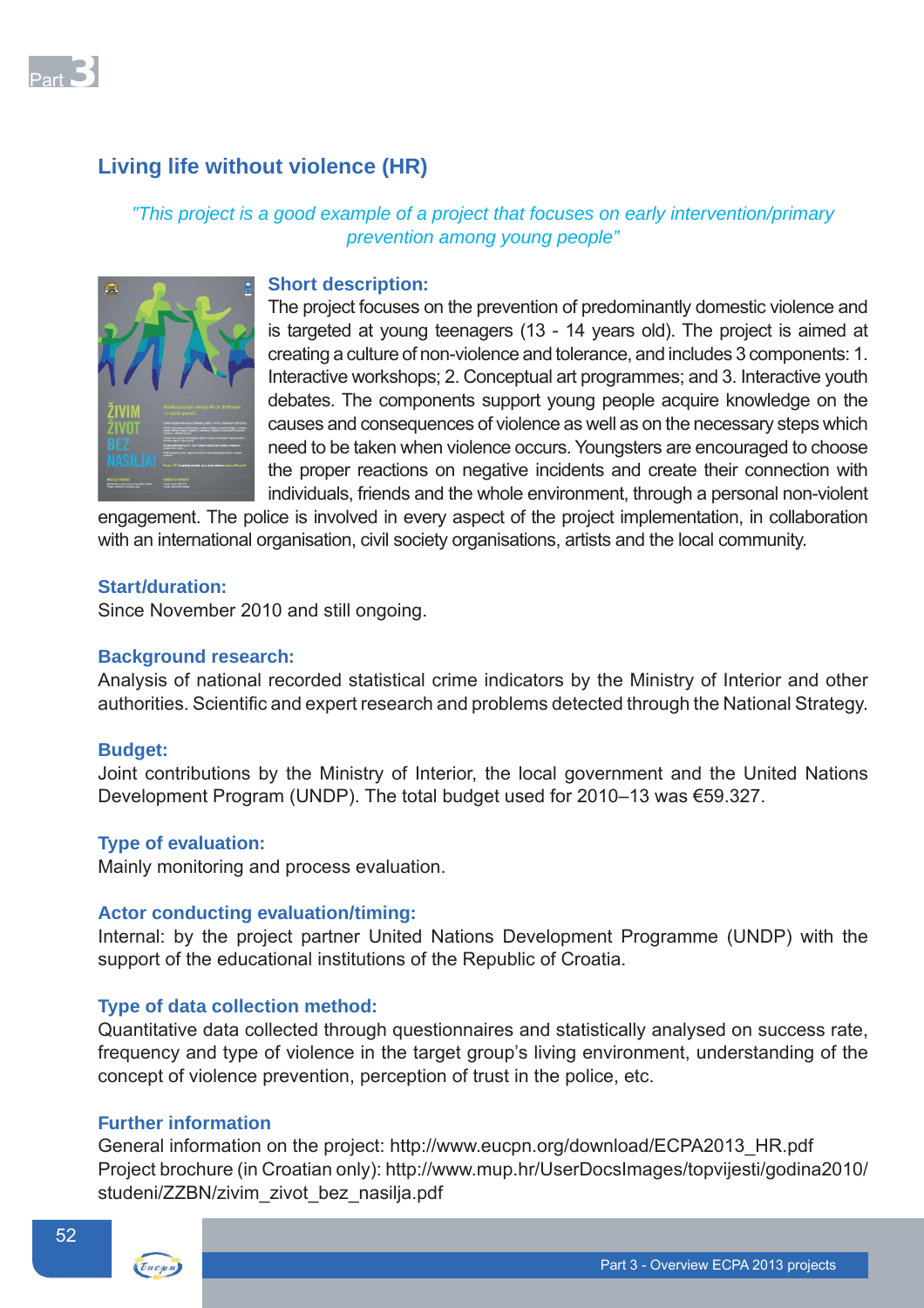

# **Not a private matter! (HU)**

*"This is a good example of a project that started as essential police involvement in the community and moved further to more specialised police care"*



#### **Short description:**

The core of the project is to provide information to different groups of citizens (potential victims, professionals and general public), which can be done by means of personal contact (patrolling, visiting network and education programmes) as well as by electronic and mass-media communication. The project reacts to the needs of intervention not only stemming from the national approach to the prevention and reduction of domestic violence, but also from the specific, local demands of citizens

who are at risk of this kind of crime. These conditions have determined the means and modules used and implemented within the framework the project. The project is based on four modules: 1. Policeled services targeted to potential victims via patrolling among inhabitants living separately in low density areas; 2. A 'visiting network' for those inhabitants living in block house areas; 3. Information on the phenomenon of domestic violence and victim support possibilities provided via age-specific programmes within the education system among children, and university training programmes among future professionals; and 4. Modern tools to provide the proper flow of information via websites, an electronic newsletter and the press to inform the general public on the issue.

#### **Start/duration:**

Various modules which were developed and introduced between 1997 and 2012.

#### **Background research:**

Criminal and municipal statistics, e.g. data from the early warning system. Own research through measurement of preliminary situation and background, citizens' satisfaction and SWOT analysis.

# **Budget:**

Financially supported through local funds from the municipalities as well as from national agencies: in 2004, the Ministry of Interior invested 3.800.000 HUF (ca. €12.500), in 2011, the Ministry of Interior contributed another 4.734.352 HUF (ca. €15.800) and in 2012, the National Development Agency contributed 4.525.263 HUF (ca. €15.100). Several parts of the projects are self-sustaining. The budget mainly goes to the visiting network and patrolling by two police officers at least once a week, for 6 hours which costs around 94 million HUF/year (ca. €314.000/year). Furthermore, the budget of the Ministry and municipalities covered the equipment and safety technology tools, brochures and hand-outs, for a total of 0.5 million HUF (ca. €1.600).

## **Type of evaluation:**

Monitoring, process and impact evaluation.



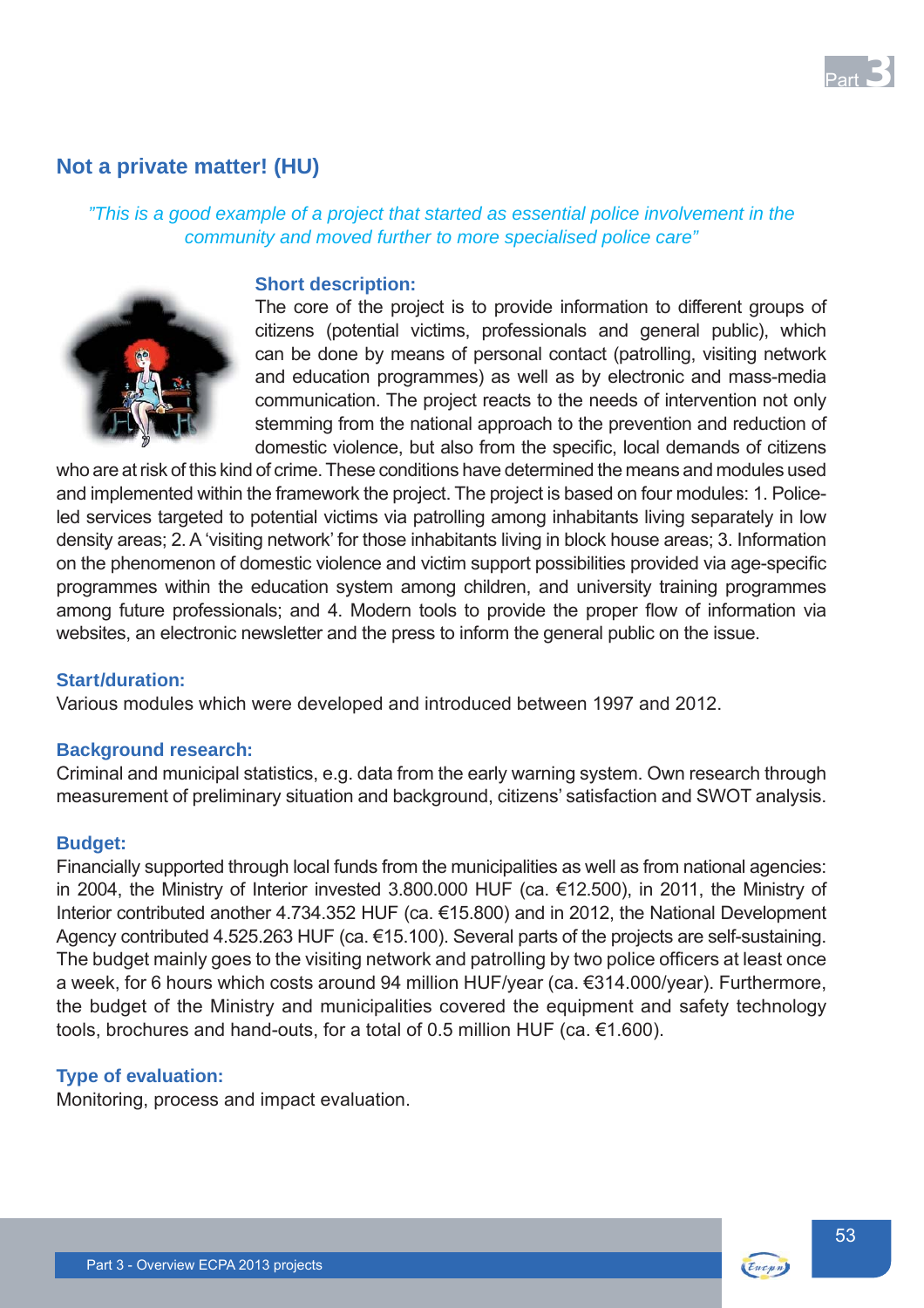

# **Actor conducting evaluation/timing:**

Internal: by the stakeholders involved in the various modules. External: University of Szeged Faculty of Sociology through annual surveys.

# **Type of data collection method:**

Quantitative and qualitative (self-)monitoring and data collection (surveys, target groups' feedback, number of reported crimes,...).

# **Further information**

General information on the project: http://www.eucpn.org/download/ECPA2013\_HU.pdf Project-related websites (in Hungarian only): http://palyazat.gov.hu/ http://www.bulisbiztonsag.hu/ http://www.azevhonlapja.hu/ http://www.kim.gov.hu/index\_hu.html http://www.iga-bg.org/

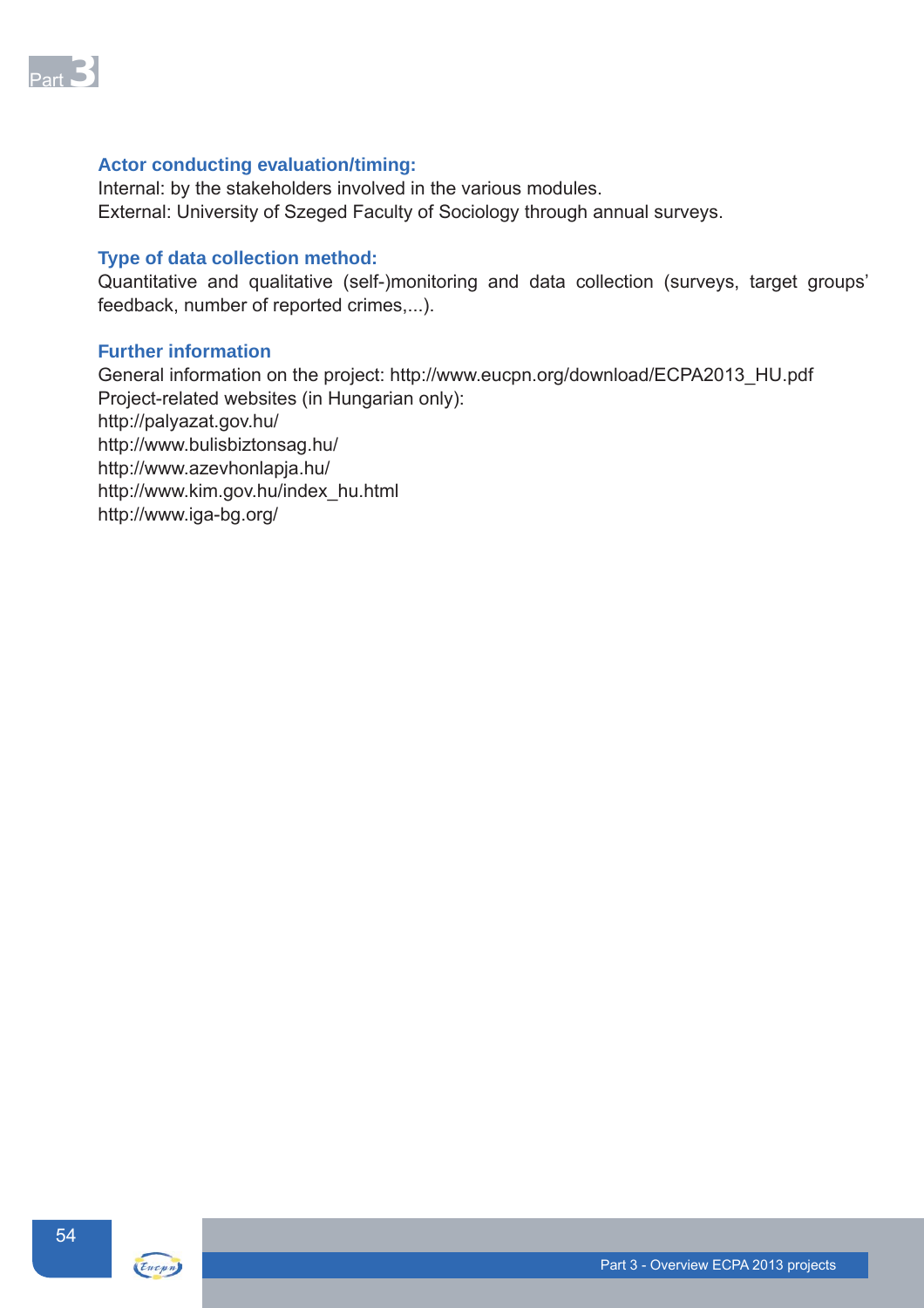

# **Men ending domestic abuse (MEND) (IE)**

# *"This project is well-implemented and transferable; there is a high level of public awareness raising and it includes professional training"*



# **Short description:**

The MEND programme provides a challenging but safe space for men to get support and change their abusive behaviour. It works in a radical way with men to develop skills and insights that will enable them to change their behaviour so that their lives and that of the ones they love can be free from the tyranny of violence and abuse. Besides, it also provides a service for the partners or ex-partners of the men in the programme. Currently, four programmes are operating, including the following stages: 1. Initial screening and risk assessment, 2. One to one work as appropriate for those who pass the initial screening, and 3. An intervention programme of 32 weeks. Referrals are made to the programmes by courts, probation officers, social workers, healthcare workers, spouses or partners of the men concerned or the men themselves.

The programmes are designed to make changes in both cognitive thinking and behaviour of the men who attend them with the aim of 1. Helping men stop being violent and abusive, 2. Helping them learn how to relate to their partners in a respectful and equal way, 3. Showing them non-abusive ways of dealing with difficulties in their relationships and cope with their anger, and 4. Keeping their partners safe from further violent and abusive behaviour.

## **Start/duration:**

Since 2002 and still ongoing.

## **Background research:**

1997 report of the Task Force on Violence against Women, including prevalence figures of domestic violence and various studies and research; investigation of best practice principles and minimum standards of practice for domestic violence perpetrator programmes and associated women services from Respect UK.

#### **Budget:**

Funded by the Irish Office for the Prevention of Domestic, Sexual and Gender-based violence (Cosc) with money provided by the Department of Justice and Equality. The project is granted €250.000/year for all assessment and pre-programme work, programme facilitation, administration and partner support work.

## **Type of evaluation:**

Monitoring, process and impact evaluation.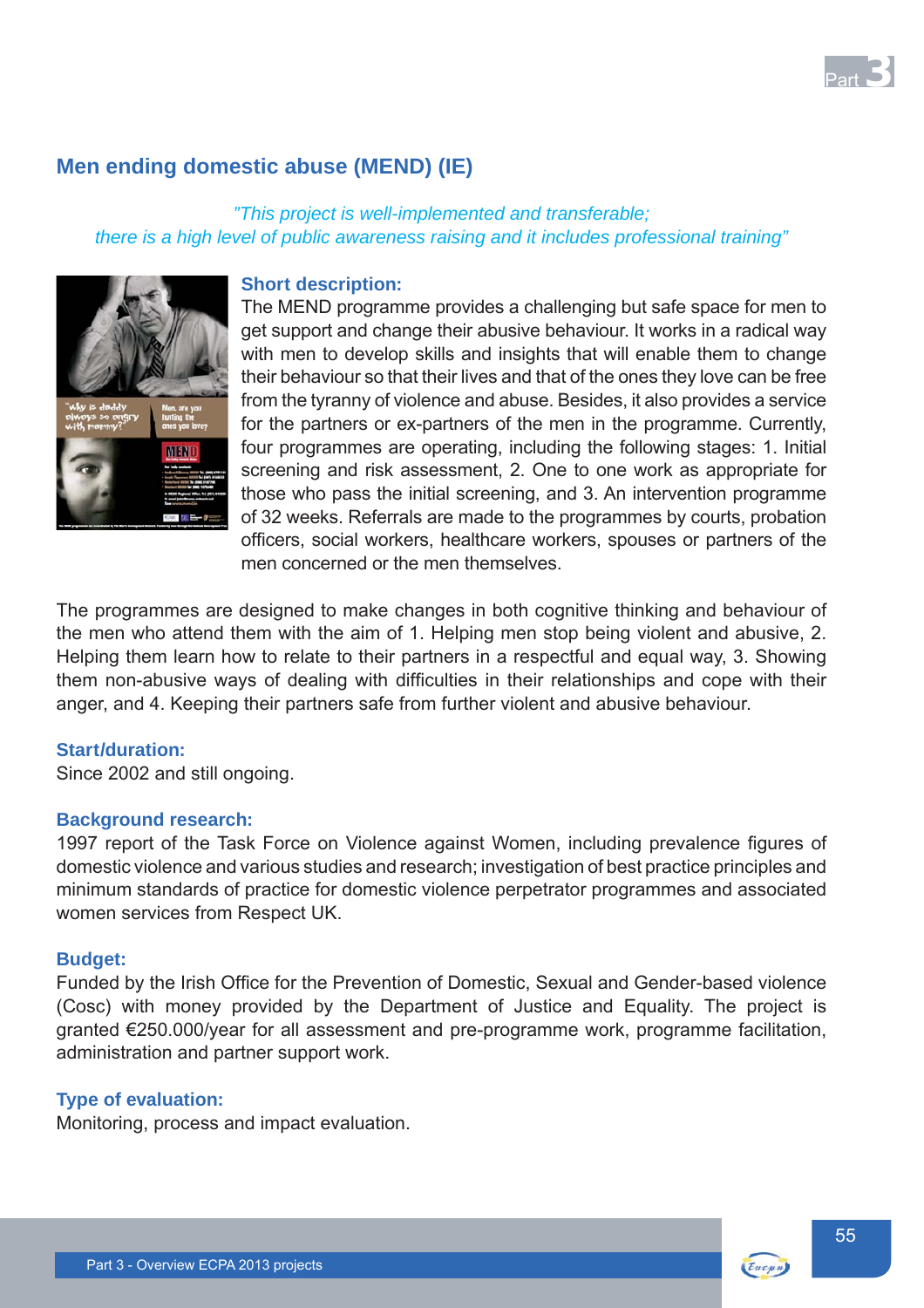

# **Actor conducting evaluation/timing:**

#### Internal: by programme partners.

External: a nation-wide study performed by an external consultant commissioned by the Department of Justice & Equality; the regional initiative South East Domestic Violence Intervention Programme (SEDVIP) is developing tools to asess the value and impact of the work; various local programmes have been evaluated externally.

### **Type of data collection method:**

Quantitative and qualitative monitoring and data collection (survey, participants' feedback,...)

#### **Further information**

General information on the project: http://www.eucpn.org/download/ECPA2013\_IE.pdf Evaluation report of external consultant: http://www.justice.ie/en/JELR/Evaluation.pdf/Files/ Evaluation.pdf



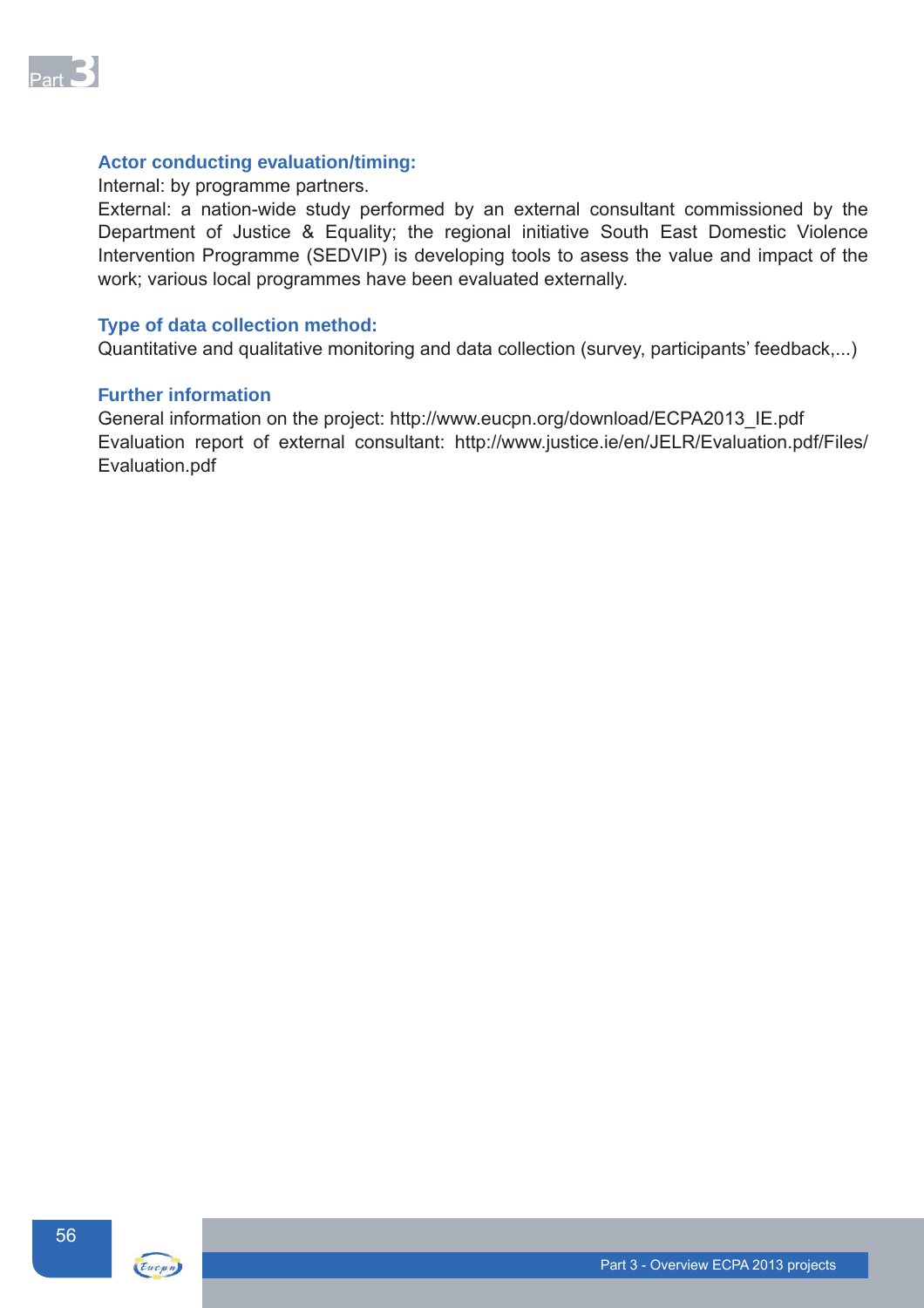

# **The land of Fire-fl ies – Pilot programme on prevention of violence against small children (PL)**

*"This is an innovative, interesting and clever project targeted at a very young age group"*



# **Short description:**

The background and inspiration of this programme is the parable entitled 'The Land of Fire-flies'. The first phase of this project entails the presentation of the parable, which forms the matrix of the whole prophylactic work. The next phase is to increase the awareness of violence phenomena in the family, via continuation of the fairytale, which refer to problems or situations successively included in the story. The fairytale is a natural form of expression, which involves fantasy and imagination of the child. The creation line, which is attractive and tailored to the recipient, will in a natural way engage the child in the programme activities. The innovative character of the programme allows to reach children

who were victims of crime or are still in the risk group (early intervention), as well as to influence children through the development of emotional competences and education on the avoidance of violence threat and abuse, and on seeking assistance in a difficult situation (prophylaxis).

# **Start/duration:**

Started on Augustus 1<sup>st</sup>, 2012 as a pilot project for 5 months. Will be implemented in the area of Sosnowiec.

## **Background research:**

Qualitative research conducted in 2010-2011 by the Social Policy Department of the city of Sosnowiec; police and judicial statistics.

## **Budget:**

The total budget of the pilot project was 192.000PLN (ca. €46.000): 51.430PLN funded by the city of Sosnowiec (ca. €12.300) and 141.500PLN by the Ministry (ca. €34.000). This included wages, implementation, equipment, material, etc.

## **Type of evaluation:**

Monitoring, process and impact evaluation.

## **Actor conducting evaluation/timing:**

External: by external evaluator who was involved in the pilot project from the start.

# **Type of data collection method:**

Qualitative data collection, action research (participatory observation, individual interviews with the children's parents, the programme coordinator, experts, nursery staff & voluntary workers).

## **Further information**

General information on the project: http://www.eucpn.org/download/ECPA2013\_PL.pdf Other project material (in Polish and English) on the project website: http://swietliki.moc-wsparcia. pl/?page\_id=35

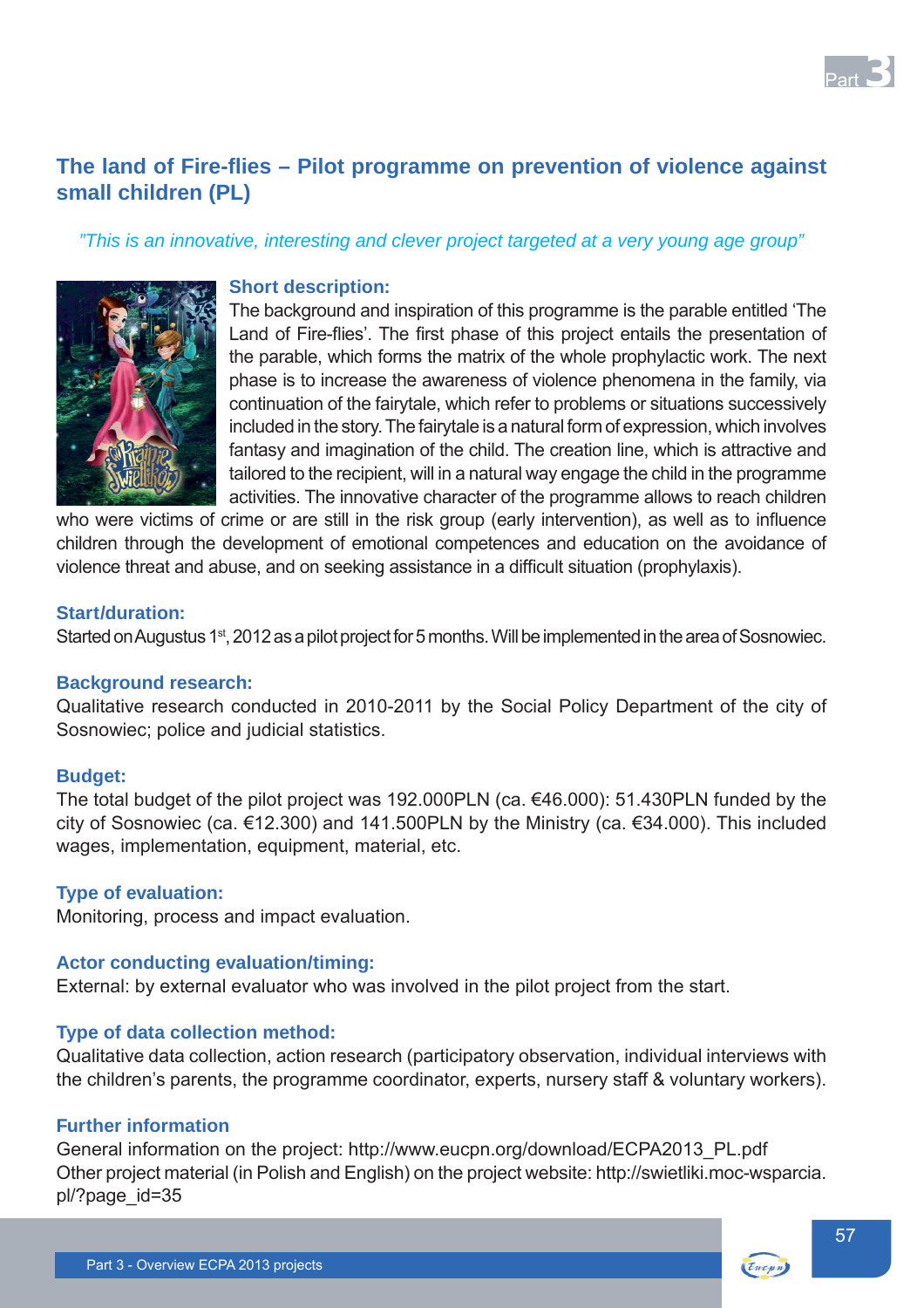

# **E- MARIA – European Manual on Risk Assessment in Domestic Violence/ Gender-based violence (PT)**

# *"The project is soundly implemented, it acknowledges the importance of risk assessment in a strategy and it can be replicated in other countries"*



#### **Short description:**

E-MARIA, which is funded by the Criminal Justice Programme of the European Commission of DG Justice, intends to improve the intervention on domestic violence and intimate partners violence by developing innovative approaches and instruments for risk assessment and management, in order

to increase the prediction of re-assault and promote safety and security of victims of violence. The project outcomes are: a European manual on risk assessment, a training package for professionals, which includes six modules on relevant aspects related to Intimate partner violence and a training package for women survivors. The project outcomes are specially directed at law enforcement officers, legal practitioners and frontline professionals. It also targets all professionals who intervene in the field of domestic violence, taking into account that the implementation of risk assessment and management has an impact on all levels of intervention. Moreover, E-MARIA directly addresses women survivors for whom training sessions were developed.

# **Start/duration:**

From June 2011 until July 2013.

## **Background research:**

EU context related to domestic violence: consultation of the EU Directives and the Istanbul Convention, academic research, news, statistics.

## **Budget:**

The project was funded by the Criminal Justice Programme of the European Commission (DG Justice) and the total amount granted for the two-year project was €349.765, which included the staff costs, the travel expenses, materials, etc.

The project partners and other collaboration organisations also contributed voluntarily.

# **Type of evaluation:**

Mainly monitoring and process evaluation.

## **Actor conducting evaluation/timing:**

Internal: by the project partners. External: by three experts in the field.

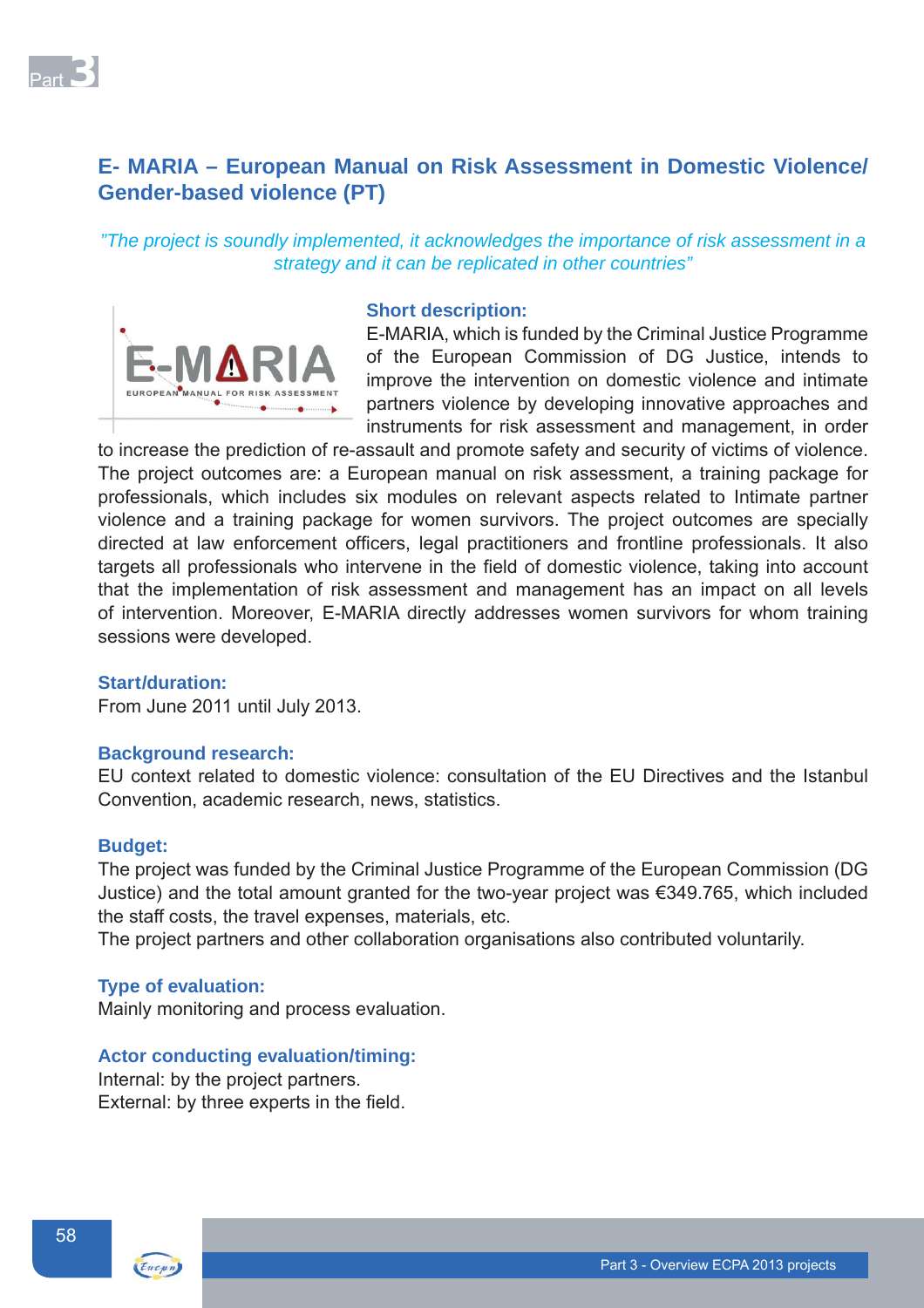

# **Type of data collection method:**

Quantitative and qualitative monitoring and data collection (self-evaluation methods, questionnaires, group discussions, expert feedback, output evaluation,...)

# **Further information**

General information on the project: http://www.eucpn.org/download/ECPA2013\_PT.pdf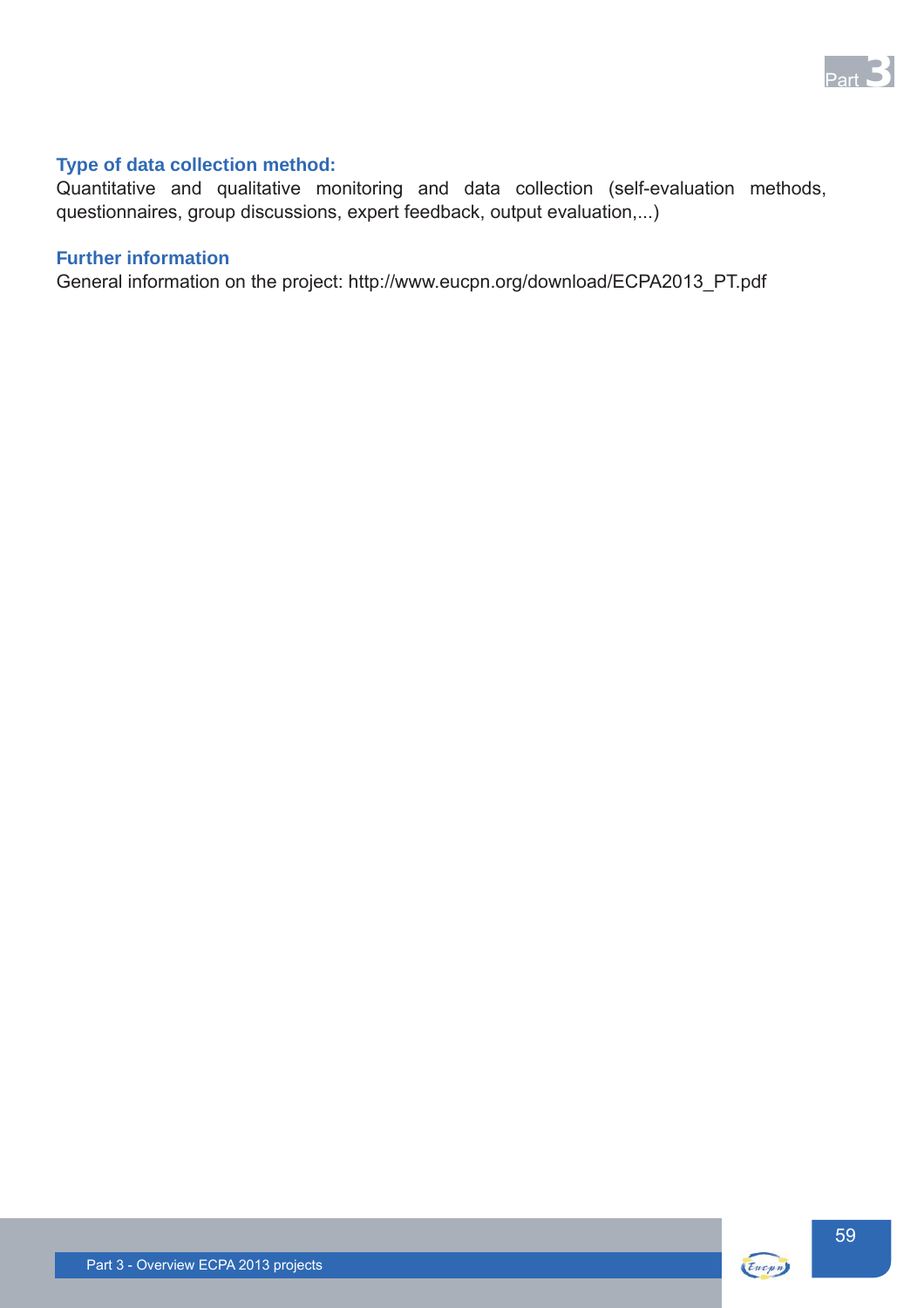

# **Relationship violence centre (RVC) (SE)**

# *"The Relationship Violence Centre (RVC) operates as a bridge between the police, prosecutors and the social services, which makes an integrated approach possible"*



# **Short description:**

A large proportion of those who report domestic violence to the police either do not want to, are afraid or do not have the strength to participate in the police investigation. This makes the work of the police and the prosecutor more difficult. It leads to a large proportion of such police investigations being discontinued without prosecutions, due to a lack of evidence.

The Relationship Violence Centre (RVC) was initiated in order to 1) provide support to the victims of domestic violence at the critical time subsequent to the registering of the police report, so that they have the will and strength required to participate in the police investigation; 2) facilitate the collaboration between the police, prosecutors and the social services in cases of domestic violence; and 3) ensure that more reported cases of domestic violence also result in prosecutions. The RVC is composed of two trained social workers who, within 48 hours of a police report on domestic violence, contact the victim and provide support in the form of five counselling sessions. The RVC shares the premises of the police and works in close collaboration with the police, prosecutors and the social services. In the critical phase following the incident being reported, the RVC serves as a link between the agencies involved and provides contacts to protective accommodation, the subsequent police investigation, possible healthcare needs etc. The support provided by the RVC is intended to motivate the victim to participate in the police investigation and ensure that the victim receives the information she/ he needs about the legal process.

# **Start/duration:**

Started as a project between 2007 and 2011, then permanently implemented in 2011 and still ongoing.

## **Background research:**

Police statistics on reported offences and statistics on the work of social services and the prosecution office.

## **Budget:**

The project is funded by the Stockholm County Administrative Board, the police, the social services administration and the Swedish Prosecution Authority, and employs two full-time, specially trained social workers.

#### **Type of evaluation:**

Monitoring, process and impact evaluation.

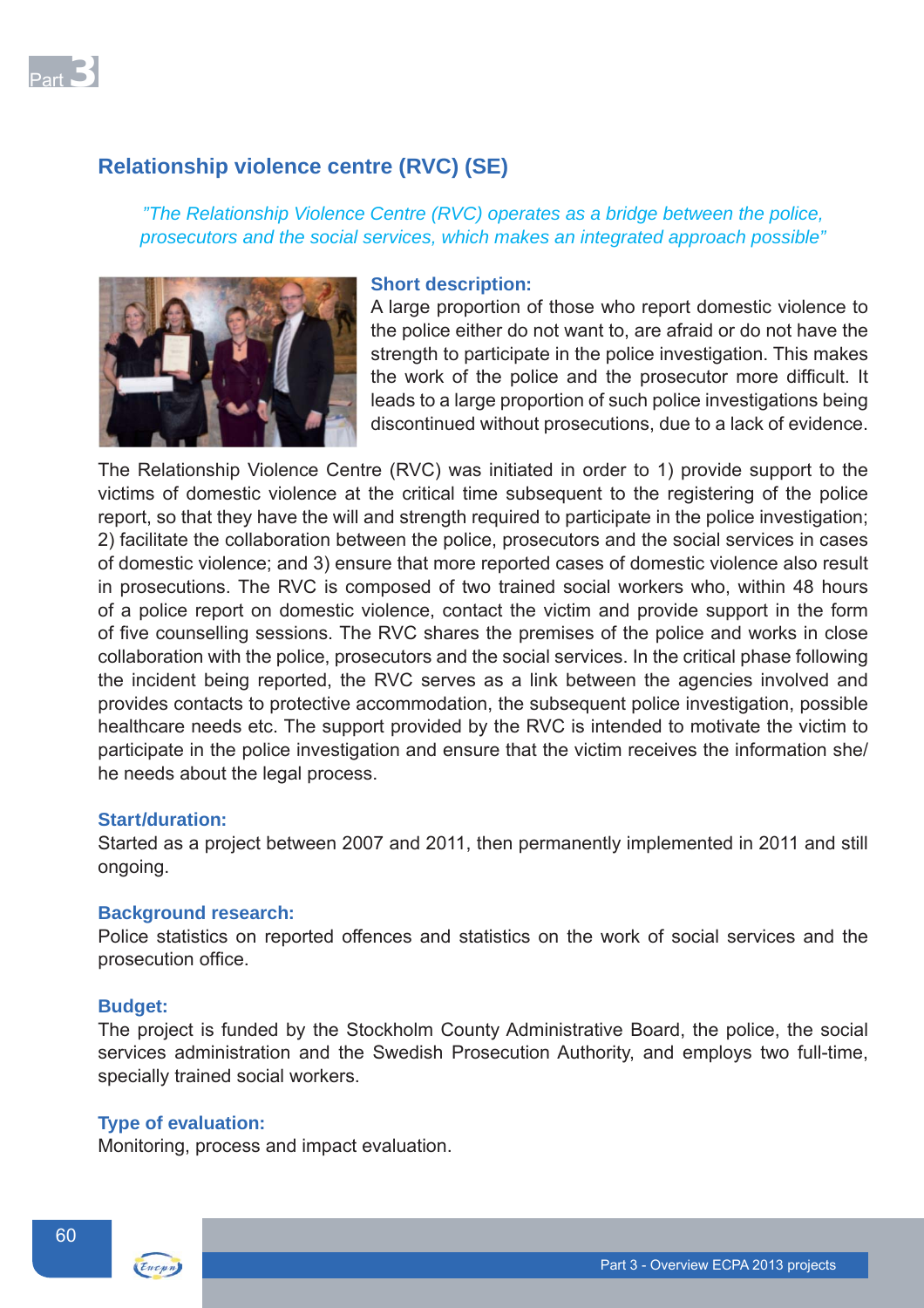

# **Actor conducting evaluation/timing:**

External: four evaluation carried out between 2008 and 2012 by the Social Science Department of the Ersta Sköndal högskola in Stockholm.

## **Type of data collection method:**

Qualitative and quantitative evaluation methods in a total of four evaluations (stakeholders' feedback, questionnaires, monitoring statistics, in-depth interviews, multivariate statistical analyses,...).

# **Further information**

General information on the project: http://www.eucpn.org/download/ECPA2013\_SE.pdf Four evaluation reports (Swedish only):

2008: http://esh.diva-portal.org/smash/get/diva2:416176/FULLTEXT01.pdf 2009: http://esh.diva-portal.org/smash/get/diva2:533627/FULLTEXT01.pdf 2010: http://esh.diva-portal.org/smash/get/diva2:416176/FULLTEXT01.pdf 2012: http://kunskapsbanken.nck.uu.se/nckkb/nck/publik/fil/visa/392.pdf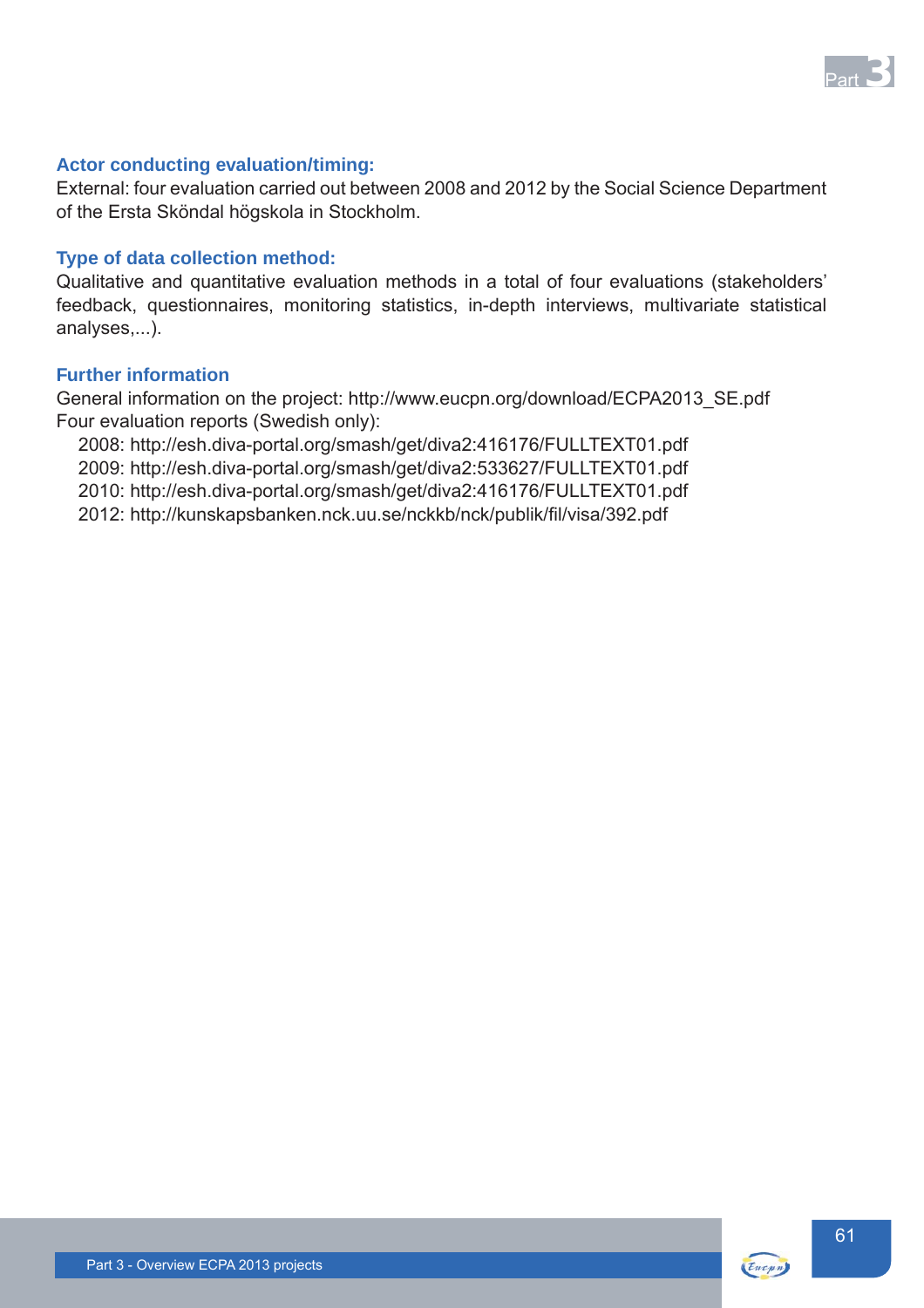

# **Train the trainers (SI)**

# *"A good example of a model for police training and of how police forces can work in a more efficient way*"



### **Short description:**

Professional handling of domestic violence is a field of work that requires an officer with a great deal of knowledge and the right skills to work with people. Dealing with this issue involves working with families, parents and children and the ties between them: biological but, even more, psychological attachment and perhaps even dependency.

This project, with its sub-projects, enables the police officers

receiving emergency calls, the officers arriving first at a crime scene and the officers investigating on domestic violence cases to comprehend the extensiveness and complexity of domestic violence. The training is delivered by experienced colleagues – police and criminal investigation officers, and includes the dynamics of violence, the circle of violence, victims' survival strategies, and all factors of minimising the causes of violence by perpetrators. Officers are able to study in depth the legislative regulations, implemented regulations as well as the case of law. For qualified trainers, the project will continue in the form of regular training meetings aimed at an in-depth study of individual cases and acquiring additional expert knowledge and communication skills.

# **Start/duration:**

Since August 2011 and still ongoing.

#### **Background research:**

Changes in penal/civil legislation in 2008 forced all sectors involved in the prevention of domestic violence to adopt their internal rules; a nation-wide study carried out in 2010.

#### **Budget:**

Part of everyday regular duties; all experts involved carried out the project-related work on their own initiative and without remuneration. The training sessions were organised in police facilities with minimal accommodation and subsistence costs; all material was provided by the police.

### **Type of evaluation:**

Only information monitoring and participants' satisfaction.

#### **Actor conducting evaluation/timing:**

Internal: by the project team.

#### **Type of data collection method:**

Participants' satisfaction through questionnaires and group feedback.

# **Further information**

General information on the project: http://www.eucpn.org/download/ECPA2013\_SI.pdf

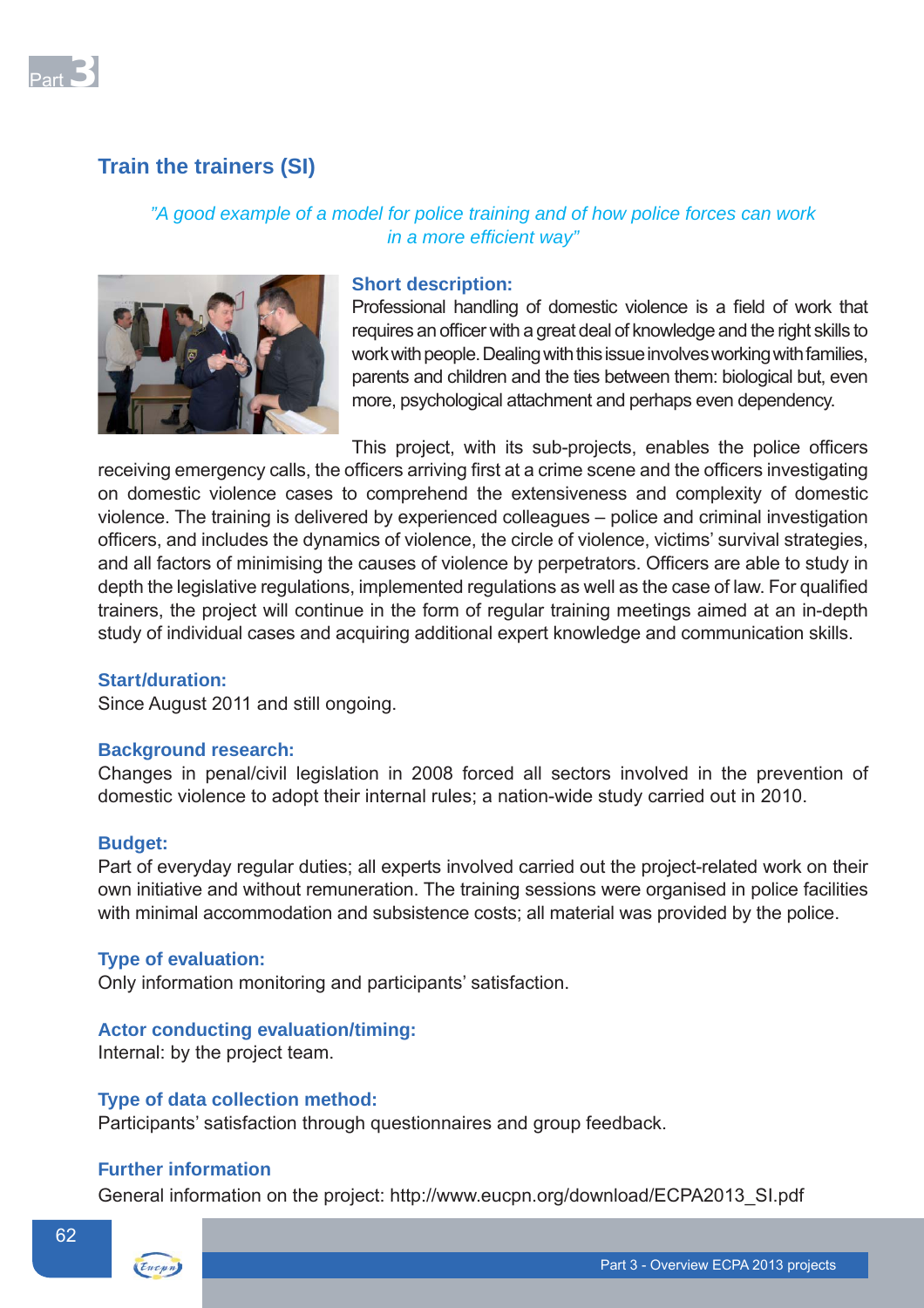

# **Pandora's box (SK)**

*"Pandora's box provides consultations, raises awareness and reaches groups that are not always easy to reach, like pregnant women"*



#### **Short description:**

Pandora's box, which was financed by the School fund of the European Social fund, aimed to improve the availability and quality of care services of UsMothers. The main goals of the project were 1. New services for the target group by establishing the Women's Club, launching e-counselling and an internet discussion forum; 2. FEMFEST, an event aimed at the wider public and high-schools, promoting gender equality and equal opportunities; 3. Educational courses on methods for helping the target group, with the aim of networking the helping professionals; and 4. Create a structure and develop a database with information about gender equality, domestic violence and services offered for the target group in rural areas in the Presov district. It aimed to reach employees implementing social inclusion politics, women from socially disadvantaged populations after their maternity leave, citizens in disadvantaged situations and other groups in danger of or experiencing social exclusion.

## **Start/duration:**

From March 2010 until February 2012.

#### **Background research:**

Data from Ministry of Labour, Social Affairs and Family, international data, academic literature, own data collection, expert opinions, etc.

## **Budget:**

The project was financed by the Ministry of Culture, the Ministry of Labour, Social Affairs and Family, the School Fund of the European Social Fund as well as own resources. The total budget used was €74.000.

## **Type of evaluation:**

Monitoring, process and impact evaluation.

## **Actor conducting evaluation/timing:**

Internal: by project team. External: by the Intermediary Bodies under Managing Authorities of the Social Development Fund.

## **Type of data collection method:**

Qualitative and quantitative data collection (survey, document analysis, expert colloquium and discussions....).

#### **Further information**

General information on the project: http://www.eucpn.org/download/ECPA2013\_SK.pdf

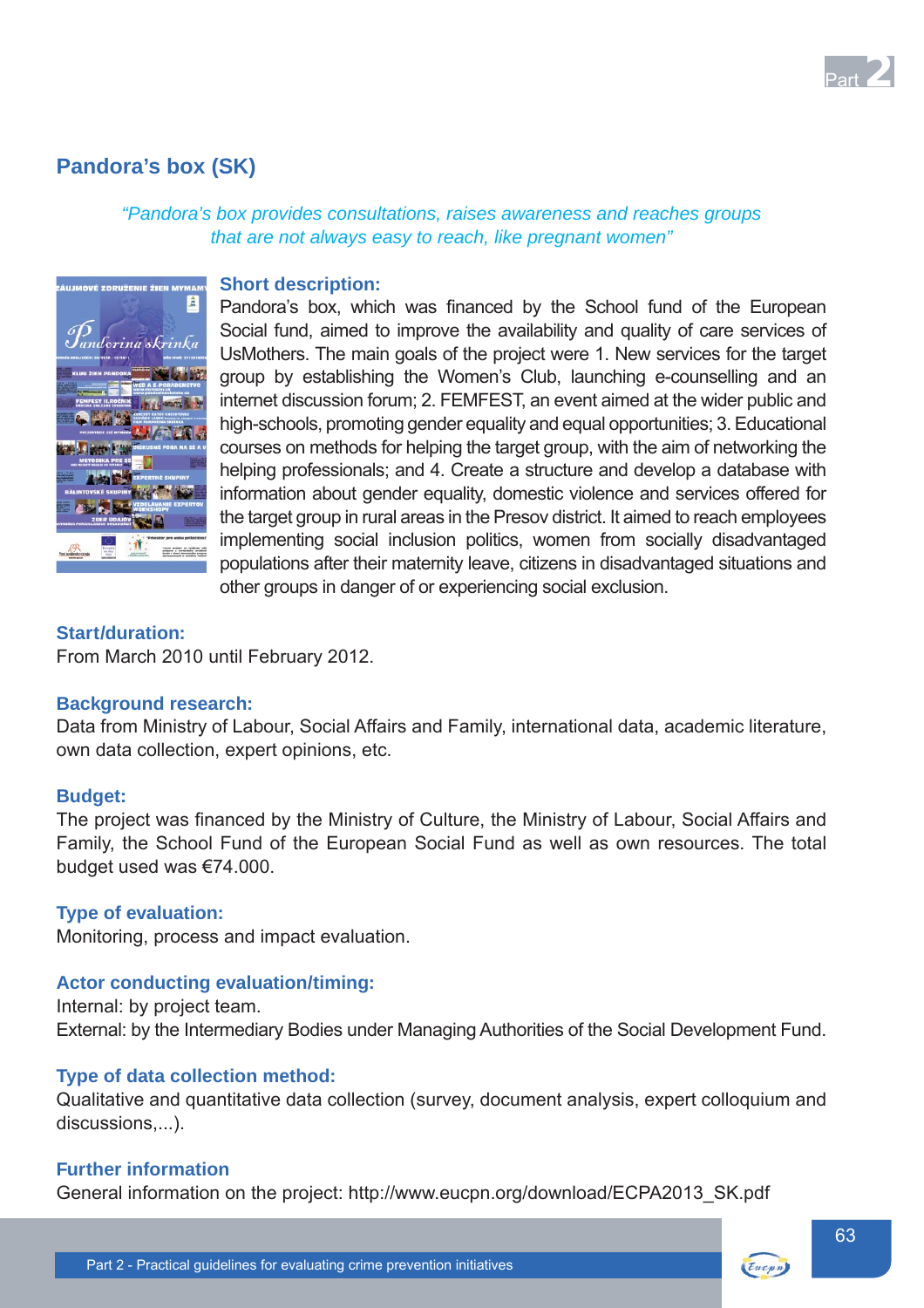

# **Making safe (UK)**

*"A strong project that reaches both victims and perpetrators in domestic violence cases; that uses innovative technologies and is based on a strong cost-benefi t analysis"*



# **Short description:**

Previously, victims and children of domestic abuse were removed from the family home and re-housed in a refuge, while the perpetrator usually stayed in the family home, so usually the victim returned to the perpetrator.

The Making Safe Scheme is a multi-agency initiative that provides positive intervention in incidents of domestic abuse.

The scheme is the initiative of the Scarborough, Whitby, Filey and Ryedale Domestic Abuse Forum and aims to address the number of repeat victims and repeat offending across the City of York and North Yorkshire. The scheme works with female and male victims and their family ensuring their safety is paramount. Work with female offenders does apply to parts of the scheme and is identified within the appropriate sections within the making safe service protocol. Work is also undertaken with Male perpetrators in conjunction with the National Probation Service, Integrated Domestic Abuse Programme (IDAP) that challenges the offender's behaviour and encourages them to change it.

# **Start/duration:**

Since December 2005 and still ongoing.

# **Background research:**

Police records and statistics (number of repeat domestic violence incidents, homeless figures, number of victims in refuges, cost of re-housing victims and children).

## **Budget:**

The project was funded by the North Yorkshire Supporting People for victim and offender workers and for accommodation; by the Scarborough & Ryedale District Council for emergency accommodation for perpetrators and security upgrades to victim's properties; and by the Independent Domestic Violence Advisor (IDVA).

The total funding agreed was £133.500 (ca.  $€162.000$ ) from March 2008 for 3 years: £83.000 (ca. €100.000) to provide victim workers, £35.000 (ca. €42.500) to provide offender workers, £5.500 (ca. €6700) to provide sanctuary, including securing victims' homes, and £10.000 (ca. €12.000) to provide emergency Bed & Breakfast to offenders released from custody.

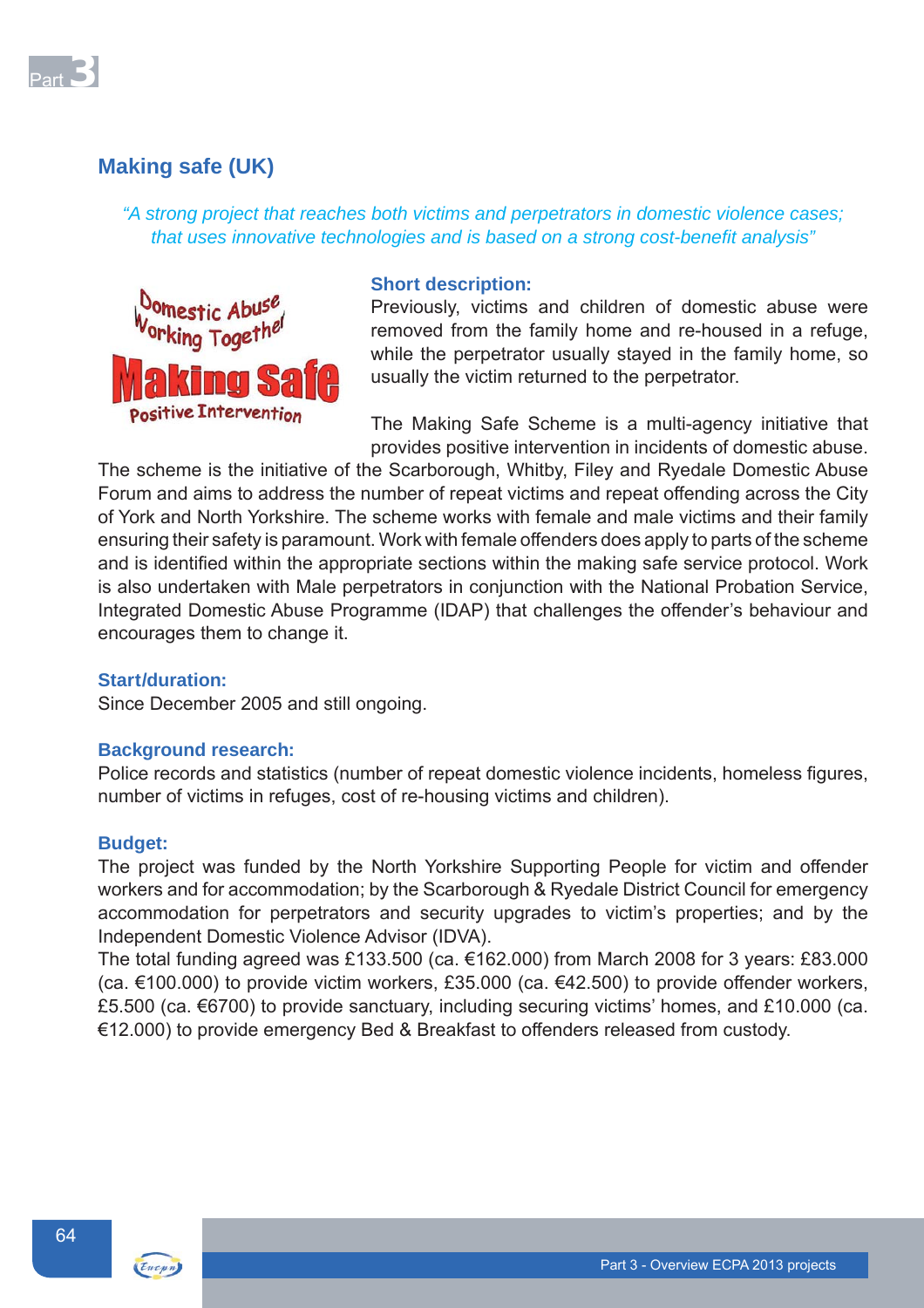

# **Type of evaluation:**

Monitoring, process and impact evaluation.

# **Actor conducting evaluation/timing:**

Internal: annually by the project team. External: by the University of Wales in 2011.

### **Type of data collection method:**

Qualitative and quantitative data collection (evaluation forms completed by children and young people (ages 5-17 years), parents and practitioners, in-depth interviews, non-participant observation, offence and arrest data from 2007-2010).

# **Further information**

General information on the project: http://www.eucpn.org/download/ECPA2013\_UK.pdf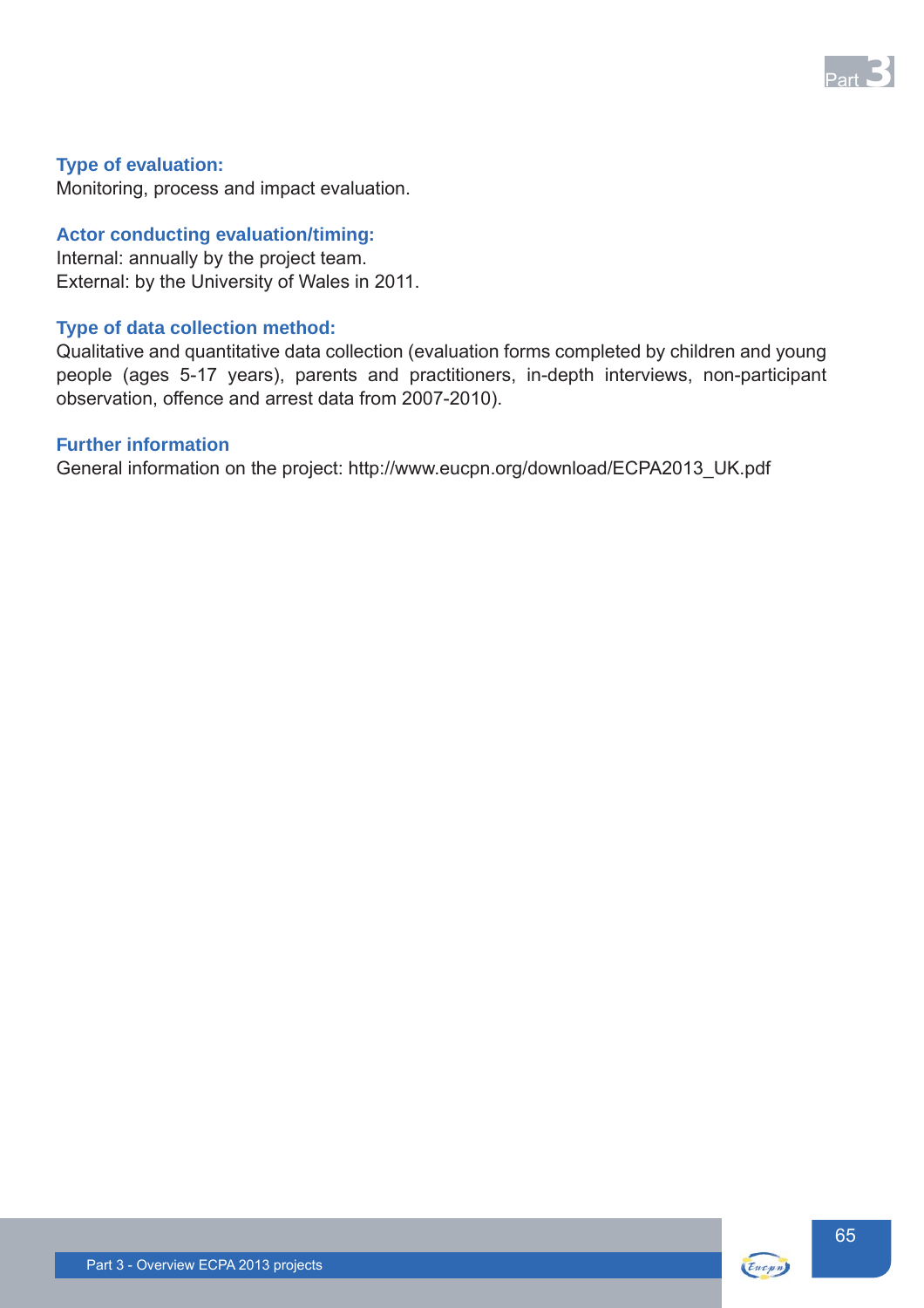

# References and recommended further reading

**Council of the European Union (2012a).** *Council Conclusions on Combating Violence Against Women, and the Provision of Support Services for Victims of Domestic Violence,* adopted 6 December 2012. [http://www.consilium.europa.eu//uedocs/cms\_data/docs/pressdata/en/lsa/134081.pdf]

**Council of the European Union (2012b).** *Draft European Union handbook of best police practices on overcoming attrition in domestic violence cases,* 12719/2/12 REV 2 ENFOPOL 239.

**Cropper, S., M. Ebers, C. Huxam & P. Smith Ring (2008).** Introducing Interorganizational Relations. In (eds.): *The Oxford Handbook of Inter-Organizational Relations,* Oxford: Oxford University Press.

**De La Rue, L., J.R. Polanin, D.L. Espelage, T.D. Pigott (2013).** *School-based Interventions to Reduce Dating and Sexual Violence:* A Systematic Review, The Campbell Collaboration.

**EUCPN (2013a).** Rules and procedures for awarding and presenting the European Crime Prevention Award, Version of June 2013.

[http://www.eucpn.org/pubdocs/ECPA%20RoP%202013.pdf]

**EUCPN (2013b).** European Crime Prevention Network (EUCPN) : Crime prevention activities at the EU, national and local level. In: *EUCPN Secretariat (eds.), EUCPN Thematic Paper Series,* no. 4, Brussels: European Crime Prevention Network.

[http://www.eucpn.org/download/?file=EUCPN Thematic Paper no4 EUCPN-Crime prevention activities at the EU, national and local level.pdf&type=8]

**Fellmeth, G.L.T., C. Heffernan, J. Nurse, S. Habibula & D. Sethi (2013).** Educational and Skills-Based Interventions for Preventing Relationship and Dating Violence in Adolescents and Young Adults, *Campbell Systematic Reviews, 2013: 14.*

**Fox, C.L., M.-L. Corr, D. Gadd & I. Butler (2013).** Young teenagers' experiences of domestic abuse. *Journal of Youth Studies*, pp. 1 – 17.

**Fox, C.L., R. Hale & D. Gadd (2014).** Domestic abuse prevention education: listening to the views of young people. *Sex Education*, 14(1), pp. 28 – 41.

**Gadd, D., C.L. Fox, M.-L. Corr, I. Butler & J. Bragg (2013).** *From boys to men project: overview and recommendations.*  [http://www.boystomenproject.com/wp-content/uploads/2013/10/Recommendations.pdf]

**Hague, G. (1997).** Smoke screen or leap forward: interagency initiatives as a response to domestic violence. *Critical Social Policy,* 17(53), pp. 93-109.

**Helweg-Larsen, K. (2012).** *Vold I nære relationer. Omfang, karakter, udvikling og indsats i Danmark.* Copenhagen: National Institute for Public Health, Syddansk Universitet. [Danish only: http://www.si-folkesundhed.dk/upload/vold\_i\_n%C3%A6re\_relationer\_(2.\_udgave).pdf]

**Hester, M. & N. Westmarland (2005).** *Tackling Domestic Violence: effective interventions and approaches,* Home Office Research Study 290, London: Home Office Research, Development and Statistics Directorate.

**Kang, J.H. & J.P. Lynch (2014).** Calling the police in instances of family violence: Effects of victim-offender relationship and life stages. *Crime & Delinquency,* 60(1), pp. 34 – 59.

**Logar, R. (2006).** *Bridging gaps: From good intentions to good cooperation. Manual for effective multi-agency*  cooperation to tackling domestic violence, Vienna: WAVE Coordination Office.

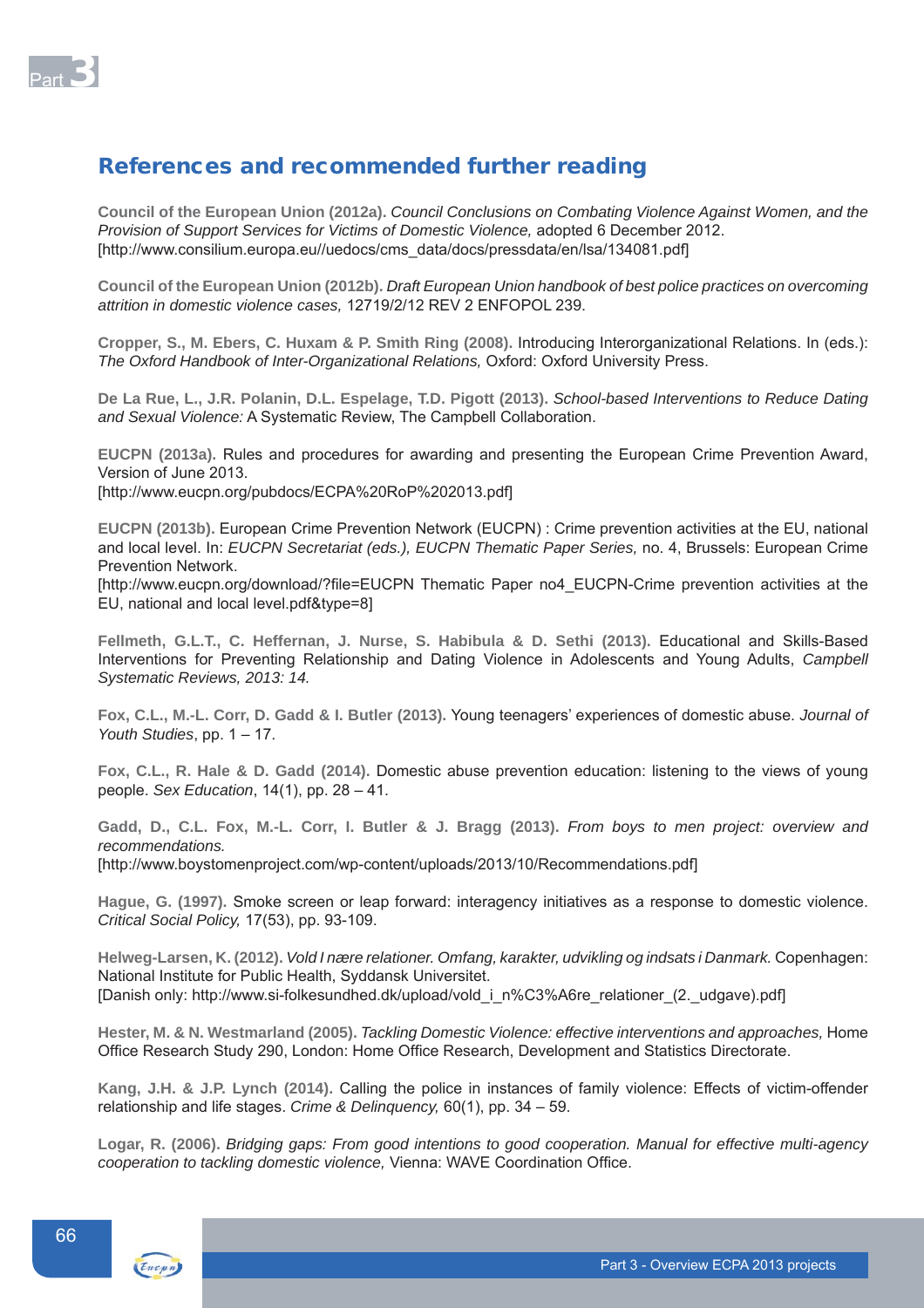

**Pavlou, S.E., A. Zobnina & Veis (2012).** *Overcoming attrition in domestic violence cases (provisional edition),* Nicosia: Cyprus Police Headquarters. [http://www.eucpn.org/download/?file=Attrition\_Report(Provisional)\_Veis\_C\_CyPol.pdf&type=8]

Robinson, A.L. (2006). Reducing repeat victimization among high-risk victims of domestic violence. The benefits of a coordinated community response in Cardiff, Wales. *Violence Against Women, 12(8), pp. 761 – 788.* 

**Rosenbaum, D. (2002).** Evaluating multi-agency anti-crime partnerships: theory, design, and measurement issues, *Crime Prevention Studies*, 14, pp. 171 – 225.

**Verhoeven, B., G. Vanderstraeten & K. De Groof (2007).** Samenwerking tussen CAW, politie en justitie. In: De Groof, K. & T. De Gendt (eds.), *Kans op slagen – Een integrale kijk op geweld in gezinnen*, Leuven: LannooCampus. [Dutch only]

**Wolfe, D.A. & P.G. Jaffe (1999).** Emerging strategies in the prevention of domestic violence, *The Future of Children – Domestic Violence and Children,* 9(3), pp. 133 – 144.

**World Health Organization (WHO) (2009).** *Violence prevention the evidence – Promoting gender equality to prevent violence against women.* Geneva: World Health Organization.

**World Health Organization (WHO)/London School of Hygiene and Tropical Medicine (2010).** *Preventing intimate partner and sexual violence against women – Taking action and generating evidence.* Geneva: World Health Organization.

**Wyckmans, D., J. Goedee & S. van Sommeren (2012).** *Form a chain, break the circle – A phased entry plan for successful multi-agency collaboration in tackling domestic violence,* Hasselt: the Executive of the Provincial Council of Limburg.

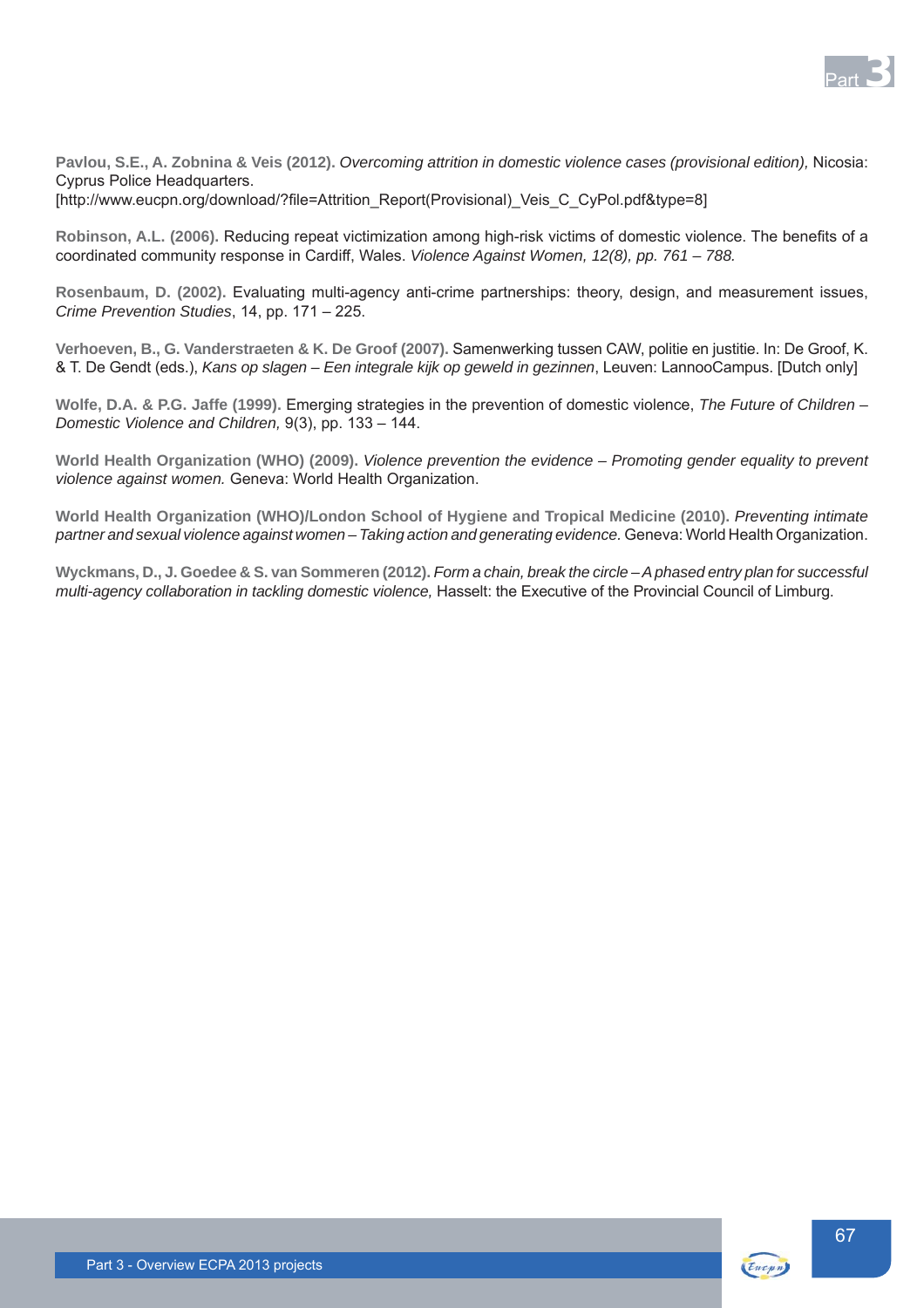

# Other interesting sources of (practical) information and guidelines

The *European Institute for Gender Equality (EIGE)* is an autonomous body of the European Union, established to contribute to and strengthen the promotion of gender equality, including gender mainstreaming in all EU policies and the resulting national policies, and the fight against discrimination based on sex, as well as to raise EU citizens' awareness of gender equality. Their work on domestic violence includes information on various resources, good practices, methods and tools and information on actors working on preventing and combating domestic violence. More information can be found on http://eige.europa.eu/content/domestic-violence.

The 2008 'Compendium of Practices and Policies on Women's Safety' of the International Centre for the Prevention of Crime (ICPC) bundles strategies and programmes on women's safety from around the world. To read the compendium, click:

http://www.crime-prevention-intl.org/fileadmin/user\_upload/Publications/Women\_s\_Safety.\_A\_universal concern\_ANG.pdf

The handbook and training curriculum of the *United Nations Offi ce on Drugs and Crime (UNODC)* on 'Effective police responses to violence against women' provides an overview of relevant norms and standards, and gives guidance to first-responders such as the police on how to intervene in acts of violence against women. (To download the handbook, click:

http://www.unodc.org/documents/justice-and-prison-reform/Handbook\_on\_Effective\_police\_responses\_to violence against women English.pdf - to download the training curriculum, click: http://www.unodc.org/pdf/ criminal justice/Training Curriculum on Effective Police Responses to Violence against Women.pdf)

The individual and annually published country reports of *Women Against Violence Europe (WAVE)* provides detailed information on women's support services and quality standards across Europe. For more information, see: http://www.wave-network.org/country-info

The series of briefing on violence prevention of the *World Health Organization* provides information on what works to prevent interpersonal violence (including against women and girls), and self-directed violence. The briefings are aimed to provide clear directions for how funders, policy makers and programme implementers can boost the impact of violence prevention efforts. For more information and to download the series, see: http://www.who.int/violence\_injury\_prevention/violence/4th\_milestones\_meeting/publications/en/index.html